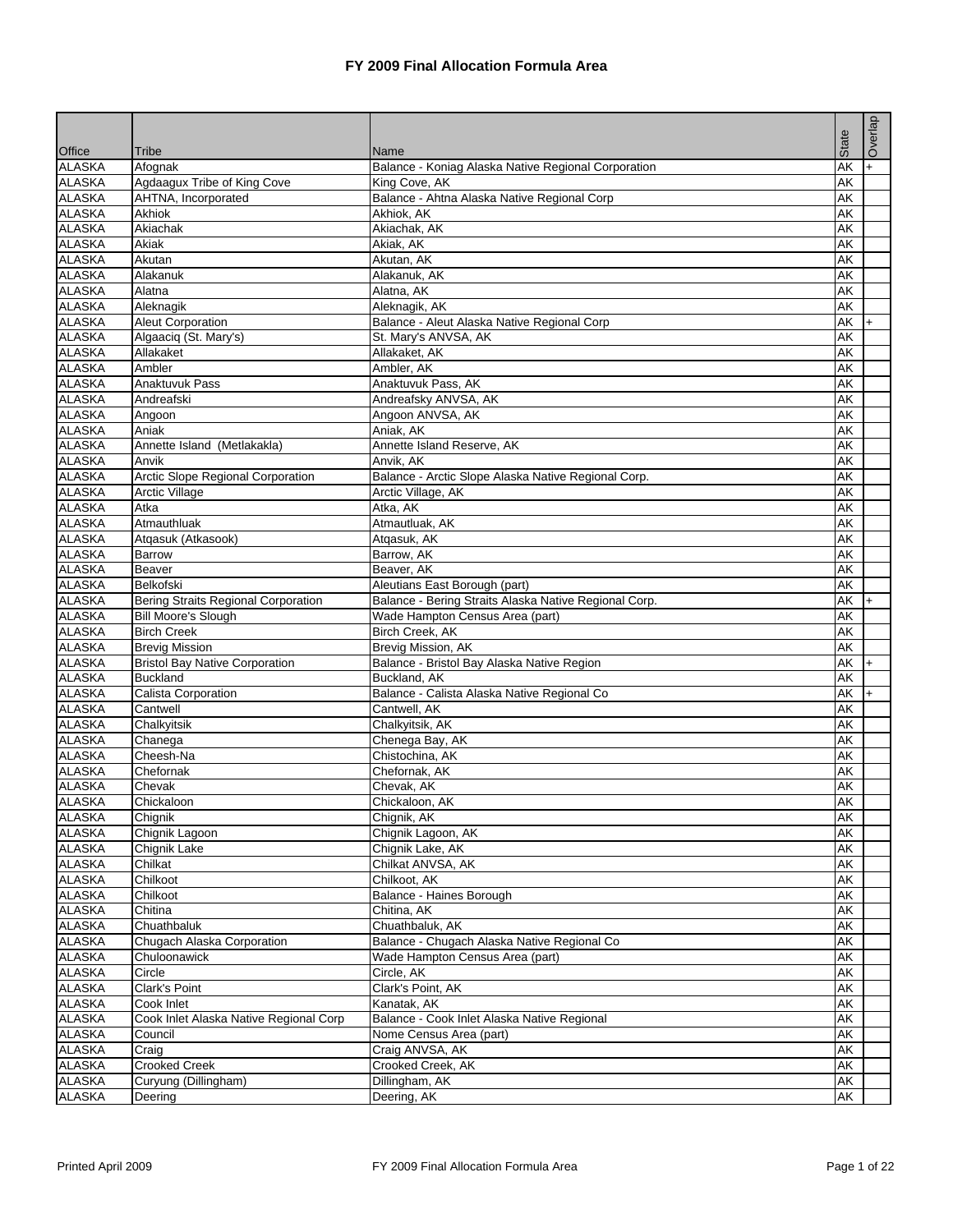|                                |                            |                                                          |                          | Overlap |
|--------------------------------|----------------------------|----------------------------------------------------------|--------------------------|---------|
|                                |                            |                                                          | State                    |         |
| <b>Office</b><br><b>ALASKA</b> | Tribe<br>Dot Lake          | Name<br>Dot Lake, AK                                     | $\overline{\mathsf{AK}}$ |         |
| <b>ALASKA</b>                  | Douglas                    | Douglas City                                             | <b>AK</b>                |         |
| <b>ALASKA</b>                  | Doyon, Ltd.                | Balance - Doyon Alaska Native Regional Corp              | AK                       | $+$     |
| <b>ALASKA</b>                  | Eagle                      | Eagle, AK                                                | AK                       |         |
| <b>ALASKA</b>                  | Eek                        | Eek, AK                                                  | AK                       |         |
| <b>ALASKA</b>                  | Egegik                     | Egegik, AK                                               | AK                       |         |
| <b>ALASKA</b>                  | Eklutna                    | Eklutna, AK                                              | AK                       |         |
| <b>ALASKA</b>                  | Ekuk                       | Dillingham Census Area (part)                            | <b>AK</b>                |         |
| <b>ALASKA</b>                  | Ekwok                      | Ekwok, AK                                                | AK                       |         |
| <b>ALASKA</b>                  | Elim                       | Balance - Nome Census Area                               | AK                       | $+$     |
| <b>ALASKA</b>                  | Emmonak                    | Emmonak, AK                                              | <b>AK</b>                |         |
| <b>ALASKA</b>                  | Evansville (Bettles Field) | Evansville, AK                                           | AK                       |         |
| <b>ALASKA</b>                  | Eyak                       | City of Cordova                                          | AK                       |         |
| <b>ALASKA</b>                  | Eyak                       | Eyak ANVSA, AK                                           | AK                       |         |
| <b>ALASKA</b>                  | <b>False Pass</b>          | False Pass, AK                                           | AK                       |         |
| <b>ALASKA</b>                  | Fort Yukon                 | Fort Yukon, AK                                           | AK                       |         |
| <b>ALASKA</b>                  | Gakona                     | Gakona ANVSA, AK                                         | AK                       |         |
| <b>ALASKA</b>                  | Galena                     | Galena, AK                                               | AK                       |         |
| <b>ALASKA</b>                  | Gambell                    | Gambell, AK                                              | AK                       |         |
| <b>ALASKA</b>                  | Georgetown                 | Georgetown, AK                                           | AK                       |         |
| <b>ALASKA</b>                  | Golovin (Chinik)           | Golovin, AK                                              | AK                       |         |
| <b>ALASKA</b>                  | Goodnews Bay               | Goodnews Bay, AK                                         | AK                       |         |
| <b>ALASKA</b>                  | Grayling                   | Grayling, AK                                             | AK                       |         |
| <b>ALASKA</b>                  | Gulkana                    | Gulkana, AK                                              | AK                       |         |
| <b>ALASKA</b>                  | Hamilton                   | Wade Hampton Census Area (part)                          | AK                       |         |
| <b>ALASKA</b>                  | <b>Healy Lake</b>          | Healy Lake, AK                                           | <b>AK</b>                |         |
| <b>ALASKA</b>                  | <b>Holy Cross</b>          | Holy Cross, AK                                           | AK                       |         |
| <b>ALASKA</b>                  | Hoonah                     | Hoonah, AK                                               | AK                       |         |
| <b>ALASKA</b>                  | Hooper Bay                 | Hooper Bay, AK                                           | <b>AK</b>                |         |
| <b>ALASKA</b>                  | Hughes                     | Hughes, AK                                               | AK                       |         |
| <b>ALASKA</b>                  | Huslia                     | Huslia, AK                                               | AK                       |         |
| <b>ALASKA</b>                  | Hydaburg                   | Hydaburg, AK                                             | AK                       |         |
| <b>ALASKA</b>                  | Igiugig                    | Igiugig, AK                                              | AK                       |         |
| <b>ALASKA</b>                  | Iliamna                    | Iliamna, AK                                              | <b>AK</b>                |         |
| <b>ALASKA</b>                  | Inalik (Diomede)           | Inalik. AK                                               | AK                       |         |
| <b>ALASKA</b>                  | lqurmuit                   | Russian Mission, AK                                      | AK                       |         |
| <b>ALASKA</b>                  | <b>Ivanof Bay</b>          | Ivanof Bay, AK                                           | AK                       |         |
| <b>ALASKA</b>                  | Kaguyak                    | Balance - Koniag Alaska Native Regional Corporation      | AK                       | $+$     |
| <b>ALASKA</b>                  | Kake                       | Kake ANVSA, AK                                           | AK                       |         |
| <b>ALASKA</b>                  | Kaktovik                   | Kaktovik, AK                                             | AK                       |         |
| <b>ALASKA</b>                  | Kalskag                    | Kalskag, AK                                              | AK                       |         |
| <b>ALASKA</b>                  | Kaltag                     | Kaltag, AK                                               | AK                       |         |
| <b>ALASKA</b>                  | Kanatak                    |                                                          | AK                       |         |
| <b>ALASKA</b>                  | Karluk                     | Karluk, AK                                               | <b>AK</b>                |         |
| <b>ALASKA</b>                  | Kasigluk                   | Kasigluk, AK                                             | AK                       |         |
| <b>ALASKA</b>                  | Kassan                     | Kasaan ANVSA, AK                                         | <b>AK</b>                |         |
| <b>ALASKA</b>                  | Kenaitze                   | Kenaitze, AK                                             | AK                       |         |
| <b>ALASKA</b>                  | Ketchikan                  | Balance - Ketchikan Gateway Borough                      | AK                       |         |
| <b>ALASKA</b>                  | Kiana                      | Kiana, AK                                                | AK                       |         |
| <b>ALASKA</b>                  | King Island                | Balance - Nome Census Area                               | AK                       | $+$     |
| <b>ALASKA</b>                  | King Salmon                | Balance - Bristol Bay Alaska Native Regional Corporation | AK                       | $ + $   |
| <b>ALASKA</b>                  | Kipnuk                     | Kipnuk, AK                                               | AK                       |         |
| <b>ALASKA</b>                  | Kivalina                   | Kivalina, AK                                             | AK                       |         |
| <b>ALASKA</b>                  | Klawock                    | Klawock ANVSA, AK                                        | AK                       |         |
| <b>ALASKA</b>                  | Kluti Kaah (Copper Center) | Copper Center, AK                                        | <b>AK</b>                |         |
| <b>ALASKA</b>                  | Knik                       | Knik ANVSA, AK                                           | AK                       |         |
| <b>ALASKA</b>                  | Kobuk                      | Kobuk, AK                                                | AK                       |         |
| <b>ALASKA</b>                  | Kokhanok                   | Kokhanok, AK                                             | AK                       |         |
| <b>ALASKA</b>                  | Koliganek                  | New Koliganek, AK                                        | AK                       |         |
| <b>ALASKA</b>                  | Kongiganak                 | Kongiganak, AK                                           | AK                       |         |
| <b>ALASKA</b>                  | Koniag, Incorporated       | Balance - Koniag Alaska Native Regional Cor              | AK                       | l+      |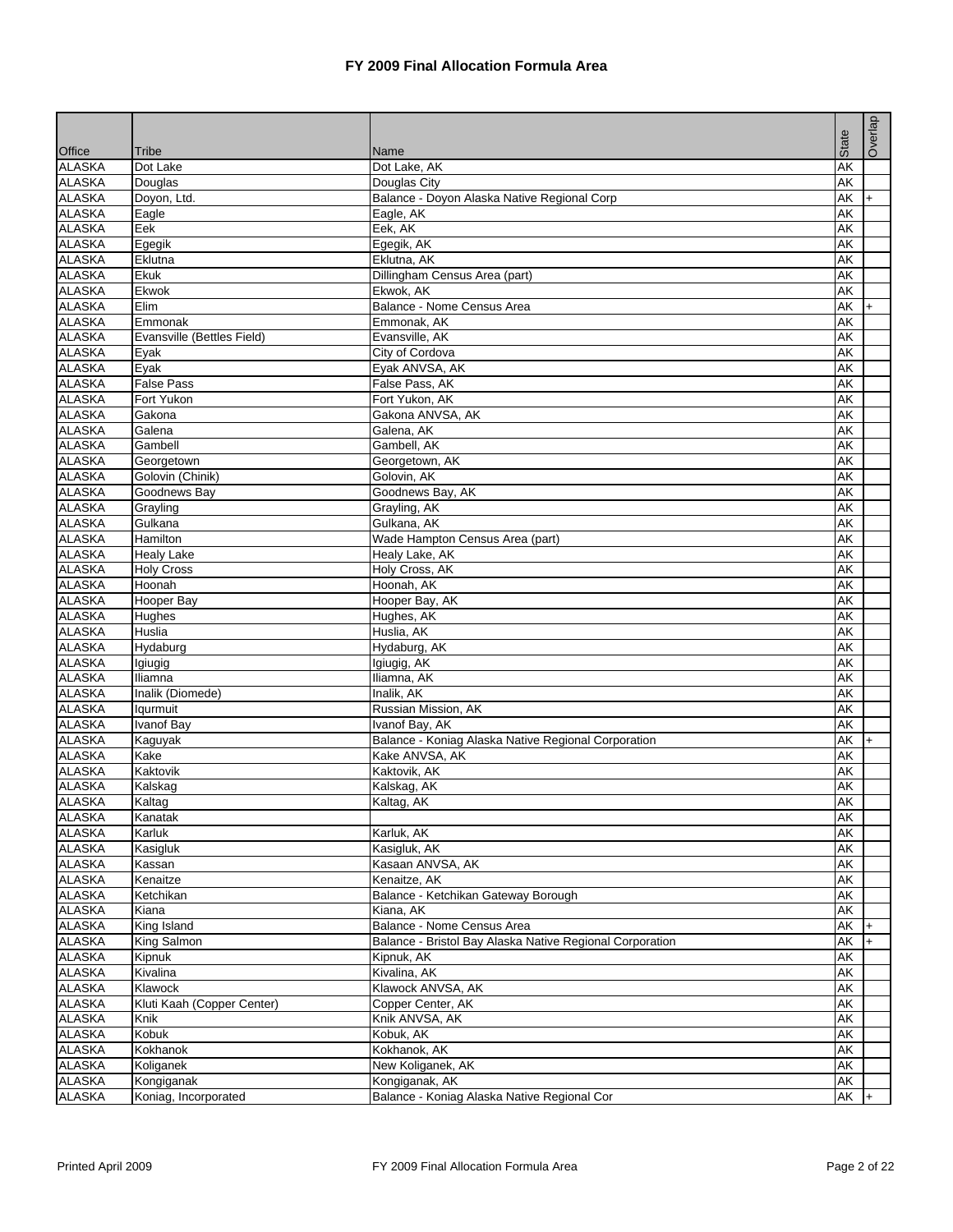|               |                                   |                                                     |           | Overlap   |
|---------------|-----------------------------------|-----------------------------------------------------|-----------|-----------|
| Office        | Tribe                             | Name                                                | State     |           |
| <b>ALASKA</b> | Kotlik                            | Kotlik, AK                                          | <b>AK</b> |           |
| <b>ALASKA</b> | Kotzebue                          | Kotzebue, AK                                        | AK        |           |
| <b>ALASKA</b> | Koyuk                             | Koyuk, AK                                           | AK        |           |
| <b>ALASKA</b> | Koyukuk                           | Koyukuk, AK                                         | AK        |           |
| <b>ALASKA</b> | Kwethluk                          | Kwethluk, AK                                        | AK        |           |
| <b>ALASKA</b> | Kwigillingok                      | Kwigillingok, AK                                    | AK        |           |
| <b>ALASKA</b> | Kwinhagak (Quinhagak)             | Kwinhagak, AK                                       | <b>AK</b> |           |
| <b>ALASKA</b> | Larsen Bay                        | Larsen Bay, AK                                      | <b>AK</b> |           |
| <b>ALASKA</b> | Lesnoi (Woody Island)             | Balance - Koniag Alaska Native Regional Corporation | AK        | $+$       |
| <b>ALASKA</b> | Levelock                          | Levelock, AK                                        | <b>AK</b> |           |
| <b>ALASKA</b> | Lime Village                      | Bethel Census Area (part)                           | <b>AK</b> |           |
| <b>ALASKA</b> | Lower.Kalskag                     | Lower Kalskag, AK                                   | AK        |           |
| <b>ALASKA</b> | <b>Manley Hot Springs</b>         | Manley Hot Springs, AK                              | AK        |           |
| <b>ALASKA</b> | Manokotak                         | Manokotak, AK                                       | AK        |           |
| <b>ALASKA</b> | Marshall                          | Marshall, AK                                        | AK        |           |
| <b>ALASKA</b> | Mary's Igloo                      | Nome Census Area (part)                             | AK        |           |
| <b>ALASKA</b> | <b>McGrath</b>                    | McGrath, AK                                         | AK        |           |
| <b>ALASKA</b> | Mekoryuk                          | Mekoryuk, AK                                        | AK        |           |
| <b>ALASKA</b> | Mentasta                          | Mentasta Lake, AK                                   | <b>AK</b> |           |
| <b>ALASKA</b> | Minto                             | Minto, AK                                           | AK        |           |
| <b>ALASKA</b> | Mountain Village (Asa'Carsarmiut) | Mountain Village, AK                                | AK        |           |
| <b>ALASKA</b> | <b>Naknek</b>                     | Naknek, AK                                          | AK        |           |
| <b>ALASKA</b> | <b>NANA Corporation</b>           | Balance - NANA Alaska Native Regional Corpo         | AK        |           |
| <b>ALASKA</b> | Nanwelek (English Bay)            | Nanwalek, AK                                        | AK        |           |
| <b>ALASKA</b> | Napaimute                         | Bethel Census Area (part)                           | <b>AK</b> |           |
| <b>ALASKA</b> | Napakiak                          | Napakiak, AK                                        | AK        |           |
| <b>ALASKA</b> | Napaskiak                         | Napaskiak, AK                                       | AK        |           |
| <b>ALASKA</b> | Nelson Lagoon                     | Nelson Lagoon, AK                                   | AK        |           |
| <b>ALASKA</b> | Nenana                            | Nenana, AK                                          | AK        |           |
| <b>ALASKA</b> | New Stuyahok                      | New Stuyahok, AK                                    | AK        |           |
| <b>ALASKA</b> | Newhalen                          | Newhalen, AK                                        | <b>AK</b> |           |
| <b>ALASKA</b> | <b>Newtok</b>                     | Newtok, AK                                          | AK        |           |
| <b>ALASKA</b> | Nightmute                         | Nightmute, AK                                       | AK        |           |
| <b>ALASKA</b> | Nikolai                           | Nikolai, AK                                         | AK        |           |
| <b>ALASKA</b> | Nikolski                          | Nikolski, AK                                        | AK        |           |
| <b>ALASKA</b> | Ninilchik                         | Ninilchik, AK                                       | AK        |           |
| <b>ALASKA</b> | Noatak                            | Noatak, AK                                          | AK        |           |
| <b>ALASKA</b> | Nome                              | Balance - Nome Census Area                          | AK        | $+$       |
| <b>ALASKA</b> | Nondalton                         | Nondalton, AK                                       | AK        |           |
| <b>ALASKA</b> | Noorvik                           | Noorvik, AK                                         | AK        |           |
| <b>ALASKA</b> | Northway                          | Balance - Doyon Alaska Native Regional Corp         | AK        | $\ddot{}$ |
| <b>ALASKA</b> | Northway                          | Northway, AK                                        | AK        | $+$       |
| <b>ALASKA</b> | Nuiqsut                           | Nuigsut, AK                                         | AK        |           |
| <b>ALASKA</b> | Nulato                            | Nulato, AK                                          | AK        |           |
| <b>ALASKA</b> | Nunapitchuk                       | Nunapitchuk, AK                                     | AK        |           |
| <b>ALASKA</b> | Ohogamiut                         | Wade Hampton Census Area (part)                     | AK        |           |
| <b>ALASKA</b> | Old Harbor                        | Old Harbor, AK                                      | AK        |           |
| <b>ALASKA</b> | Orutsararmuit (Bethel)            | Bethel, AK                                          | AK        |           |
| <b>ALASKA</b> | Oscarville                        | Oscarville, AK                                      | AK        |           |
| <b>ALASKA</b> | Ouzinkie                          | Ouzinkie, AK                                        | AK        |           |
| <b>ALASKA</b> | Paimiut                           | Wade Hampton Census Area (part)                     | AK        |           |
| <b>ALASKA</b> | Pauloff Harbor Village            | Balance - Aleut Alaska Native Regional Corporation  | AK        |           |
| <b>ALASKA</b> | Pedro Bay                         | Pedro Bay, AK                                       | AK        |           |
| <b>ALASKA</b> | Perryville                        | Perryville, AK                                      | AK        |           |
| <b>ALASKA</b> | Petersburg                        | Petersburg Census Area                              | AK        |           |
| <b>ALASKA</b> | <b>Pilot Point</b>                | Pilot Point ANVSA, AK                               | AK        |           |
| <b>ALASKA</b> | <b>Pilot Station</b>              | Pilot Station, AK                                   | AK        |           |
| <b>ALASKA</b> | Pitka's Point                     | Pitkas Point, AK                                    | AK        |           |
| <b>ALASKA</b> | Platinum                          | Platinum, AK                                        | AK        |           |
| <b>ALASKA</b> | Point Hope                        | Point Hope, AK                                      | AK        |           |
| <b>ALASKA</b> | Point Lay                         | Point Lay, AK                                       | AK        |           |
|               |                                   |                                                     |           |           |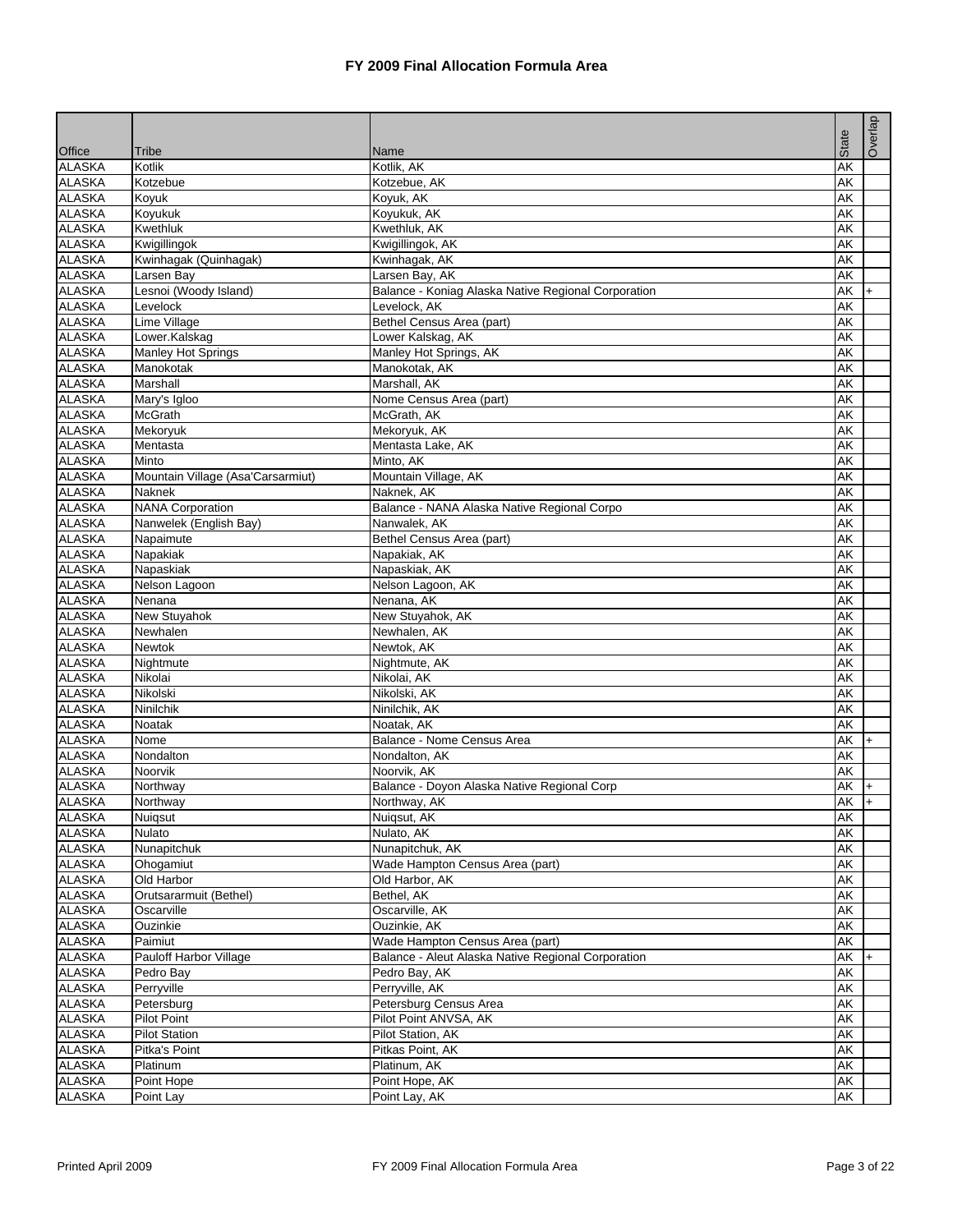|                         |                                  |                                                      | State                    | Overlap |
|-------------------------|----------------------------------|------------------------------------------------------|--------------------------|---------|
| Office<br><b>ALASKA</b> | Tribe<br>Port Graham             | Name<br>Port Graham, AK                              | $\overline{\mathsf{AK}}$ |         |
| <b>ALASKA</b>           | Port Heiden                      | Port Heiden, AK                                      | <b>AK</b>                |         |
| <b>ALASKA</b>           | Port Lions                       | Port Lions, AK                                       | AK                       |         |
| <b>ALASKA</b>           | Portage Creek                    | Portage Creek, AK                                    | AK                       |         |
| <b>ALASKA</b>           | Qagan Tayagungin (Sand Point)    | Sand Point, AK                                       | AK                       |         |
| <b>ALASKA</b>           | Qawalangin (Unalaska)            | Unalaska, AK                                         | AK                       |         |
| <b>ALASKA</b>           | Rampart                          | Rampart, AK                                          | AK                       |         |
| <b>ALASKA</b>           | <b>Red Devil</b>                 | Red Devil, AK                                        | <b>AK</b>                |         |
| <b>ALASKA</b>           | Ruby                             | Ruby, AK                                             | AK                       |         |
| <b>ALASKA</b>           | Saint George                     | St. George, AK                                       | $\overline{\mathsf{AK}}$ |         |
| <b>ALASKA</b>           | Saint Michael                    | St. Michael, AK                                      | AK                       |         |
| <b>ALASKA</b>           | Saint Paul                       | St. Paul ANVSA, AK                                   | AK                       |         |
| <b>ALASKA</b>           | Salamatoff                       | Salamatof, AK                                        | AK                       |         |
| <b>ALASKA</b>           | Savoonga                         | Savoonga, AK                                         | AK                       |         |
| <b>ALASKA</b>           | Saxman                           | Saxman, AK                                           | AK                       |         |
| <b>ALASKA</b>           | Scammon Bay                      | Scammon Bay, AK                                      | AK                       |         |
| <b>ALASKA</b>           | Selawik                          | Selawik, AK                                          | $\overline{\mathsf{AK}}$ |         |
| <b>ALASKA</b>           | Seldovia                         | Seldovia, AK                                         | AK                       |         |
| <b>ALASKA</b>           | Shageluk                         | Shaqeluk, AK                                         | AK                       |         |
| <b>ALASKA</b>           | Shaktoolik                       | Shaktoolik, AK                                       | AK                       |         |
| <b>ALASKA</b>           | Sheldon's Point                  | Nunam Iqua, AK                                       | AK                       |         |
| <b>ALASKA</b>           | Shishmaref                       | Shishmaref, AK                                       | <b>AK</b>                |         |
| <b>ALASKA</b>           | Shungnak                         | Shungnak, AK                                         | AK                       |         |
| <b>ALASKA</b>           | Sitka Tribe (was Baranof Island) | Balance - Sitka City and Borough                     | AK                       |         |
| <b>ALASKA</b>           | Skagway                          | Balance - Skagway-Hoonah-Angoon Census Area          | AK                       |         |
| <b>ALASKA</b>           | Sleetmute                        | Sleetmute, AK                                        | AK                       |         |
| <b>ALASKA</b>           | Solomon                          | Solomon, AK                                          | AK                       |         |
| <b>ALASKA</b>           | South Naknek                     | South Naknek, AK                                     | AK                       |         |
| <b>ALASKA</b>           | <b>Stebbins</b>                  | Stebbins, AK                                         | AK                       |         |
| <b>ALASKA</b>           | <b>Stevens Village</b>           | Stevens Village, AK                                  | AK                       |         |
| <b>ALASKA</b>           | <b>Stony River</b>               | Stony River, AK                                      | <b>AK</b>                |         |
| <b>ALASKA</b>           | Sun'aq Tribe of Kodiak           | Balance - Koniag Alaska Native Regional Corporation  | AK                       |         |
| <b>ALASKA</b>           | Takotna                          | Takotna, AK                                          | AK                       | $+$     |
| <b>ALASKA</b>           | Tanacross                        | Tanacross, AK                                        | AK                       |         |
| <b>ALASKA</b>           | Tanana                           | Tanana, AK                                           | AK                       |         |
| <b>ALASKA</b>           | <b>Tatitlek</b>                  | Tatitlek, AK                                         | AK                       |         |
| <b>ALASKA</b>           | Tazlina                          | Tazlina, AK                                          | AK                       |         |
| <b>ALASKA</b>           | Telida                           | Telida, AK                                           | AK                       |         |
| <b>ALASKA</b>           | Teller                           | Teller, AK                                           | AK                       |         |
| <b>ALASKA</b>           | Tetlin                           | Tetlin, AK                                           | <b>AK</b>                |         |
| <b>ALASKA</b>           | Tlingit-Haida Central Council    | Balance - Sealaska Alaska Native Regional C          | AK                       |         |
| <b>ALASKA</b>           | Togiak                           | Togiak, AK                                           | AK                       |         |
| <b>ALASKA</b>           | Toksook Bay-Nunakauyarmuit Tribe | Toksook Bay, AK                                      | AK                       |         |
| <b>ALASKA</b>           | Tuluksak                         | Tuluksak, AK                                         | AK                       |         |
| <b>ALASKA</b>           | Tuntutuliak                      | Tuntutuliak, AK                                      | AK                       |         |
| <b>ALASKA</b>           | Tununak                          | Tununak, AK                                          | AK                       |         |
| <b>ALASKA</b>           | <b>Twin Hills</b>                | Twin Hills, AK                                       | AK                       |         |
| <b>ALASKA</b>           | Tyonek                           | Tyonek, AK                                           | AK                       |         |
| <b>ALASKA</b>           | Ugashik                          | Ugashik, AK                                          | AK                       |         |
| <b>ALASKA</b>           | Umkumiute                        | Balance - Calista Alaska Native Regional Corporation | AK                       |         |
| <b>ALASKA</b>           | Unalakleet                       | Unalakleet, AK                                       | AK                       | $+$     |
| <b>ALASKA</b>           |                                  | Balance - Aleut Alaska Native Regional Corporation   | AK                       |         |
| <b>ALASKA</b>           | Unga<br>Venetie                  | Balance Doyon Alaska Native Regional Corporation     |                          |         |
| <b>ALASKA</b>           |                                  |                                                      | AK<br>AK                 | $+$     |
| <b>ALASKA</b>           | Wainwright                       | Wainwright, AK<br>Wales, AK                          |                          |         |
| <b>ALASKA</b>           | Wales<br>White Mountain          | White Mountain, AK                                   | AK<br>AK                 |         |
|                         |                                  |                                                      |                          |         |
| <b>ALASKA</b>           | Wrangell                         | Wrangell Census Area<br>Yakutat ANVSA, AK            | AK                       |         |
| <b>ALASKA</b>           | Yakutat                          |                                                      | AK                       |         |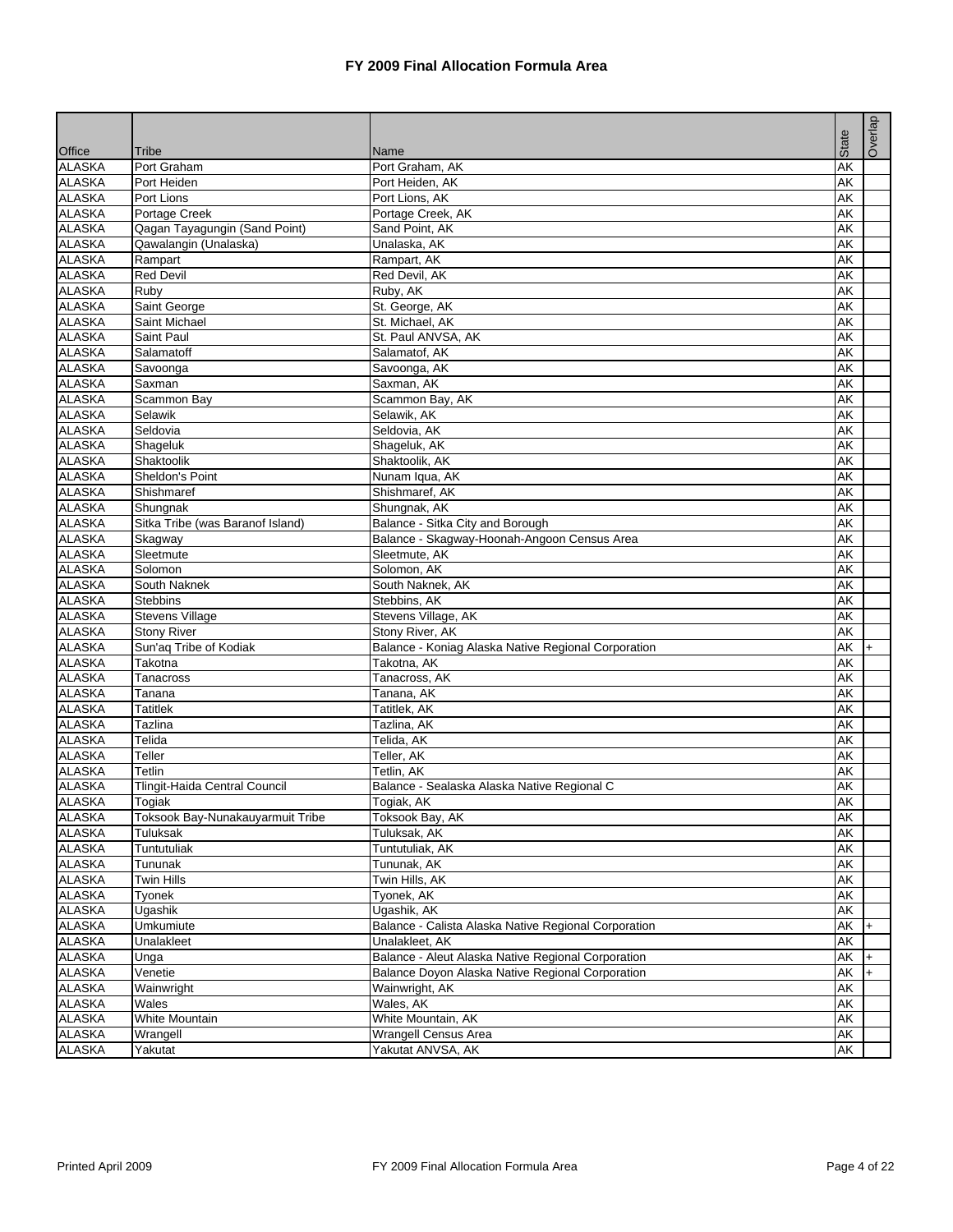|                                  |                                                                             |                                                          |                 | Overlap          |
|----------------------------------|-----------------------------------------------------------------------------|----------------------------------------------------------|-----------------|------------------|
|                                  |                                                                             |                                                          | State           |                  |
| <b>Office</b>                    | Tribe                                                                       | Name                                                     |                 |                  |
| <b>CHICAGO</b>                   | Aroostook Band of Micmac                                                    | Aroostook Band of Micmac, ME                             | <b>ME</b>       | $+$              |
| <b>CHICAGO</b>                   | Aroostook Band of Micmac                                                    | Balance - Aroostook County                               | ME              | $\ddot{}$        |
| <b>CHICAGO</b>                   | <b>Bad River Band</b>                                                       | <b>Bad River Reservation, WI</b>                         | WI<br>WI        |                  |
| <b>CHICAGO</b><br><b>CHICAGO</b> | <b>Bad River Band</b><br><b>Bad River Band</b>                              | <b>Balance - Ashland County</b>                          | WI              |                  |
| <b>CHICAGO</b>                   |                                                                             | Balance - Iron County                                    | MI              |                  |
|                                  | <b>Bay Mills Indian Community</b>                                           | Bay Mills Reservation and Off-Reservation Trust Land, MI | MI              | $+$<br>$\ddot{}$ |
| CHICAGO<br><b>CHICAGO</b>        | <b>Bay Mills Indian Community</b><br>Boise Forte Band of Minnesota Chippewa | Balance - Chippewa County<br>Bois Forte Reservation, MN  | <b>MN</b>       |                  |
| <b>CHICAGO</b>                   | Catawba Indian Tribe                                                        | <b>Balance - Cabarrus County</b>                         | <b>NC</b>       |                  |
| <b>CHICAGO</b>                   | Catawba Indian Tribe                                                        | <b>Balance - Cleveland County</b>                        | <b>NC</b>       |                  |
| <b>CHICAGO</b>                   | Catawba Indian Tribe                                                        | Balance - Gaston County                                  | <b>NC</b>       |                  |
| <b>CHICAGO</b>                   | Catawba Indian Tribe                                                        | Balance - Mecklenburg County                             | <b>NC</b>       |                  |
| CHICAGO                          | Catawba Indian Tribe                                                        | <b>Balance - Rutherford County</b>                       | <b>NC</b>       |                  |
| <b>CHICAGO</b>                   | Catawba Indian Tribe                                                        | <b>Balance - Union County</b>                            | <b>NC</b>       |                  |
| <b>CHICAGO</b>                   | Catawba Indian Tribe                                                        | Balance - Abbeville County                               | SC              |                  |
| <b>CHICAGO</b>                   | Catawba Indian Tribe                                                        | Balance - Aiken County                                   | SC              |                  |
| <b>CHICAGO</b>                   | Catawba Indian Tribe                                                        | Balance - Allendale County                               | SC              |                  |
| <b>CHICAGO</b>                   | Catawba Indian Tribe                                                        | Balance - Anderson County                                | $\overline{SC}$ |                  |
| <b>CHICAGO</b>                   | Catawba Indian Tribe                                                        | <b>Balance - Bamberg County</b>                          | SC              |                  |
| <b>CHICAGO</b>                   | Catawba Indian Tribe                                                        | <b>Balance - Barnwell County</b>                         | SC              |                  |
| <b>CHICAGO</b>                   | Catawba Indian Tribe                                                        | <b>Balance - Beaufort County</b>                         | $\overline{SC}$ |                  |
| <b>CHICAGO</b>                   | Catawba Indian Tribe                                                        | <b>Balance - Berkeley County</b>                         | $\overline{SC}$ |                  |
| <b>CHICAGO</b>                   | Catawba Indian Tribe                                                        | Balance - Calhoun County                                 | SC              |                  |
| <b>CHICAGO</b>                   | Catawba Indian Tribe                                                        | <b>Balance - Charleston County</b>                       | SC              |                  |
| CHICAGO                          | Catawba Indian Tribe                                                        | Balance - Cherokee County                                | SC              |                  |
| <b>CHICAGO</b>                   | Catawba Indian Tribe                                                        | <b>Balance - Chester County</b>                          | $\overline{SC}$ |                  |
| <b>CHICAGO</b>                   | Catawba Indian Tribe                                                        | <b>Balance - Chesterfield County</b>                     | SC              |                  |
| <b>CHICAGO</b>                   | Catawba Indian Tribe                                                        | Balance - Clarendon County                               | SC              |                  |
| <b>CHICAGO</b>                   | Catawba Indian Tribe                                                        | <b>Balance - Colleton County</b>                         | SC              |                  |
| <b>CHICAGO</b>                   | Catawba Indian Tribe                                                        | <b>Balance - Darlington County</b>                       | SC              |                  |
| CHICAGO                          | Catawba Indian Tribe                                                        | <b>Balance - Dillon County</b>                           | SC              |                  |
| <b>CHICAGO</b>                   | Catawba Indian Tribe                                                        | <b>Balance - Dorchester County</b>                       | SC              |                  |
| <b>CHICAGO</b>                   | Catawba Indian Tribe                                                        | Balance - Edgefield County                               | SC              |                  |
| <b>CHICAGO</b>                   | Catawba Indian Tribe                                                        | <b>Balance - Fairfield County</b>                        | $\overline{SC}$ |                  |
| <b>CHICAGO</b>                   | Catawba Indian Tribe                                                        | <b>Balance - Florence County</b>                         | $\overline{SC}$ |                  |
| <b>CHICAGO</b>                   | Catawba Indian Tribe                                                        | Balance - Georgetown County                              | SC              |                  |
| <b>CHICAGO</b>                   | Catawba Indian Tribe                                                        | Balance - Greenville County                              | $\overline{SC}$ |                  |
| <b>CHICAGO</b>                   | Catawba Indian Tribe                                                        | <b>Balance - Greenwood County</b>                        | $\overline{SC}$ |                  |
| <b>CHICAGO</b>                   | Catawba Indian Tribe                                                        | Balance - Hampton County                                 | <b>SC</b>       |                  |
| <b>CHICAGO</b>                   | Catawba Indian Tribe                                                        | <b>Balance - Horry County</b>                            | SC              |                  |
| <b>CHICAGO</b>                   | Catawba Indian Tribe                                                        | Balance - Jasper County                                  | SC              |                  |
| <b>CHICAGO</b>                   | Catawba Indian Tribe                                                        | Balance - Kershaw County                                 | SC              |                  |
| <b>CHICAGO</b>                   | Catawba Indian Tribe                                                        | Balance - Lancaster County                               | SC              |                  |
| <b>CHICAGO</b>                   | Catawba Indian Tribe                                                        | Balance - Laurens County                                 | SC              |                  |
| <b>CHICAGO</b>                   | Catawba Indian Tribe                                                        | <b>Balance - Lee County</b>                              | SC              |                  |
| CHICAGO                          | Catawba Indian Tribe                                                        | <b>Balance - Lexington County</b>                        | SC              |                  |
| <b>CHICAGO</b>                   | Catawba Indian Tribe                                                        | <b>Balance - McCormick County</b>                        | SC              |                  |
| <b>CHICAGO</b>                   | Catawba Indian Tribe                                                        | <b>Balance - Marion County</b>                           | <b>SC</b>       |                  |
| <b>CHICAGO</b>                   | Catawba Indian Tribe                                                        | Balance - Marlboro County                                | SC              |                  |
| CHICAGO                          | Catawba Indian Tribe                                                        | <b>Balance - Newberry County</b>                         | <b>SC</b>       |                  |
| <b>CHICAGO</b>                   | Catawba Indian Tribe                                                        | <b>Balance - Oconee County</b>                           | SC              |                  |
| <b>CHICAGO</b>                   | Catawba Indian Tribe                                                        | <b>Balance - Orangeburg County</b>                       | SC              |                  |
| <b>CHICAGO</b>                   | Catawba Indian Tribe                                                        | <b>Balance - Pickens County</b>                          | SC              |                  |
| <b>CHICAGO</b>                   | Catawba Indian Tribe                                                        | <b>Balance - Richland County</b>                         | SC              |                  |
| <b>CHICAGO</b>                   | Catawba Indian Tribe                                                        | Balance - Saluda County                                  | SC              |                  |
| CHICAGO                          | Catawba Indian Tribe                                                        | Balance - Spartanburg County                             | SC              |                  |
| CHICAGO                          | Catawba Indian Tribe                                                        | <b>Balance - Sumter County</b>                           | SC              |                  |
| <b>CHICAGO</b>                   | Catawba Indian Tribe                                                        | <b>Balance - Union County</b>                            | SC              |                  |
| <b>CHICAGO</b>                   | Catawba Indian Tribe                                                        | Balance - Williamsburg County                            | SC              |                  |
| <b>CHICAGO</b>                   | Catawba Indian Tribe                                                        | Catawba Reservation, SC                                  | SC              |                  |
| <b>CHICAGO</b>                   | Catawba Indian Tribe                                                        | Balance - York County                                    | <b>SC</b>       |                  |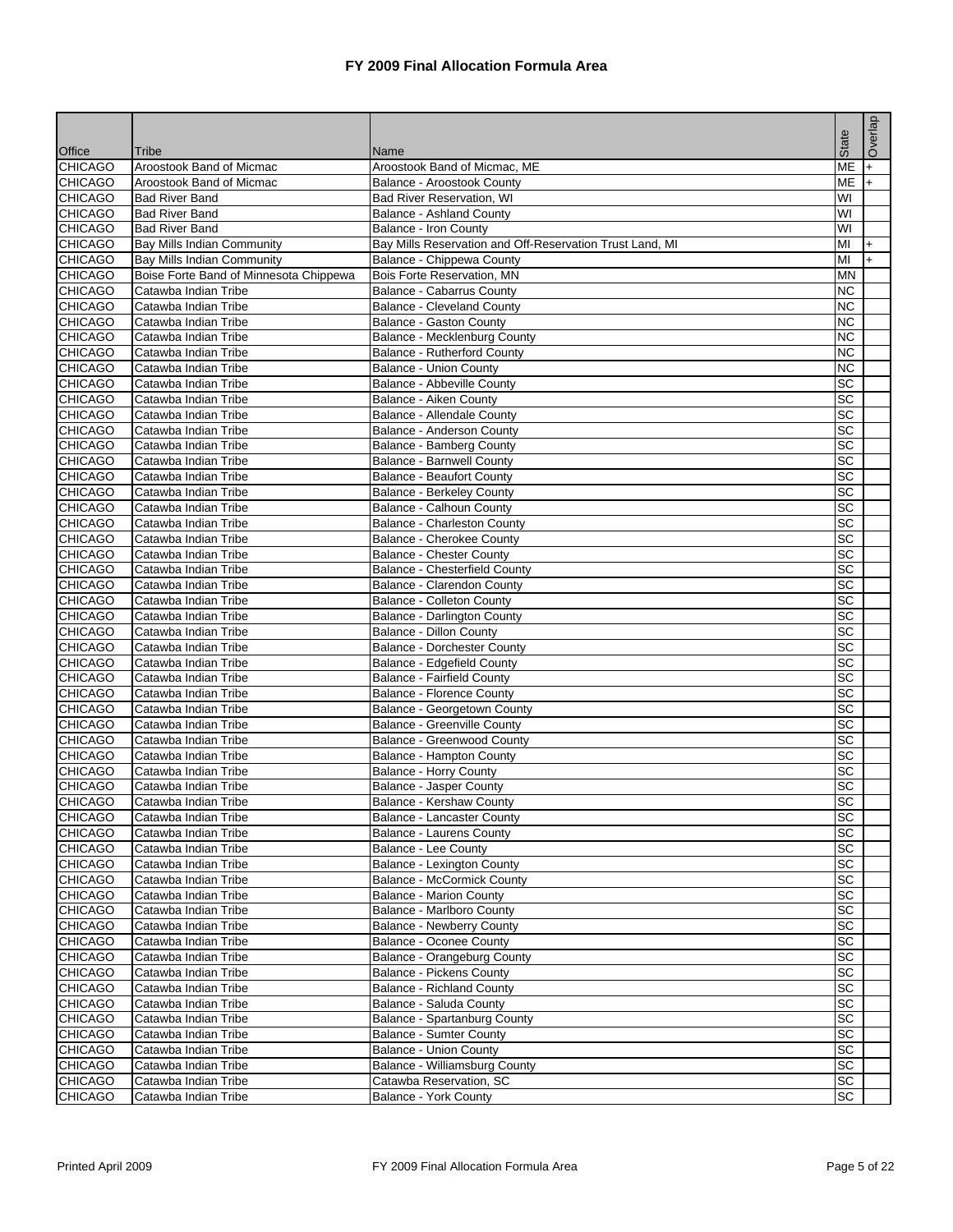|                                  |                                             |                                                                       |                 | Overlap   |
|----------------------------------|---------------------------------------------|-----------------------------------------------------------------------|-----------------|-----------|
|                                  |                                             |                                                                       | State           |           |
| Office                           | Tribe                                       | Name                                                                  |                 |           |
| <b>CHICAGO</b><br><b>CHICAGO</b> | Cayuga Nation                               | Cayuga Nation, NY                                                     | ΝY<br><b>NY</b> |           |
| <b>CHICAGO</b>                   | Cayuga Nation<br><b>Coharie State Tribe</b> | Balance - Erie County<br>Coharie, NC                                  | <b>NC</b>       |           |
| <b>CHICAGO</b>                   | Eastern Cherokee                            | Eastern Cherokee Reservation, NC                                      | <b>NC</b>       |           |
| <b>CHICAGO</b>                   | Fond Du Lac Band of Minnesota Chippewa      | Fond du Lac Reservation and Off-Reservation Trust Land, MN-WI         | <b>MN</b>       |           |
| <b>CHICAGO</b>                   | Fond Du Lac Band of Minnesota Chippewa      | Balance - Carlton County                                              | <b>MN</b>       |           |
| <b>CHICAGO</b>                   | Fond Du Lac Band of Minnesota Chippewa      | Balance - St. Louis County                                            | <b>MN</b>       |           |
| <b>CHICAGO</b>                   | Fond Du Lac Band of Minnesota Chippewa      | Fond du Lac Reservation and Off-Reservation Trust Land, MN-WI         | WI              |           |
| <b>CHICAGO</b>                   | Forest County Potawatami                    | Forest County Potawatomi Community and Off-Reservation Trust Land, WI | WI              | $+$       |
| <b>CHICAGO</b>                   | Forest County Potawatami                    | <b>Balance - Forest County</b>                                        | WI              | l+        |
| <b>CHICAGO</b>                   | Grand Portage Band of Minn. Chippewa        | Grand Portage Reservation and Off-Reservation Trust Land, MN.         | <b>MN</b>       |           |
| <b>CHICAGO</b>                   | Grand Portage Band of Minn. Chippewa        | Balance - Cook County                                                 | MN              |           |
| <b>CHICAGO</b>                   | <b>Grand Traverse Band</b>                  | Grand Traverse Reservation and Off-Reservation Trust Land, MI         | MI              | $+$       |
| <b>CHICAGO</b>                   | <b>Grand Traverse Band</b>                  | Balance - Antrim County                                               | MI              | $\ddot{}$ |
| <b>CHICAGO</b>                   | <b>Grand Traverse Band</b>                  | <b>Balance - Benzie County</b>                                        | MI              | $+$       |
| <b>CHICAGO</b>                   | <b>Grand Traverse Band</b>                  | Balance - Charlevoix County                                           | MI              | $+$       |
| <b>CHICAGO</b>                   | <b>Grand Traverse Band</b>                  | <b>Balance - Grand Traverse County</b>                                | MI              | $+$       |
| <b>CHICAGO</b>                   | <b>Grand Traverse Band</b>                  | Balance - Leelanau County                                             | MI              | $\ddot{}$ |
| <b>CHICAGO</b>                   | <b>Grand Traverse Band</b>                  | Balance - Manistee County                                             | MI              | $+$       |
| <b>CHICAGO</b>                   | Haliwa-Saponi State Tribe                   | Haliwa-Saponi, NC                                                     | <b>NC</b>       |           |
| <b>CHICAGO</b>                   | Hannahville Community                       | Hannahville Community and Off-Reservation Trust Land, MI              | MI              |           |
| <b>CHICAGO</b>                   | Ho-Chunk Nation                             | <b>Houston County Trust Lands</b>                                     | <b>MN</b>       |           |
| <b>CHICAGO</b>                   | Ho-Chunk Nation                             | Ho-Chunk Reservation and Off-Reservation Trust Land, MN-WI            | WI              |           |
| <b>CHICAGO</b>                   | Ho-Chunk Nation                             | Balance - Adams County                                                | WI              |           |
| <b>CHICAGO</b>                   | Ho-Chunk Nation                             | <b>Balance - Clark County</b>                                         | WI              |           |
| <b>CHICAGO</b>                   | Ho-Chunk Nation                             | Balance - Columbia County                                             | WI              |           |
| <b>CHICAGO</b>                   | Ho-Chunk Nation                             | <b>Balance - Crawford County</b>                                      | WI              |           |
| <b>CHICAGO</b>                   | Ho-Chunk Nation                             | Balance - Dane County                                                 | WI              |           |
| <b>CHICAGO</b>                   | Ho-Chunk Nation                             | Balance - Eau Claire County                                           | WI              |           |
| <b>CHICAGO</b>                   | <b>Ho-Chunk Nation</b>                      | Balance - Jackson County                                              | WI              |           |
| <b>CHICAGO</b>                   | Ho-Chunk Nation                             | Balance - Juneau County                                               | WI              |           |
| <b>CHICAGO</b>                   | Ho-Chunk Nation                             | Balance - La Crosse County                                            | WI              |           |
| <b>CHICAGO</b>                   | Ho-Chunk Nation                             | <b>Balance - Monroe County</b>                                        | WI              |           |
| <b>CHICAGO</b><br><b>CHICAGO</b> | Ho-Chunk Nation                             | Balance - Sauk County                                                 | WI<br>WI        |           |
| <b>CHICAGO</b>                   | Ho-Chunk Nation<br>Ho-Chunk Nation          | Balance - Shawano County<br>Balance - Trempealeau County              | WI              |           |
| <b>CHICAGO</b>                   | <b>Ho-Chunk Nation</b>                      | Balance - Vernon County                                               | WI              |           |
| <b>CHICAGO</b>                   | Ho-Chunk Nation                             | Balance - Wood County                                                 | WI              |           |
| <b>CHICAGO</b>                   | <b>Houlton Band of Maliseets</b>            | Houlton Maliseets Trust Land, ME                                      | ME              |           |
| <b>CHICAGO</b>                   | <b>Houlton Band of Maliseets</b>            | Balance - Aroostook County                                            | ME              | l+        |
| <b>CHICAGO</b>                   | Huron Band of Potawatomi                    | Huron Potawatomi Reservation, MI                                      | MI              |           |
| <b>CHICAGO</b>                   | Huron Band of Potawatomi                    | Balance - Calhoun County                                              | MI              |           |
| <b>CHICAGO</b>                   | Keweenaw Bay Indian Community               | L'Anse Reservation and Off-Reservation Trust Land, MI                 | MI              | l+        |
| <b>CHICAGO</b>                   | Keweenaw Bay Indian Community               | Balance - Baraga County                                               | MI              | $+$       |
| <b>CHICAGO</b>                   | Keweenaw Bay Indian Community               | Balance - Marquette County                                            | MI              | $+$       |
| <b>CHICAGO</b>                   | Keweenaw Bay Indian Community               | Ontonagon County (part)                                               | MI              |           |
| <b>CHICAGO</b>                   | Lac Courte Oreilles                         | Lac Courte Oreilles Reservation and Off-Reservation Trust Land, WI    | WI              |           |
| <b>CHICAGO</b>                   | Lac Courte Oreilles                         | <b>Balance - Sawyer County</b>                                        | WI              |           |
| <b>CHICAGO</b>                   | Lac Du Flambeau Band                        | Lac du Flambeau Reservation, WI                                       | WI              |           |
| <b>CHICAGO</b>                   | Lac Du Flambeau Band                        | Balance -- Vilas County                                               | WI              |           |
| <b>CHICAGO</b>                   | Lac Vieux Desert Band                       | Lac Vieux Desert Reservation, MI                                      | MI              |           |
| <b>CHICAGO</b>                   | Leech Lake Band of Minnesota Chippewa       | Balance - Beltrami County                                             | <b>MN</b>       |           |
| <b>CHICAGO</b>                   | Leech Lake Band of Minnesota Chippewa       | Leech Lake Reservation and Off-Reservation Trust Land, MN             | <b>MN</b>       |           |
| <b>CHICAGO</b>                   | Little River Band of Ottawa                 | Balance - Lake County                                                 | MI              |           |
| <b>CHICAGO</b>                   | Little River Band of Ottawa                 | Manistee County (part)                                                | MI              |           |
| <b>CHICAGO</b>                   | Little River Band of Ottawa                 | Balance - Mason County                                                | MI              |           |
| <b>CHICAGO</b>                   | Little River Band of Ottawa                 | Balance - Wexford County                                              | MI              |           |
| <b>CHICAGO</b>                   | Little Traverse Bay Band                    | Balance - Charlevoix County                                           | MI              |           |
| <b>CHICAGO</b>                   | Little Traverse Bay Band                    | Balance - Cheboygan County                                            | MI              | $+$       |
| <b>CHICAGO</b>                   | Little Traverse Bay Band                    | <b>Emmet County</b>                                                   | MI              | $+$       |
| <b>CHICAGO</b>                   | Little Traverse Bay Band                    | <b>Balance - Emmet County</b>                                         | MI              |           |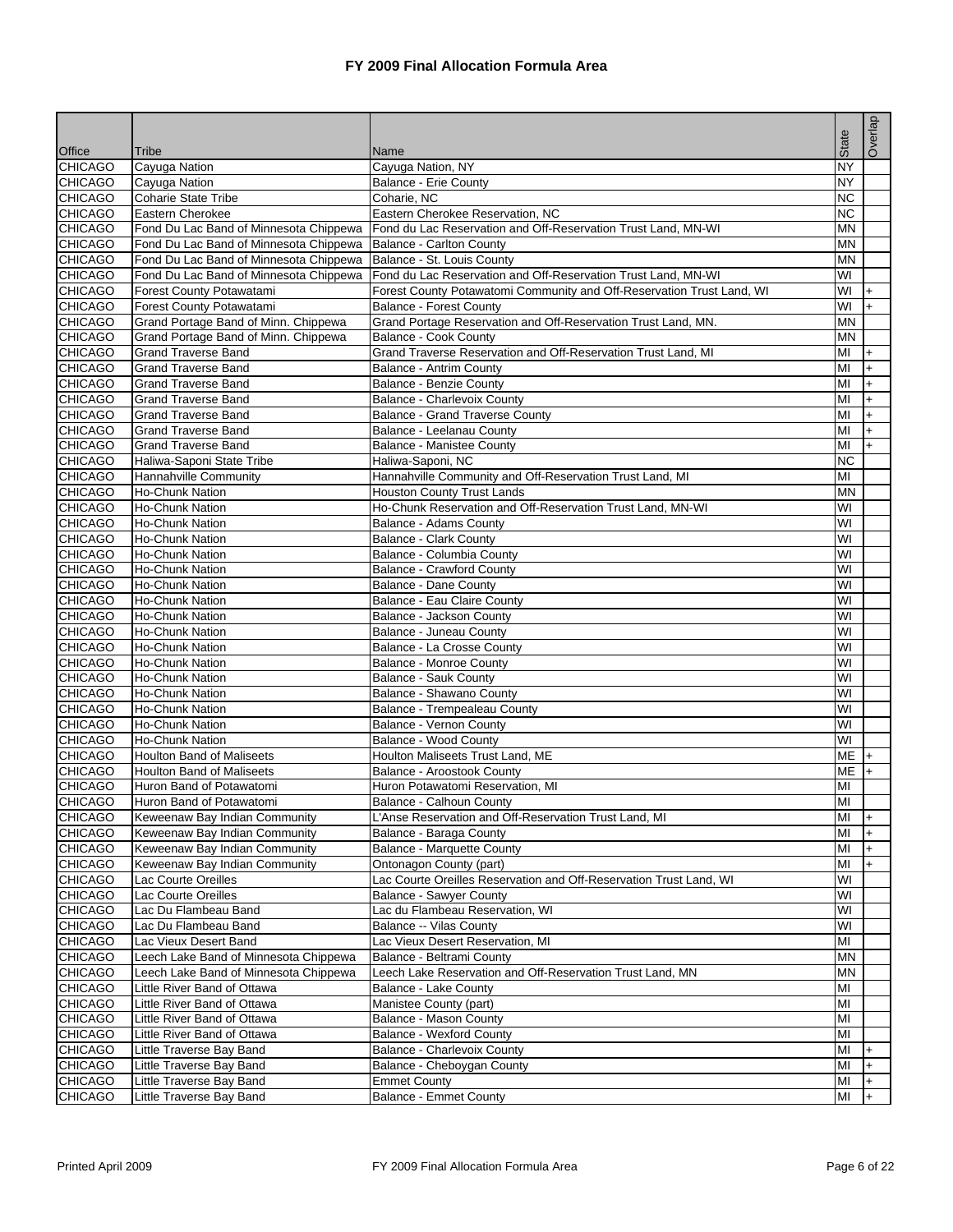|                                 |                                        |                                                                    | State          | Overlap   |
|---------------------------------|----------------------------------------|--------------------------------------------------------------------|----------------|-----------|
| <b>Office</b><br><b>CHICAGO</b> | Tribe<br>Lower Sioux                   | Name<br>Lower Sioux Reservation, MN                                | <b>MN</b>      |           |
| <b>CHICAGO</b>                  | <b>Lower Sioux</b>                     | Balance - Redwood County                                           | <b>MN</b>      |           |
| <b>CHICAGO</b>                  | Lumbee State Tribe                     | Lumbee, NC                                                         | <b>NC</b>      |           |
| <b>CHICAGO</b>                  | Lumbee State Tribe                     | <b>Balance - Cumberland County</b>                                 | <b>NC</b>      |           |
| <b>CHICAGO</b>                  | Mashpee Wampanoag                      | Balance - Barnstable County                                        | <b>MA</b>      |           |
| <b>CHICAGO</b>                  | Match-e-be-nash-she-wish Band of Potta | Balance - Allegan County                                           | MI             | $+$       |
| <b>CHICAGO</b>                  | Match-e-be-nash-she-wish Band of Potta | <b>Balance - Barry County</b>                                      | MI             | $\ddot{}$ |
| <b>CHICAGO</b>                  | Match-e-be-nash-she-wish Band of Potta | Balance - Kalamazoo County                                         | MI             | $+$       |
| <b>CHICAGO</b>                  | Match-e-be-nash-she-wish Band of Potta | Balance - Kent County                                              | MI             | $+$       |
| <b>CHICAGO</b>                  | Match-e-be-nash-she-wish Band of Potta | Balance - Ottawa County                                            | MI             | $+$       |
| <b>CHICAGO</b>                  | Menominee Indian Tribe                 | Menominee Reservation and Off-Reservation Trust Land, WI           | WI             |           |
| <b>CHICAGO</b>                  | Miccosukee Tribe                       | <b>Broward County (part)</b>                                       | FL             |           |
| <b>CHICAGO</b>                  | Miccosukee Tribe                       | Miami-Dade County (part)                                           | FL             |           |
| <b>CHICAGO</b>                  | Mille Lacs Band of Minnesota Chippewa  | Mille Lacs Reservation and Off-Reservation Trust Land, MN          | <b>MN</b>      |           |
| <b>CHICAGO</b>                  | Mille Lacs Band of Minnesota Chippewa  | <b>Balance - Crow Wing County</b>                                  | MN             |           |
| <b>CHICAGO</b>                  | Mille Lacs Band of Minnesota Chippewa  | Balance - Mille Lacs County                                        | <b>MN</b>      |           |
| <b>CHICAGO</b>                  | Mille Lacs Band of Minnesota Chippewa  | <b>Balance - Pine County</b>                                       | <b>MN</b>      |           |
| <b>CHICAGO</b>                  | Mississippi Choctaw Tribe              | Mississippi Choctaw Reservation and Off-Reservation Trust Land, MS | <b>MS</b>      |           |
| <b>CHICAGO</b>                  | Mississippi Choctaw Tribe              | Balance - Jackson County                                           | <b>MS</b>      |           |
| <b>CHICAGO</b>                  | Mississippi Choctaw Tribe              | <b>Balance - Jasper County</b>                                     | <b>MS</b>      |           |
| <b>CHICAGO</b>                  | Mississippi Choctaw Tribe              | <b>Balance - Jones County</b>                                      | <b>MS</b>      |           |
| <b>CHICAGO</b>                  | Mississippi Choctaw Tribe              | <b>Balance - Kemper County</b>                                     | <b>MS</b>      |           |
| <b>CHICAGO</b>                  | Mississippi Choctaw Tribe              | Balance - Leake County                                             | <b>MS</b>      |           |
| <b>CHICAGO</b>                  | Mississippi Choctaw Tribe              | Balance - Neshoba County                                           | <b>MS</b>      |           |
| <b>CHICAGO</b>                  | Mississippi Choctaw Tribe              | <b>Balance - Newton County</b>                                     | <b>MS</b>      |           |
| <b>CHICAGO</b>                  | Mississippi Choctaw Tribe              | <b>Balance - Scott County</b>                                      | <b>MS</b>      |           |
| <b>CHICAGO</b>                  | Mississippi Choctaw Tribe              | <b>Balance - Winston County</b>                                    | <b>MS</b>      |           |
| <b>CHICAGO</b>                  | Mississippi Choctaw Tribe              | Balance - Lauderdale County                                        | <b>TN</b>      |           |
| <b>CHICAGO</b>                  | <b>MOWA Band of Choctaw Indians</b>    | <b>MOWA Choctaw, AL</b>                                            | <b>AL</b>      |           |
| <b>CHICAGO</b>                  | <b>MOWA Band of Choctaw Indians</b>    | Balance - Washington County                                        | AL             |           |
| CHICAGO                         | Narragansett Tribe                     | Narragansett Reservation, RI                                       | RI             |           |
| <b>CHICAGO</b>                  | Narragansett Tribe                     | Balance - Washington County                                        | R <sub>l</sub> |           |
| <b>CHICAGO</b>                  | Oneida Nation of New York              | Balance - Chenango County                                          | <b>NY</b>      |           |
| <b>CHICAGO</b>                  | Oneida Nation of New York              | Balance - Cortland County                                          | <b>NY</b>      |           |
| <b>CHICAGO</b>                  | Oneida Nation of New York              | <b>Balance - Herkimer County</b>                                   | <b>NY</b>      |           |
| <b>CHICAGO</b>                  | Oneida Nation of New York              | Oneida (NY) Reservation, NY                                        | <b>NY</b>      |           |
| <b>CHICAGO</b>                  | Oneida Nation of New York              | <b>Balance - Madison County</b>                                    | <b>NY</b>      |           |
| <b>CHICAGO</b>                  | Oneida Nation of New York              | Balance - Oneida County                                            | <b>NY</b>      |           |
| <b>CHICAGO</b>                  | Oneida Nation of New York              | Balance - Onondaga County                                          | <b>NY</b>      |           |
| <b>CHICAGO</b>                  | Oneida Tribe                           | Oneida (WI) Reservation and Off-Reservation Trust Land, WI         | WI             |           |
| <b>CHICAGO</b>                  | Oneida Tribe                           | Balance - Brown County                                             | WI             |           |
| <b>CHICAGO</b>                  | <b>Oneida Tribe</b>                    | Balance - Outagamie County                                         | WI             |           |
| <b>CHICAGO</b>                  | Onondaga Nation                        | Onondaga Reservation, NY                                           | <b>NY</b>      |           |
| <b>CHICAGO</b>                  | Passamaquoddy Indian Tribe             | Indian Township Reservation, ME                                    | ME             |           |
| <b>CHICAGO</b>                  | Penobscot Tribe                        | Penobscot Reservation and Off-Reservation Trust Land, ME           | ME             |           |
| CHICAGO                         | Penobscot Tribe                        | Balance - Penobscot County                                         | ME             |           |
| <b>CHICAGO</b>                  | Pleasant Point                         | Franklin County (part)                                             | ME             |           |
| <b>CHICAGO</b>                  | Pleasant Point                         | Hancock County (part)                                              | ME             |           |
| <b>CHICAGO</b>                  | Pleasant Point                         | Penobscot County (part)                                            | ME             |           |
| CHICAGO                         | <b>Pleasant Point</b>                  | Somerset County (part)                                             | ME             |           |
| <b>CHICAGO</b>                  | <b>Pleasant Point</b>                  | Pleasant Point Reservation, ME                                     | ME             |           |
| <b>CHICAGO</b>                  | Pleasant Point                         | Washington County (part)                                           | ME             |           |
| <b>CHICAGO</b>                  | <b>Pleasant Point</b>                  | Balance - Washington County                                        | ME             |           |
| <b>CHICAGO</b>                  | Poarch Band of Creek Indians           | Balance - Baldwin County                                           | <b>AL</b>      |           |
| <b>CHICAGO</b>                  | Poarch Band of Creek Indians           | Poarch Creek Reservation and Off-Reservation Trust Land, AL        | <b>AL</b>      |           |
| CHICAGO                         | Poarch Band of Creek Indians           | Balance - Escambia County                                          | <b>AL</b>      |           |
| CHICAGO                         | Poarch Band of Creek Indians           | <b>Balance - Mobile County</b>                                     | <b>AL</b>      |           |
| <b>CHICAGO</b>                  | Poarch Band of Creek Indians           | <b>Balance - Monroe County</b>                                     | <b>AL</b>      |           |
| <b>CHICAGO</b>                  | Poarch Band of Creek Indians           | Poarch Creek Reservation and Off-Reservation Trust Land, AL        | <b>FL</b>      |           |
| CHICAGO                         | Poarch Band of Creek Indians           | Balance - Escambia County                                          | <b>FL</b>      |           |
| <b>CHICAGO</b>                  | Pokagon Band of Potawatomi             | <b>Balance - Elkhart County</b>                                    | IN             |           |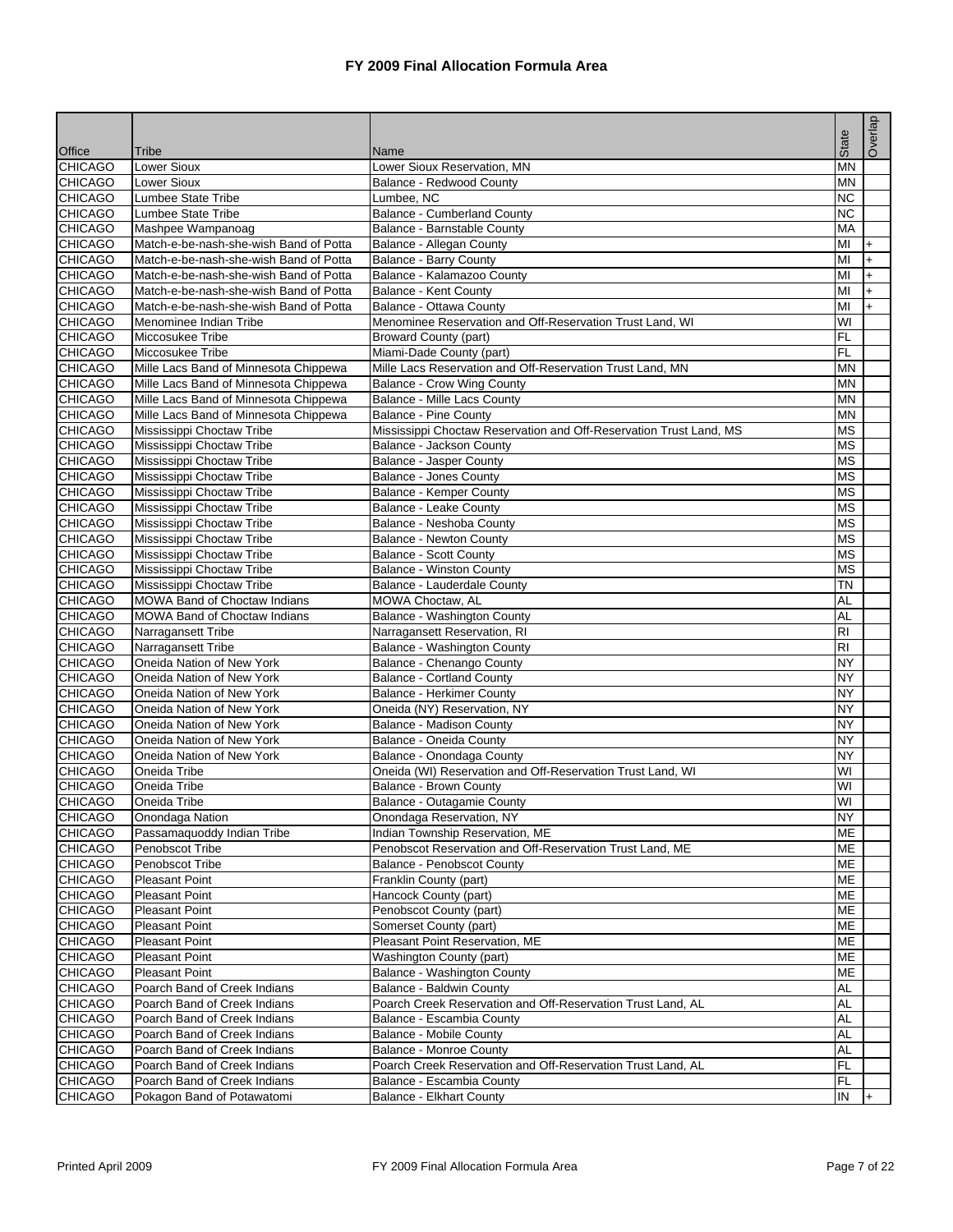|                          |                                        |                                                                         |           | Overlap   |
|--------------------------|----------------------------------------|-------------------------------------------------------------------------|-----------|-----------|
|                          |                                        |                                                                         | State     |           |
| Office<br><b>CHICAGO</b> | Tribe<br>Pokagon Band of Potawatomi    | Name<br>Balance - Kosciusko County                                      | IN        | $+$       |
| <b>CHICAGO</b>           | Pokagon Band of Potawatomi             | Balance - LaPorte County                                                | IN        |           |
| <b>CHICAGO</b>           | Pokagon Band of Potawatomi             | <b>Balance - Marshall County</b>                                        | IN        |           |
| <b>CHICAGO</b>           | Pokagon Band of Potawatomi             | Pokagon Band of Potawatomi, IN-MI                                       | IN        | $+$       |
| <b>CHICAGO</b>           | Pokagon Band of Potawatomi             | Balance - St. Joseph County                                             | IN        |           |
| <b>CHICAGO</b>           | Pokagon Band of Potawatomi             | Balance - Starke County                                                 | IN        | $+$       |
| CHICAGO                  | Pokagon Band of Potawatomi             | Pokagon Band of Potawatomi, IN-MI                                       | MI        | $+$       |
| <b>CHICAGO</b>           | Pokagon Band of Potawatomi             | Balance - Allegan County                                                | MI        |           |
| <b>CHICAGO</b>           | Pokagon Band of Potawatomi             | Balance - Berrien County                                                | MI        | $+$       |
| <b>CHICAGO</b>           | Pokagon Band of Potawatomi             | Balance - Cass County                                                   | MI        | $+$       |
| <b>CHICAGO</b>           | Pokagon Band of Potawatomi             | Balance - Van Buren County                                              | MI        |           |
| <b>CHICAGO</b>           | Red Cliff Band of Lake Superior Chippe | Red Cliff Reservation and Off-Reservation Trust Land, WI                | WI        |           |
| CHICAGO                  | Red Lake Band of Chippewa              | Balance - Beltrami County                                               | <b>MN</b> |           |
| <b>CHICAGO</b>           | Red Lake Band of Chippewa              | Red Lake Reservation, MN                                                | <b>MN</b> |           |
| <b>CHICAGO</b>           | Sac & Fox Tribe                        | Sac and Fox/Meskwaki Reservation and Off-Reservation Trust Land, IA     | IA        |           |
| <b>CHICAGO</b>           | Saginaw Chippewa                       | Isabella Reservation and Trust Lands, MI                                | MI        |           |
| <b>CHICAGO</b>           | Saginaw Chippewa                       | <b>Balance-Arenac County</b>                                            | MI        |           |
| <b>CHICAGO</b>           | Saginaw Chippewa                       | <b>Balance-Gladwin County</b>                                           | MI        |           |
| <b>CHICAGO</b>           | Saginaw Chippewa                       | <b>Balance-Gratiot County</b>                                           | MI        |           |
| CHICAGO                  | Saginaw Chippewa                       | Balance-Isabella County                                                 | MI        |           |
| <b>CHICAGO</b>           | Saginaw Chippewa                       | <b>Balance-Mecosta County</b>                                           | MI        |           |
| <b>CHICAGO</b>           | Saginaw Chippewa                       | <b>Balance-Midland County</b>                                           | MI        |           |
| <b>CHICAGO</b>           | Saginaw Chippewa                       | <b>Balance-Montcalm County</b>                                          | MI        |           |
| <b>CHICAGO</b>           | Saginaw Chippewa                       | <b>Balance-Osceola County</b>                                           | MI        |           |
| CHICAGO                  | Saint Croix Chippewa                   | St. Croix Reservation and Off-Reservation Trust Land, WI                | WI        |           |
| <b>CHICAGO</b>           | Sault Ste. Marie Tribe                 | Sault Ste. Marie Reservation and Off-Reservation Trust Land             | MI        | $+$       |
| <b>CHICAGO</b>           | Sault Ste. Marie Tribe                 | Balance - Alger County                                                  | MI        |           |
| <b>CHICAGO</b>           | Sault Ste. Marie Tribe                 | Sault Ste. Marie Reservation and Off-Reservation Trust Land, WA         | MI        |           |
| CHICAGO                  | Sault Ste. Marie Tribe                 | Balance - Chippewa County                                               | MI        | $+$       |
| <b>CHICAGO</b>           | Sault Ste. Marie Tribe                 | Balance - Delta County                                                  | MI        |           |
| <b>CHICAGO</b>           | Sault Ste. Marie Tribe                 | Balance - Luce County                                                   | MI        | $\ddot{}$ |
| CHICAGO                  | Sault Ste. Marie Tribe                 | Balance - Mackinac County                                               | MI        | $+$       |
| <b>CHICAGO</b>           | Sault Ste. Marie Tribe                 | Balance - Marquette County                                              | MI        |           |
| <b>CHICAGO</b>           | Sault Ste. Marie Tribe                 | Balance - Schoolcraft County                                            | MI        | $+$       |
| <b>CHICAGO</b>           | Seminole Tribe                         | Big Cypress Reservation, FL                                             | <b>FL</b> |           |
| <b>CHICAGO</b>           | Seminole Tribe                         | <b>Broward County (part)</b>                                            | <b>FL</b> |           |
| <b>CHICAGO</b>           | Seminole Tribe                         | Hollywood Reservation, FL                                               | <b>FL</b> |           |
| <b>CHICAGO</b>           | Seminole Tribe                         | Immokalee Reservation, FL                                               | <b>FL</b> |           |
| <b>CHICAGO</b>           | Seminole Tribe                         | <b>Brighton Reservation, FL</b>                                         | FL        |           |
| <b>CHICAGO</b>           | Seminole Tribe                         | Hillsborough County (part)                                              | <b>FL</b> |           |
| <b>CHICAGO</b>           | Seminole Tribe                         | St. Lucie County (part)                                                 | <b>FL</b> |           |
| <b>CHICAGO</b>           | Seneca Nation of New York              | Oil Springs Reservation, NY                                             | <b>NY</b> |           |
| CHICAGO                  | Seneca Nation of New York              | Allegany Reservation, NY                                                | <b>NY</b> |           |
| <b>CHICAGO</b>           | Seneca Nation of New York              | Cattaraugus Reservation, NY                                             | <b>NY</b> |           |
| CHICAGO                  | Shakopee Sioux                         | Shakopee Mdewakanton Sioux Community and Off-Reservation Trust Land, MN | ΜN        |           |
| <b>CHICAGO</b>           | Sokagoan Chippewa Tribe                | Sokaogon Chippewa Community and Off-Reservation Trust Land, WI          | WI        |           |
| <b>CHICAGO</b>           | Sokagoan Chippewa Tribe                | <b>Balance - Forest County</b>                                          | WI        |           |
| CHICAGO                  | St. Regis Mohawk Tribe                 | St. Regis Mohawk Reservation, NY                                        | <b>NY</b> |           |
| <b>CHICAGO</b>           | St. Regis Mohawk Tribe                 | Balance - Franklin County                                               | <b>NY</b> |           |
| CHICAGO                  | St. Regis Mohawk Tribe                 | Balance - St. Lawrence County                                           | <b>NY</b> |           |
| CHICAGO                  | Stockbridge-Munsee Tribe               | Stockbridge-Munsee Community, WI                                        | WI        |           |
| <b>CHICAGO</b>           | Tonawanda Band of Senecas              | Tonawanda Reservation, NY                                               | <b>NY</b> |           |
| CHICAGO                  | <b>Tuscarora Nation</b>                | Tuscarora Reservation, NY                                               | <b>NY</b> |           |
| CHICAGO                  | <b>Upper Sioux Indian Community</b>    | Balance - Chippewa County                                               | <b>MN</b> |           |
| <b>CHICAGO</b>           | <b>Upper Sioux Indian Community</b>    | <b>Balance - Renville County</b>                                        | <b>MN</b> |           |
| CHICAGO                  | <b>Upper Sioux Indian Community</b>    | Upper Sioux Reservation, MN                                             | <b>MN</b> |           |
| CHICAGO                  | <b>Upper Sioux Indian Community</b>    | Balance - Yellow Medicine County                                        | <b>MN</b> |           |
| CHICAGO                  | Waccamaw Siouan State Tribe            | Waccamaw-Siouan, NC                                                     | <b>NC</b> |           |
| <b>CHICAGO</b>           | Wampanoag Tribe                        | Wampanoag-Gay Head TDSA, MA                                             | <b>MA</b> |           |
| CHICAGO                  | Wampanoag Tribe                        | <b>Balance - Dukes County</b>                                           | <b>MA</b> |           |
| <b>CHICAGO</b>           | White Earth Band of Minnesota Chippewa | White Earth Reservation and Off-Reservation Trust Land, MN              | MN        |           |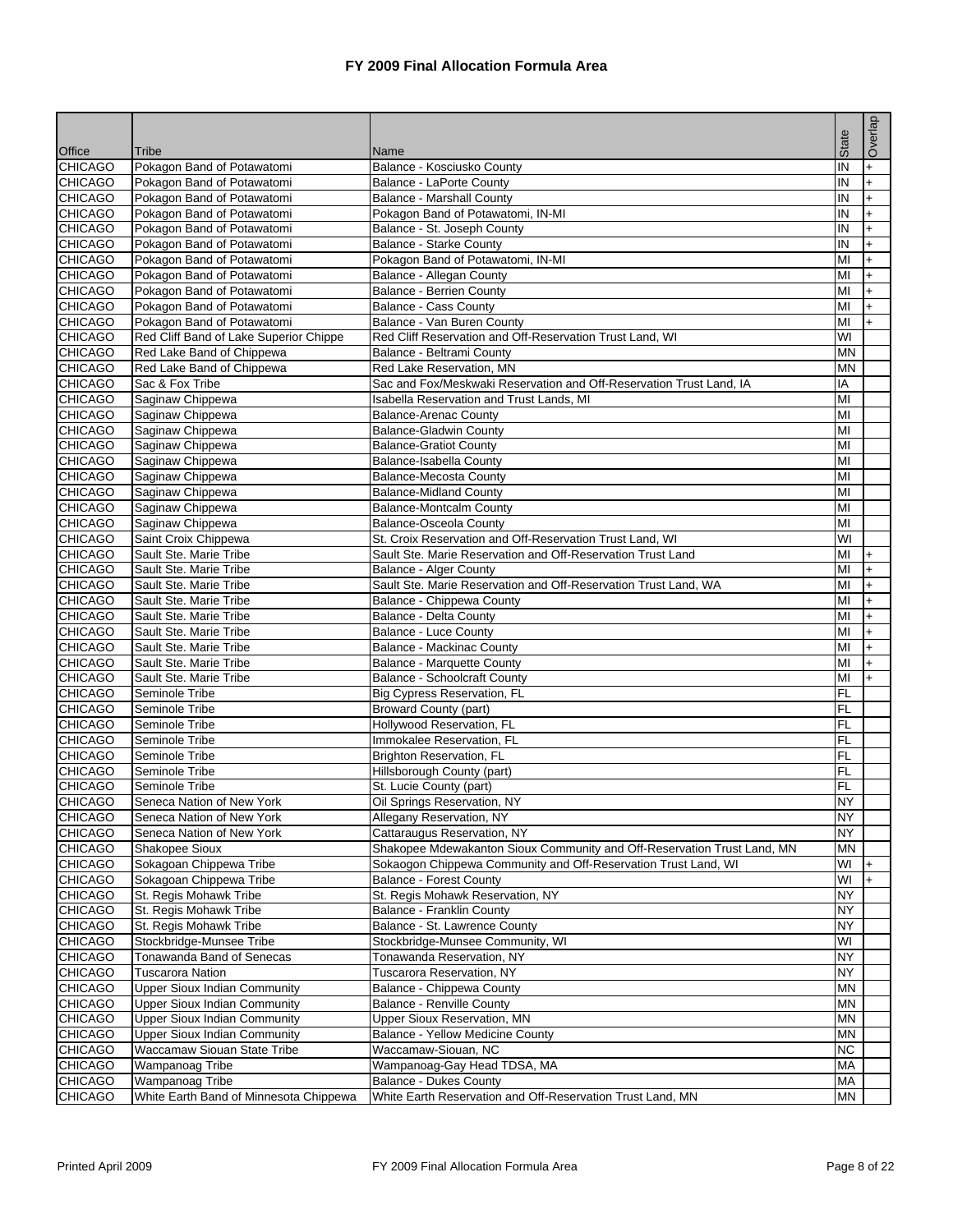| <b>Office</b>  | <b>Tribe</b>                           | <b>Name</b>                 | l Ó       |  |
|----------------|----------------------------------------|-----------------------------|-----------|--|
| <b>CHICAGO</b> | White Earth Band of Minnesota Chippewa | Balance - Becker County     | <b>MN</b> |  |
| <b>CHICAGO</b> | White Earth Band of Minnesota Chippewa | Balance - Clearwater County | <b>MN</b> |  |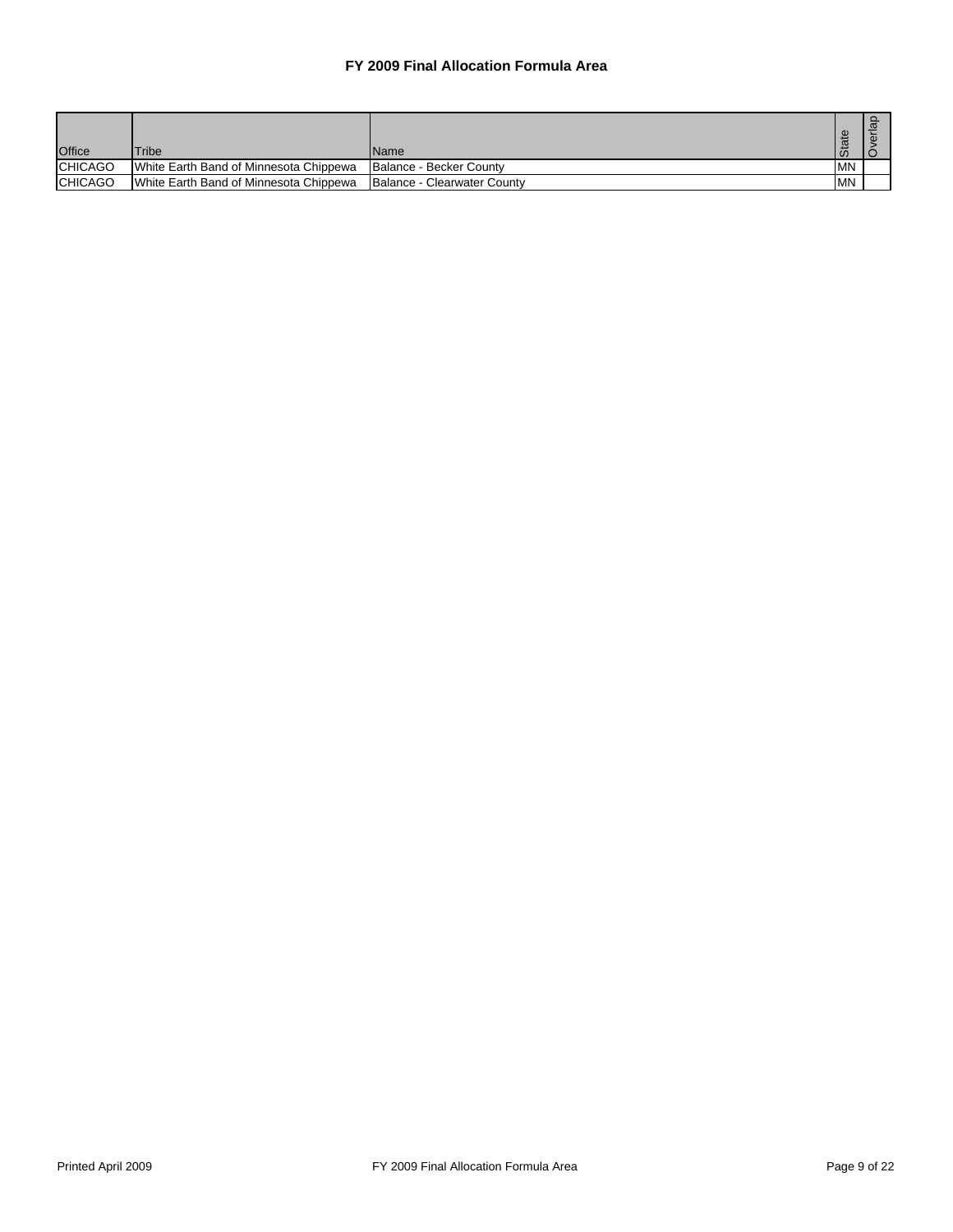|               |                                        |                                                                  |           | Overlap   |
|---------------|----------------------------------------|------------------------------------------------------------------|-----------|-----------|
|               |                                        |                                                                  | State     |           |
| Office        | Tribe                                  | Name                                                             |           |           |
| <b>DENVER</b> | <b>Blackfeet Tribe</b>                 | Blackfeet Reservation and Off-Reservation Trust Land, MT         | MT        |           |
| <b>DENVER</b> | <b>Cheyenne River Sioux</b>            | Cheyenne River Reservation and Off-Reservation Trust Land, SD    | SD        |           |
| <b>DENVER</b> | <b>Crow Creek Sioux</b>                | Crow Creek Reservation, SD                                       | <b>SD</b> |           |
| <b>DENVER</b> | Crow Tribe                             | Crow Reservation and Off-Reservation Trust Land, MT              | MT        |           |
| <b>DENVER</b> | Crow Tribe                             | Balance -- Big Horn County                                       | MT        |           |
| <b>DENVER</b> | <b>Flandreau Santee Sioux</b>          | Flandreau Reservation, SD                                        | SD        |           |
| <b>DENVER</b> | Fort Belknap Indian Community          | Fort Belknap Reservation and Off-Reservation Trust Land, MT      | MT        |           |
| <b>DENVER</b> | Fort Peck Assiniboine and Sioux        | Fort Peck Reservation and Off-Reservation Trust Land, MT         | MT        |           |
| <b>DENVER</b> | <b>Ft. Berthold Affiliated Tribes</b>  | Fort Berthold Reservation, ND                                    | ND        |           |
| <b>DENVER</b> | Goshute Reservation                    | Balance - Ada County                                             | ID        | +         |
| <b>DENVER</b> | <b>Goshute Reservation</b>             | Balance - Canyon County                                          | ID        | $+$       |
| <b>DENVER</b> | Goshute Reservation                    | Balance - Elmore County                                          | ID        | $\ddot{}$ |
| <b>DENVER</b> | <b>Goshute Reservation</b>             | Balance - Owyhee County                                          | ID        | $\ddot{}$ |
| <b>DENVER</b> | <b>Goshute Reservation</b>             | Balance - Elko County                                            | <b>NV</b> | $+$       |
| <b>DENVER</b> | <b>Goshute Reservation</b>             | Balance - Eureka County                                          | <b>NV</b> | $\ddot{}$ |
| <b>DENVER</b> | <b>Goshute Reservation</b>             | Community of Winnemucca                                          | <b>NV</b> | $\ddot{}$ |
| <b>DENVER</b> | Goshute Reservation                    | Balance - Lander County                                          | <b>NV</b> | $+$       |
| <b>DENVER</b> | <b>Goshute Reservation</b>             | <b>Balance - Nye County</b>                                      | <b>NV</b> | $\ddot{}$ |
| <b>DENVER</b> | <b>Goshute Reservation</b>             | Goshute Reservation, NV-UT                                       | <b>NV</b> | $+$       |
| <b>DENVER</b> | Goshute Reservation                    | Balance - White Pine County                                      | <b>NV</b> | $+$       |
| <b>DENVER</b> | <b>Goshute Reservation</b>             | Goshute Reservation, NV-UT                                       | UT        | $\ddot{}$ |
| <b>DENVER</b> | <b>Goshute Reservation</b>             | Balance - Tooele County                                          | <b>NV</b> | $+$       |
| <b>DENVER</b> | Lower Brule Sioux                      | Lower Brule Reservation and Off-Reservation Trust Land, SD       | <b>SD</b> |           |
| <b>DENVER</b> | Northern Arapahoe                      | Wind River Reservation and Off-Reservation Trust Land, WY        | <b>WY</b> | $\ddot{}$ |
| <b>DENVER</b> | Northern Arapahoe                      | Cities of Lander and Riverton                                    | <b>WY</b> | $+$       |
| <b>DENVER</b> | Northern Cheyenne                      | Northern Cheyenne Reservation and Off-Reservation Trust Land, MT | MT        |           |
| <b>DENVER</b> | Northern Cheyenne                      | Northern Cheyenne Reservation and Off-Reservation Trust Land, MT | SD        |           |
| <b>DENVER</b> | NW Band of Shoshone Nation             | <b>Balance - Power County</b>                                    | ID        |           |
| <b>DENVER</b> | NW Band of Shoshone Nation             | Box Elder County (part)                                          | UT        |           |
| <b>DENVER</b> | <b>NW Band of Shoshone Nation</b>      | Balance - Box Elder County                                       | UT        |           |
| <b>DENVER</b> | Oglala Sioux of Pine Ridge Reservation | Pine Ridge Reservation and Off-Reservation Trust Land, SD        | <b>NE</b> |           |
| <b>DENVER</b> | Oglala Sioux of Pine Ridge Reservation | Pine Ridge Reservation and Off-Reservation Trust Land, SD        | SD        |           |
| <b>DENVER</b> | Omaha Tribe                            | Omaha Reservation, IA-NE                                         | IA        |           |
| <b>DENVER</b> | Omaha Tribe                            | Omaha Reservation, IA-NE                                         | <b>NE</b> |           |
| <b>DENVER</b> | Ponca Tribe of Nebraska                | Balance - Pottawattamie County                                   | IA        |           |
| <b>DENVER</b> | Ponca Tribe of Nebraska                | Balance - Woodbury County                                        | IA        |           |
| <b>DENVER</b> | Ponca Tribe of Nebraska                | Balance - Boyd County                                            | <b>NE</b> |           |
| <b>DENVER</b> | Ponca Tribe of Nebraska                | <b>Balance - Burt County</b>                                     | <b>NE</b> |           |
| <b>DENVER</b> | Ponca Tribe of Nebraska                | <b>Balance - Douglas County</b>                                  | <b>NE</b> |           |
| <b>DENVER</b> | Ponca Tribe of Nebraska                | <b>Balance - Hall County</b>                                     | <b>NE</b> |           |
| <b>DENVER</b> | Ponca Tribe of Nebraska                | Balance - Holt County                                            | <b>NE</b> |           |
| <b>DENVER</b> | Ponca Tribe of Nebraska                | Balance - Knox County                                            | <b>NE</b> |           |
| <b>DENVER</b> | Ponca Tribe of Nebraska                | Balance - Lancaster County                                       | NE        |           |
| <b>DENVER</b> | Ponca Tribe of Nebraska                | Balance - Madison County                                         | NE.       |           |
| <b>DENVER</b> | Ponca Tribe of Nebraska                | <b>Balance - Platte County</b>                                   | <b>NE</b> |           |
| <b>DENVER</b> | Ponca Tribe of Nebraska                | <b>Balance - Sarpy County</b>                                    | <b>NE</b> |           |
| <b>DENVER</b> | Ponca Tribe of Nebraska                | <b>Balance - Stanton County</b>                                  | <b>NE</b> |           |
| <b>DENVER</b> | Ponca Tribe of Nebraska                | Balance - Wayne County                                           | <b>NE</b> |           |
| <b>DENVER</b> | Ponca Tribe of Nebraska                | Balance - Charles Mix County                                     | SD        |           |
| <b>DENVER</b> | Rocky Boy Chippewa-Cree                | Rocky Boy's Reservation and Off-Reservation Trust Land, MT       | МT        |           |
| <b>DENVER</b> | Rocky Boy Chippewa-Cree                | Rocky Boy's Reservation and Trust Lands, MT                      | MT        |           |
| <b>DENVER</b> | Rosebud Sioux                          | Rosebud Reservation and Off-Reservation Trust Land, SD           | SD        |           |
| <b>DENVER</b> | Rosebud Sioux                          | Rosebud Reservation and Trust Lands, SD                          | SD        |           |
| <b>DENVER</b> | Salish and Kootenai Tribes             | <b>Flathead Reservation, MT</b>                                  | MT        |           |
| <b>DENVER</b> | <b>Santee Sioux Tribe</b>              | Santee Reservation, NE                                           | <b>NE</b> |           |
| <b>DENVER</b> | Shoshone Tribe of the Wind River Reser | Wind River Reservation and Off-Reservation Trust Land, WY        | WY l      |           |
| <b>DENVER</b> | Sisseton-Wahpeton Oyate                | Lake Traverse Reservation, ND-SD                                 | ND        |           |
| <b>DENVER</b> | Sisseton-Wahpeton Oyate                | Lake Traverse Reservation, ND-SD                                 | <b>SD</b> |           |
| <b>DENVER</b> | Skull Valley Band of Goshute           | Skull Valley Reservation, UT                                     | UT        |           |
| <b>DENVER</b> | Southern Ute Tribe                     | Southern Ute Reservation, CO                                     | CO        |           |
| <b>DENVER</b> | Spirit Lake Sioux Tribe                | Spirit Lake Reservation, ND                                      | ND.       |           |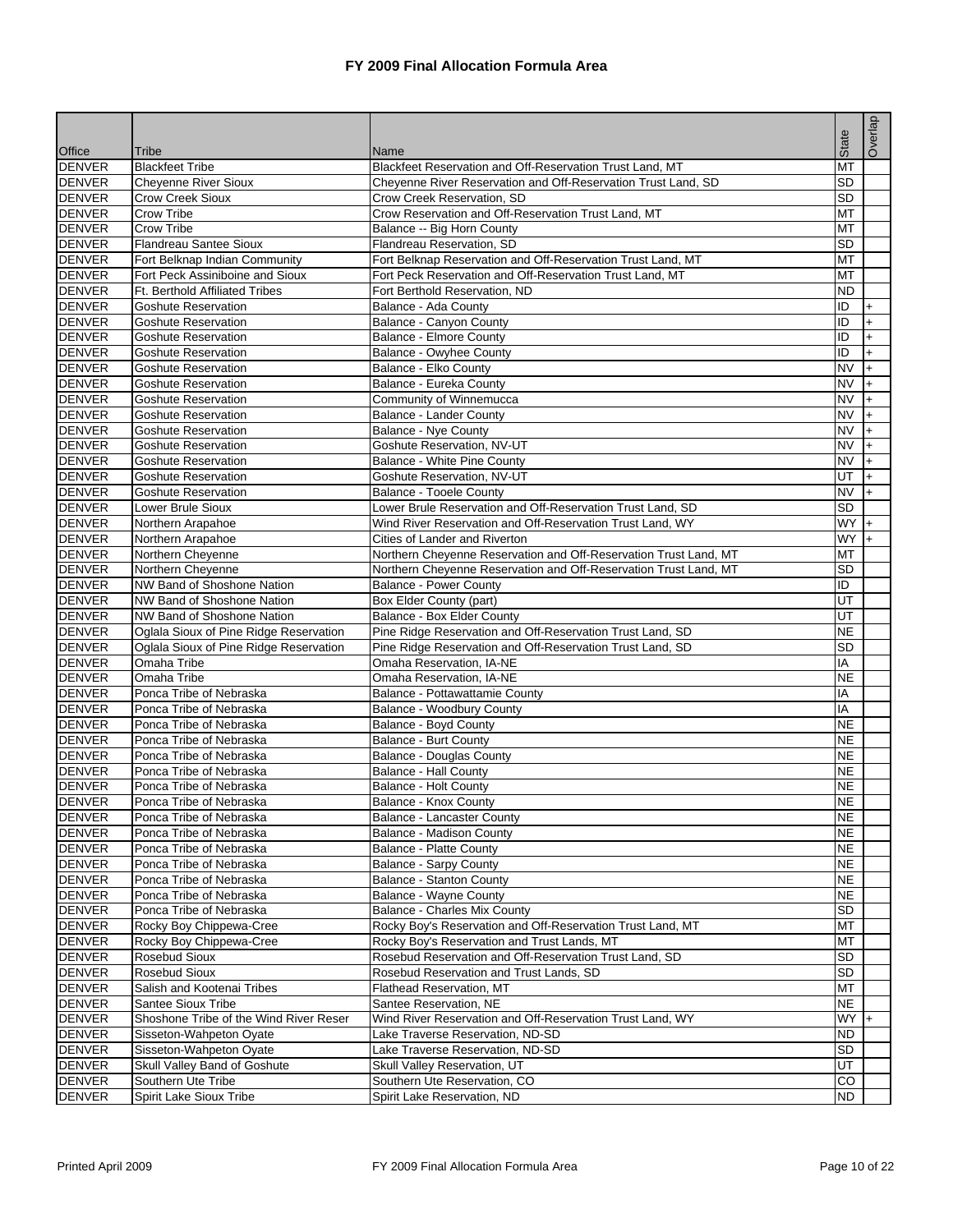|               |                                  |                                                                   |              | Overlap        |
|---------------|----------------------------------|-------------------------------------------------------------------|--------------|----------------|
| <b>Office</b> | Tribe                            | <b>Name</b>                                                       | <b>State</b> |                |
| <b>DENVER</b> | <b>Standing Rock Sioux</b>       | Standing Rock Reservation, SD                                     | <b>ND</b>    |                |
| <b>DENVER</b> | <b>Standing Rock Sioux</b>       | Standing Rock Reservation, SD                                     | <b>SD</b>    |                |
| <b>DENVER</b> | Turtle Mountain Band of Chippewa | Turtle Mountain Reservation and Off-Reservation Trust Land, ND    | <b>MT</b>    |                |
| <b>DENVER</b> | Turtle Mountain Band of Chippewa | <b>Balance - Richland County</b>                                  | <b>MT</b>    |                |
| <b>DENVER</b> | Turtle Mountain Band of Chippewa | Balance - Roosevelt County                                        | <b>MT</b>    |                |
| <b>DENVER</b> | Turtle Mountain Band of Chippewa | Balance - Sheridan County                                         | MT           |                |
| <b>DENVER</b> | Turtle Mountain Band of Chippewa | Turtle Mountain Reservation and Off-Reservation Trust Land, ND    | <b>ND</b>    |                |
| <b>DENVER</b> | Turtle Mountain Band of Chippewa | Balance - Divide County                                           | <b>ND</b>    |                |
| <b>DENVER</b> | Turtle Mountain Band of Chippewa | Balance - McKenzie County                                         | <b>ND</b>    |                |
| <b>DENVER</b> | Turtle Mountain Band of Chippewa | <b>Balance - Rolette County</b>                                   | <b>ND</b>    |                |
| <b>DENVER</b> | Turtle Mountain Band of Chippewa | <b>Balance - Williams County</b>                                  | <b>ND</b>    |                |
| <b>DENVER</b> | Turtle Mountain Band of Chippewa | Turtle Mountain Reservation and Off-Reservation Trust Land, ND    | <b>SD</b>    |                |
| <b>DENVER</b> | Uintah & Ouray Ute Indian Tribe  | Uintah and Ouray Reservation and Off-Reservation Trust Land, UT   | UT           |                |
| <b>DENVER</b> | Utah Paiute Tribe                | Balance - Beaver County                                           | UT           | $\overline{+}$ |
| <b>DENVER</b> | <b>Utah Paiute Tribe</b>         | Paiute Reservation, UT                                            | UT           |                |
| <b>DENVER</b> | Utah Paiute Tribe                | Balance - Iron County                                             | UT           |                |
| <b>DENVER</b> | Utah Paiute Tribe                | <b>Balance - Millard County</b>                                   | UT           | $+$            |
| <b>DENVER</b> | <b>Utah Paiute Tribe</b>         | <b>Balance - Sevier County</b>                                    | UT           |                |
| <b>DENVER</b> | <b>Utah Paiute Tribe</b>         | Balance - Washington County                                       | UT           |                |
| <b>DENVER</b> | Ute Mountain Tribe               | Ute Mountain Reservation and Off-Reservation Trust Land, CO-NM-UT | CO           |                |
| <b>DENVER</b> | <b>Ute Mountain Tribe</b>        | Ute Mountain Reservation and Off-Reservation Trust Land, CO-NM-UT | <b>NM</b>    |                |
| <b>DENVER</b> | <b>Ute Mountain Tribe</b>        | Jte Mountain Reservation and Off-Reservation Trust Land, CO-NM-UT | UT           |                |
| <b>DENVER</b> | Winnebago Tribe                  | Winnebago Reservation and Off-Reservation Trust Land, NE-IA       | IA           |                |
| <b>DENVER</b> | Winnebago Tribe                  | Winnebago Reservation and Off-Reservation Trust Land, NE-IA       | <b>NE</b>    |                |
| <b>DENVER</b> | Winnebago Tribe                  | Winnebago Reservation, NE                                         | <b>NE</b>    |                |
| <b>DENVER</b> | <b>Yankton Sioux</b>             | Yankton Reservation, SD                                           | <b>SD</b>    |                |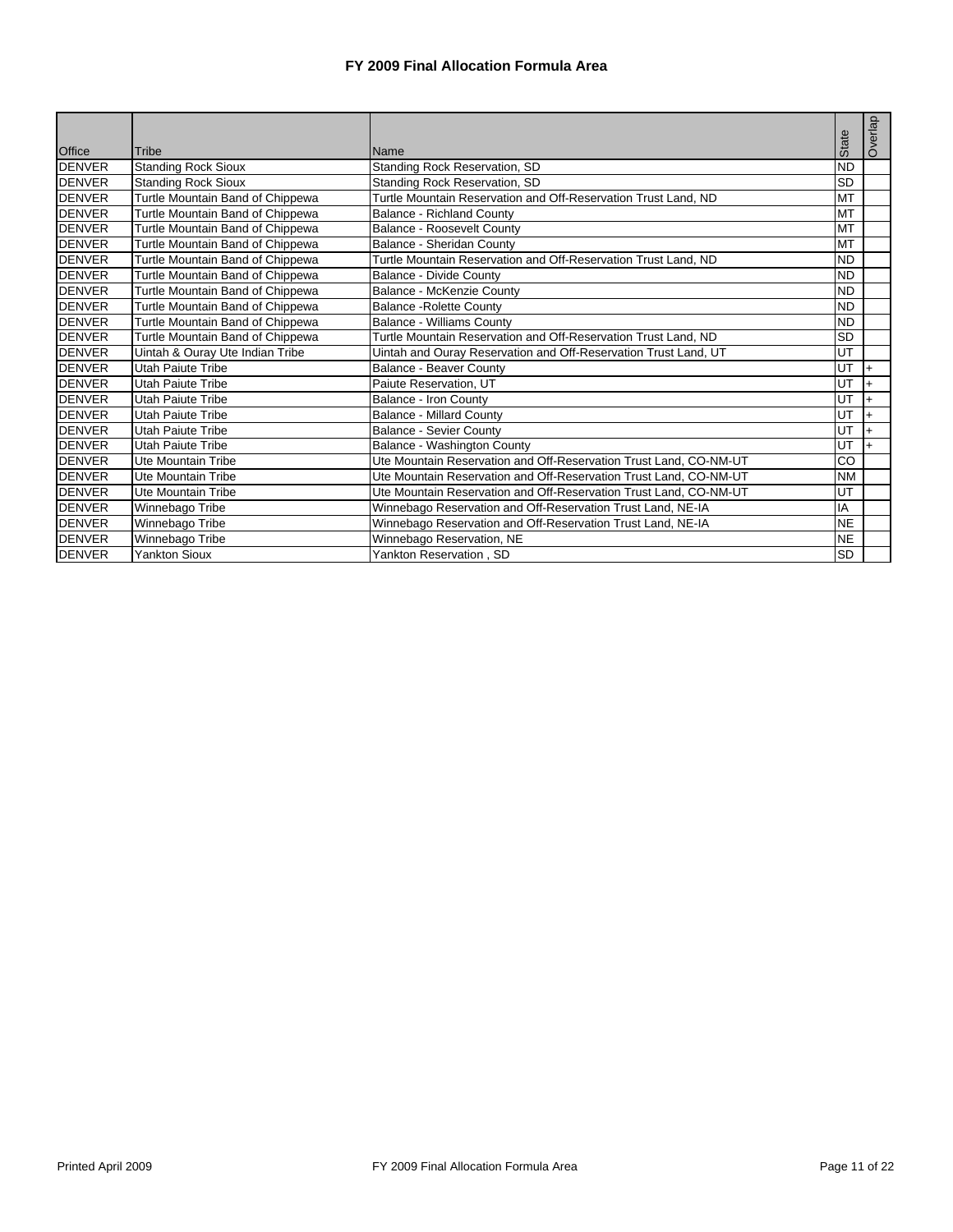| Office                | Tribe                                         | Name                                                          | State                    | Overlap    |
|-----------------------|-----------------------------------------------|---------------------------------------------------------------|--------------------------|------------|
|                       | OKLAHOMA Absentee-Shawnee                     | Citizen Potawatomi Nation-Absentee Shawnee Tribe OTSA, OK     | OK                       | $\ddot{}$  |
|                       | OKLAHOMA Absentee-Shawnee                     | <b>Balance-Cleveland County</b>                               | OK                       | $\ddot{+}$ |
|                       | OKLAHOMA Absentee-Shawnee                     | <b>Balance - Lincoln County</b>                               | OK                       | $\ddot{}$  |
|                       | OKLAHOMA Alabama-Couchatta                    | Alabama-Coushatta Reservation, TX                             | <b>TX</b>                |            |
|                       | OKLAHOMA Alabama-Quassarte Tribal Town        | Creek OTSA, OK                                                | OK                       | $\ddot{}$  |
|                       | OKLAHOMA Apache Tribe                         | Kiowa-Comanche-Apache-Fort Sill Apache                        | OK                       | $+$        |
| OKLAHOMA Caddo Tribe  |                                               | Caddo-Wichita-Delaware OTSA, OK                               | OK                       | l+         |
| OKLAHOMA Caddo Tribe  |                                               | Kiowa-Comanche-Apache-Fort Sill Apache-Caddo-Witchita-Delawa  | OK                       | $\ddot{}$  |
|                       | OKLAHOMA Cherokee Nation                      | Cherokee OTSA, OK                                             | OK                       |            |
|                       | OKLAHOMA Cheyenne-Arapaho Tribes              | Cheyenne-Arapaho OTSA, OK                                     | OK                       |            |
|                       | OKLAHOMA Cheyenne-Arapaho Tribes              | Balance-Beckham County                                        | OK                       |            |
|                       | OKLAHOMA Cheyenne-Arapaho Tribes              | <b>Balance-Blaine County</b>                                  | OK                       |            |
|                       | OKLAHOMA Cheyenne-Arapaho Tribes              | <b>Balance-Canadian County</b>                                | ОK                       |            |
|                       | OKLAHOMA Cheyenne-Arapaho Tribes              | <b>Balance-Custer County</b>                                  | OK                       |            |
|                       | OKLAHOMA Cheyenne-Arapaho Tribes              | <b>Balance-Dewey County</b>                                   | OK                       |            |
|                       | OKLAHOMA Cheyenne-Arapaho Tribes              | <b>Balance-Kingfisher County</b>                              | OK                       |            |
|                       | OKLAHOMA Cheyenne-Arapaho Tribes              | <b>Balance-Major County</b>                                   | ОK                       |            |
|                       | OKLAHOMA Cheyenne-Arapaho Tribes              | <b>Balance-Roger Mills County</b>                             | ОΚ                       |            |
|                       | OKLAHOMA Cheyenne-Arapaho Tribes              | Balance-Washita County<br><b>Balance-Woodward County</b>      | OK<br>OK                 |            |
| OKLAHOMA Chickasaw    | OKLAHOMA Cheyenne-Arapaho Tribes              |                                                               |                          |            |
|                       | OKLAHOMA Chitimacha Tribe                     | Chickasaw OTSA, OK<br>Chitimacha Reservation, LA              | ОΚ<br>LA                 |            |
|                       | OKLAHOMA Choctaw Nation                       | Choctaw OTSA, OK                                              | OK                       |            |
|                       | <b>OKLAHOMA</b> Citizen Band Potawatomi Tribe | Citizen Potawatomi Nation-Absentee Shawnee Tribe OTSA, OK     | OK +                     |            |
|                       | OKLAHOMA Citizen Band Potawatomi Tribe        | <b>Balance-Cleveland County</b>                               | OK                       | $+$        |
|                       | OKLAHOMA Citizen Band Potawatomi Tribe        | <b>Balance - Lincoln County</b>                               | OK                       | $+$        |
|                       | <b>OKLAHOMA</b> Citizen Band Potawatomi Tribe | Eastern Portion Oklahoma Co                                   | ОK                       | $+$        |
|                       | OKLAHOMA Comanche Nation                      | Kiowa-Comanche-Apache-Fort Sill Apache                        | OK                       | $\ddot{}$  |
|                       | OKLAHOMA Coushatta Tribe                      | Coushatta Reservation, LA                                     | LA                       |            |
|                       | OKLAHOMA   Delaware Nation of West Oklahoma   | Caddo-Wichita-Delaware OTSA, OK                               | $OK +$                   |            |
|                       | OKLAHOMA Eastern Shawnee Tribe                | Eastern Shawnee OTSA, OK                                      | $\overline{\mathsf{OK}}$ |            |
|                       | OKLAHOMA Fort Sill Apache Tribe               | Kiowa-Comanche-Apache-Fort Sill Apache                        | OK                       | l+         |
|                       | OKLAHOMA lowa Tribe of Kansas and Nebraska    | lowa Reservation and Off-Reservation Trust Land, KS-NE        | KS                       |            |
|                       | OKLAHOMA lowa Tribe of Kansas and Nebraska    | Balance - Brown County                                        | $\overline{\text{KS}}$   |            |
|                       | OKLAHOMA Iowa Tribe of Kansas and Nebraska    | Balance - Doniphan County                                     | KS                       |            |
|                       | OKLAHOMA lowa Tribe of Kansas and Nebraska    | Iowa Reservation and Off-Reservation Trust Land, KS-NE        | <b>NE</b>                |            |
|                       | OKLAHOMA lowa Tribe of Kansas and Nebraska    | Balance - Richardson County                                   | <b>NE</b>                |            |
|                       | OKLAHOMA Iowa Tribe of Oklahoma               | lowa OTSA, OK                                                 | OK                       |            |
|                       | OKLAHOMA Jena Band of Choctaw                 | Jena Band of Choctaw, LA                                      | LA                       |            |
| OKLAHOMA Kaw Tribe    |                                               | Kaw OTSA, OK                                                  | OK                       | $\ddot{}$  |
|                       | OKLAHOMA Kialegee Tribal Town                 | Creek OTSA, OK                                                | ОK                       | $\ddot{}$  |
|                       | OKLAHOMA Kickapoo Tribe                       | Kickapoo Reservation, KS                                      | $\overline{KS}$          |            |
|                       | OKLAHOMA Kickapoo Tribe of Oklahoma           | Kickapoo OTSA, OK                                             | OK                       |            |
| OKLAHOMA Kiowa Tribe  |                                               | Kiowa-Comanche-Apache-Fort Sill Apache OTSA                   | OK I+                    |            |
| OKLAHOMA Miami Tribe  |                                               | Miami-Peoria Joint use area, OK                               | OK I+                    |            |
| OKLAHOMA Miami Tribe  |                                               | Miami OTSA, OK                                                | OK I+                    |            |
| OKLAHOMA Modoc Tribe  |                                               | Modoc OTSA, OK                                                | OK                       |            |
|                       | OKLAHOMA Muscogee (Creek) Nation              | Creek OTSA, OK                                                | $OK +$                   |            |
| OKLAHOMA Osage Tribe  | OKLAHOMA Muscogee (Creek) Nation              | Creek-Seminole Joint Area OTSA, OK<br>Osage Reservation, OK   | OK I+<br>OK              |            |
|                       | OKLAHOMA Otoe-Missouria Tribe                 | Otoe-Missouria OTSA, OK                                       | ОK                       |            |
| OKLAHOMA Ottawa Tribe |                                               | Ottawa OTSA, OK                                               | OK                       |            |
|                       | OKLAHOMA Pawnee Tribe                         | Pawnee OTSA, OK                                               | OK                       |            |
| OKLAHOMA Peoria Tribe |                                               | Miami-Peoria Joint use area, OK                               | OK +                     |            |
| OKLAHOMA Peoria Tribe |                                               | Peoria OTSA, OK                                               | $OK +$                   |            |
| OKLAHOMA Ponca Tribe  |                                               | Kaw-Ponca Joint OTSA, OK                                      | OK I+                    |            |
| OKLAHOMA Ponca Tribe  |                                               | Ponca OTSA, OK                                                | $OK +$                   |            |
| OKLAHOMA Ponca Tribe  |                                               | Ponca, OK                                                     | $OK +$                   |            |
|                       | OKLAHOMA Prairie Band of Potawatomi           | Prairie Band Potawatomi Reservation, MN                       | KS                       |            |
|                       | OKLAHOMA Quapaw Tribe                         | Quapaw OTSA, OK                                               | OK                       |            |
|                       | OKLAHOMA Sac and Fox of Missouri              | Sac and Fox Reservation and Off-Reservation Trust Land, NE-KS | <b>KS</b>                |            |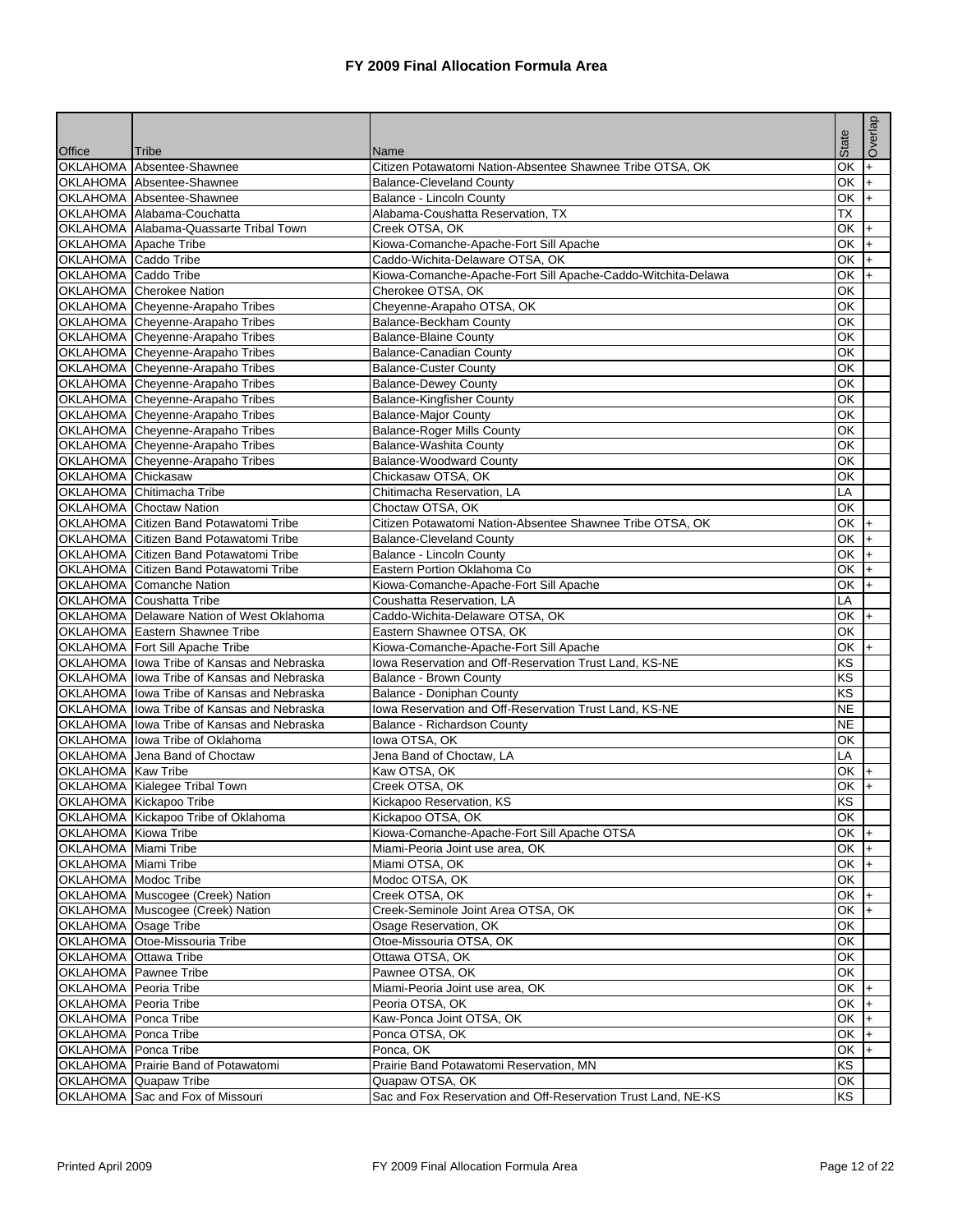|                  |                                         |                                                               |            | Overlap |
|------------------|-----------------------------------------|---------------------------------------------------------------|------------|---------|
| Office           | <b>Tribe</b>                            | <b>Name</b>                                                   | State      |         |
|                  | OKLAHOMA Sac and Fox of Missouri        | Sac and Fox Reservation and Off-Reservation Trust Land, NE-KS | <b>NE</b>  |         |
|                  | OKLAHOMA Sac and Fox Tribe              | Sac and Fox OTSA, OK                                          | OK         |         |
|                  | <b>OKLAHOMA</b> Seminole Nation         | Seminole OTSA, OK                                             | OK         |         |
|                  | OKLAHOMA Seneca-Cayuga                  | Seneca-Cayuga OTSA, OK                                        | <b>IOK</b> |         |
|                  | OKLAHOMA Seneca-Cayuga                  | Seneca-Cayuga, OK                                             | <b>OK</b>  |         |
| OKLAHOMA Shawnee |                                         |                                                               | OK         |         |
|                  | OKLAHOMA Texas Band of Kickapoo Indians | Kickapoo Reservation, TX                                      | <b>TX</b>  |         |
|                  | OKLAHOMA Texas Band of Kickapoo Indians | Balance - Maverick County                                     | <b>TX</b>  |         |
|                  | OKLAHOMA Thlopthlocco Tribal Town       | Creek OTSA, OK                                                | OK         |         |
|                  | OKLAHOMA Tonkawa Tribe                  | Tonkawa OTSA, OK                                              | OK         |         |
|                  | OKLAHOMA Tunica-Biloxi Tribe            | Tunica-Biloxi Reservation, LA                                 | LA         |         |
|                  | OKLAHOMA Tunica-Biloxi Tribe            | Balance - Avoyelles Parish                                    | LA         |         |
|                  | OKLAHOMA Tunica-Biloxi Tribe            | Balance - Rapides Parish                                      | LA         |         |
|                  | OKLAHOMA United Keetoowah               |                                                               | OK         |         |
|                  | OKLAHOMA Wichita Tribe                  | Caddo-Wichita-Delaware OTSA, OK                               | <b>OK</b>  |         |
|                  | <b>OKLAHOMA</b> Wyandotte Nation        | Balance - Newton County                                       | <b>MO</b>  |         |
|                  | <b>OKLAHOMA</b> Wyandotte Nation        | Wyandotte OTSA, OK                                            | OK         |         |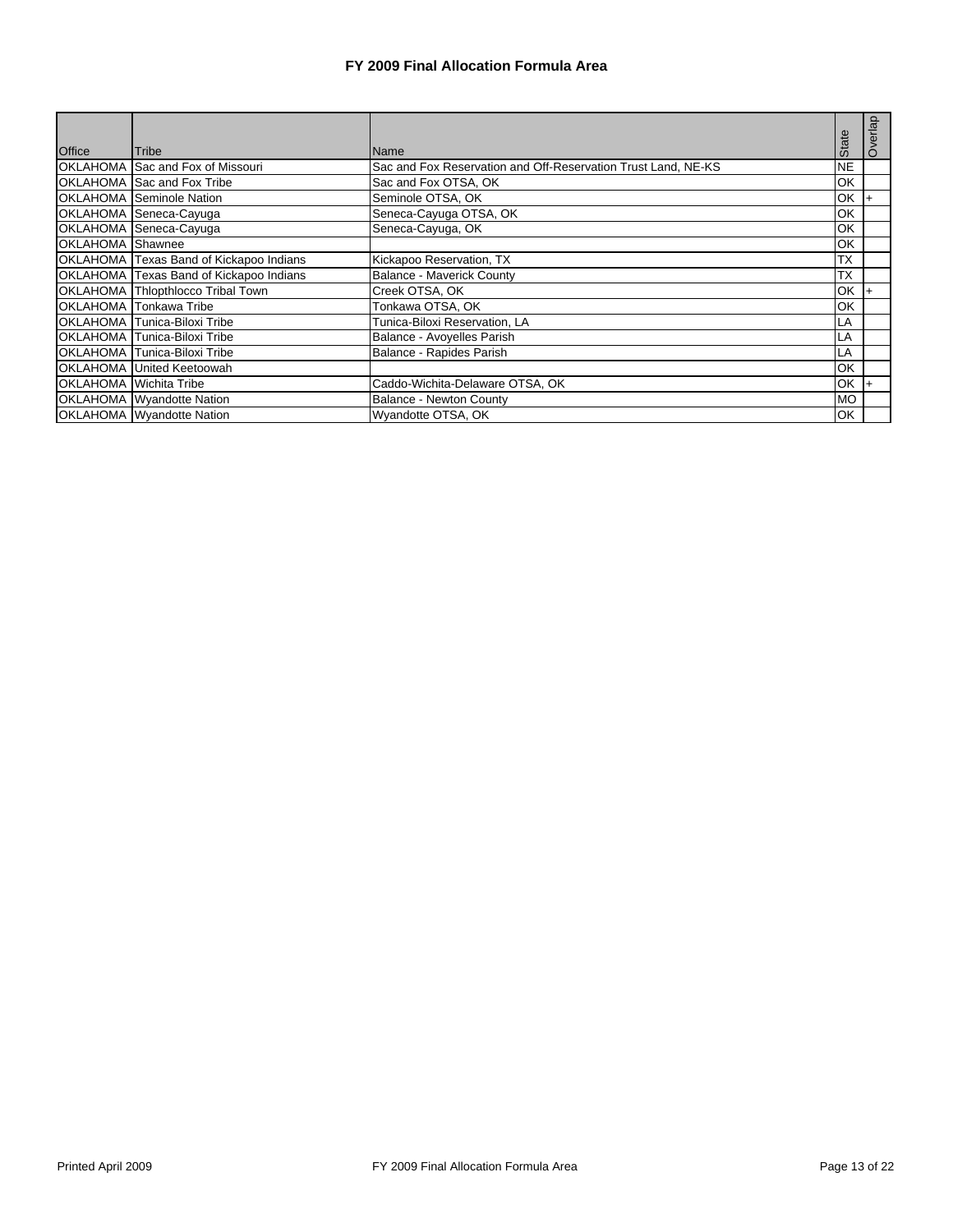| Office                           | Tribe                                         | Name                                                        | State     | Overlap   |
|----------------------------------|-----------------------------------------------|-------------------------------------------------------------|-----------|-----------|
| <b>PHOENIX</b>                   | Acoma Pueblo                                  | Acoma Pueblo and Off-Reservation Trust Land, NM             | <b>NM</b> |           |
| <b>PHOENIX</b>                   | Agua Caliente Band of Cahuilla                | Agua Caliente Reservation, CA                               | CA        |           |
| <b>PHOENIX</b>                   | Ak-Chin                                       | Maricopa (Ak Chin) Reservation, AZ                          | AZ        |           |
| <b>PHOENIX</b>                   | Alturas Rancheria                             | Alturas Rancheria, CA                                       | CA        |           |
| <b>PHOENIX</b>                   | Auburn Rancheria                              | <b>Balance - Placer County</b>                              | CA        |           |
| <b>PHOENIX</b>                   | Augustine Band of Cahuilla                    | Riverside County (part)                                     | CA        |           |
| <b>PHOENIX</b>                   | Barona Group of Capitan Grande                | Barona Rancheria, CA                                        | CA        |           |
| <b>PHOENIX</b>                   | Berry Creek Rancheria                         | Berry Creek Rancheria and Off-Reservation Trust Land, CA    | CA        | $\ddot{}$ |
| <b>PHOENIX</b>                   | Berry Creek Rancheria                         | Balance - Butte County                                      | CA        | $+$       |
| <b>PHOENIX</b>                   | Big Lagoon Rancheria                          | Big Lagoon Rancheria, CA                                    | CA        |           |
| <b>PHOENIX</b>                   | <b>Big Pine Band</b>                          | Big Pine Reservation, CA                                    | CA        |           |
| <b>PHOENIX</b>                   | Big Sandy Rancheria                           | Big Sandy Rancheria, CA                                     | CA        | $\ddot{}$ |
| <b>PHOENIX</b>                   | <b>Big Sandy Rancheria</b>                    | Balance - Fresno                                            | CA        | $+$       |
| <b>PHOENIX</b>                   | Big Sandy Rancheria                           | Balance - Kings County                                      | СA        | $+$       |
| <b>PHOENIX</b>                   | <b>Big Sandy Rancheria</b>                    | <b>Balance Madera County</b>                                | СA        | $+$       |
| <b>PHOENIX</b>                   | <b>Big Valley Rancheria</b>                   | Big Valley Rancheria, CA                                    | СA        | $+$       |
| <b>PHOENIX</b>                   | <b>Big Valley Rancheria</b>                   | <b>Balance - Lake County</b>                                | CA        | $+$       |
| <b>PHOENIX</b>                   | <b>Blue Lake Rancheria</b>                    | Blue Lake Rancheria, CA                                     | CA        |           |
| <b>PHOENIX</b>                   | Bridgeport Paiute Indian Colony               | <b>Bridgeport Reservation, CA</b>                           | CA        |           |
| <b>PHOENIX</b>                   | Buena Vista Rancheria                         | Balance - Amador County                                     | CA        | $+$       |
| <b>PHOENIX</b>                   | Cabazon Band                                  | Cabazon Reservation, CA                                     | CA        |           |
| <b>PHOENIX</b>                   | Cahuilla Band                                 | Cahuilla Reservation, CA                                    | CA        |           |
| <b>PHOENIX</b>                   | California Valley Miwok Tribe                 | <b>Calaveras County</b>                                     | CA        |           |
| <b>PHOENIX</b>                   | Campo Band                                    | Campo Reservation, CA                                       | CA        |           |
| <b>PHOENIX</b>                   | Cedarville Rancheria                          | Cedarville Rancheria, CA                                    | CA        |           |
| <b>PHOENIX</b>                   | Chemehuevi                                    | Chemehuevi Reservation, CA                                  | CA        |           |
| <b>PHOENIX</b>                   | Chicken Ranch Rancheria                       | Tuolumne County (part)                                      | СA        |           |
| <b>PHOENIX</b>                   | Chico Rancheria                               | Mechoopda, CA                                               | CA        | l+        |
| <b>PHOENIX</b>                   | Chico Rancheria                               | Balance - Butte County                                      | СA        | I+        |
| <b>PHOENIX</b>                   | Cloverdale Rancheria                          | Balance - Sonoma County                                     | СA        |           |
| <b>PHOENIX</b>                   | Cochiti Pueblo                                | Cochiti Pueblo, NM                                          | <b>NM</b> |           |
| <b>PHOENIX</b>                   | Cocopah Tribe                                 | Cocopah Reservation, AZ                                     | <b>AZ</b> |           |
| <b>PHOENIX</b>                   | Cold Springs Rancheria                        | Cold Springs Rancheria, CA                                  | CA        |           |
| <b>PHOENIX</b>                   | Colorado River Indian Tribes                  | Colorado River Reservation, AZ-CA                           | <b>AZ</b> |           |
| <b>PHOENIX</b>                   | Colorado River Indian Tribes                  | Colorado River Reservation, AZ-CA                           | CA        |           |
| <b>PHOENIX</b>                   | Colusa Rancheria                              | Colusa Rancheria, CA                                        | CA        |           |
| <b>PHOENIX</b>                   | Cortina Rancheria                             | Cortina Rancheria, CA                                       | CA        | $\ddot{}$ |
| <b>PHOENIX</b>                   | Cortina Rancheria                             | Yolo County (part)                                          | CA        | $+$       |
| <b>PHOENIX</b><br><b>PHOENIX</b> | <b>Coyote Valley Band</b>                     | Coyote Valley Reservation, CA<br>Balance - Mendocino County | СA<br>CA  | I+        |
| <b>PHOENIX</b>                   | Coyote Valley Band                            | Balance - Sonoma County                                     |           | $+$       |
| <b>PHOENIX</b>                   | <b>Coyote Valley Band</b>                     |                                                             | CA<br>CA  | $+$       |
| <b>PHOENIX</b>                   | Death Valley Timba-Sha<br>Dry Creek Rancheria | Balance - Inyo County                                       |           |           |
| <b>PHOENIX</b>                   | Dry Creek Rancheria                           | Dry Creek Rancheria, CA<br>Balance - Sonoma County          | СA<br>CA  | $ + $     |
| <b>PHOENIX</b>                   | Duck Valley Shoshone-Paiute                   | Balance - Ada County                                        | ID        | $+$<br>l+ |
| <b>PHOENIX</b>                   | Duck Valley Shoshone-Paiute                   | Balance - Canyon County                                     | ID        | $\ddot{}$ |
| <b>PHOENIX</b>                   | Duck Valley Shoshone-Paiute                   | Balance - Elmore County                                     | ID        | $\ddot{}$ |
| PHOENIX                          | Duck Valley Shoshone-Paiute                   | Duck Valley Reservation, ID-NV                              | ID        | $+$       |
| <b>PHOENIX</b>                   | Duck Valley Shoshone-Paiute                   | <b>Balance - Owyhee County</b>                              | ID        | $\ddot{}$ |
| <b>PHOENIX</b>                   | Duck Valley Shoshone-Paiute                   | Duck Valley Reservation, ID-NV                              | <b>NV</b> | $+$       |
| <b>PHOENIX</b>                   | Duck Valley Shoshone-Paiute                   | Balance - Elko County                                       | <b>NV</b> | l+        |
| PHOENIX                          | Duck Valley Shoshone-Paiute                   | Balance - Eureka County                                     | <b>NV</b> | $\ddot{}$ |
| <b>PHOENIX</b>                   | Duck Valley Shoshone-Paiute                   | Community of Winnemucca                                     | <b>NV</b> | $+$       |
| PHOENIX                          | Duck Valley Shoshone-Paiute                   | <b>Balance - Lander County</b>                              | <b>NV</b> | I+        |
| PHOENIX                          | Duck Valley Shoshone-Paiute                   | Balance - Nye County                                        | <b>NV</b> | $+$       |
| <b>PHOENIX</b>                   | Duck Valley Shoshone-Paiute                   | Balance - White Pine County                                 | <b>NV</b> | $+$       |
| <b>PHOENIX</b>                   | Duck Valley Shoshone-Paiute                   | Balance - Tooele County                                     | UT        | $+$       |
| <b>PHOENIX</b>                   | Duckwater Shoshone                            | Duckwater Reservation, NV                                   | <b>NV</b> |           |
| <b>PHOENIX</b>                   | Elk Valley Rancheria                          | Elk Valley Rancheria, CA                                    | CA        |           |
| <b>PHOENIX</b>                   | <b>Ely Shoshone</b>                           | Balance - Ada County                                        | ID        | $+$       |
| <b>PHOENIX</b>                   | <b>Ely Shoshone</b>                           | Balance - Canyon County                                     | ID        |           |
|                                  |                                               |                                                             |           |           |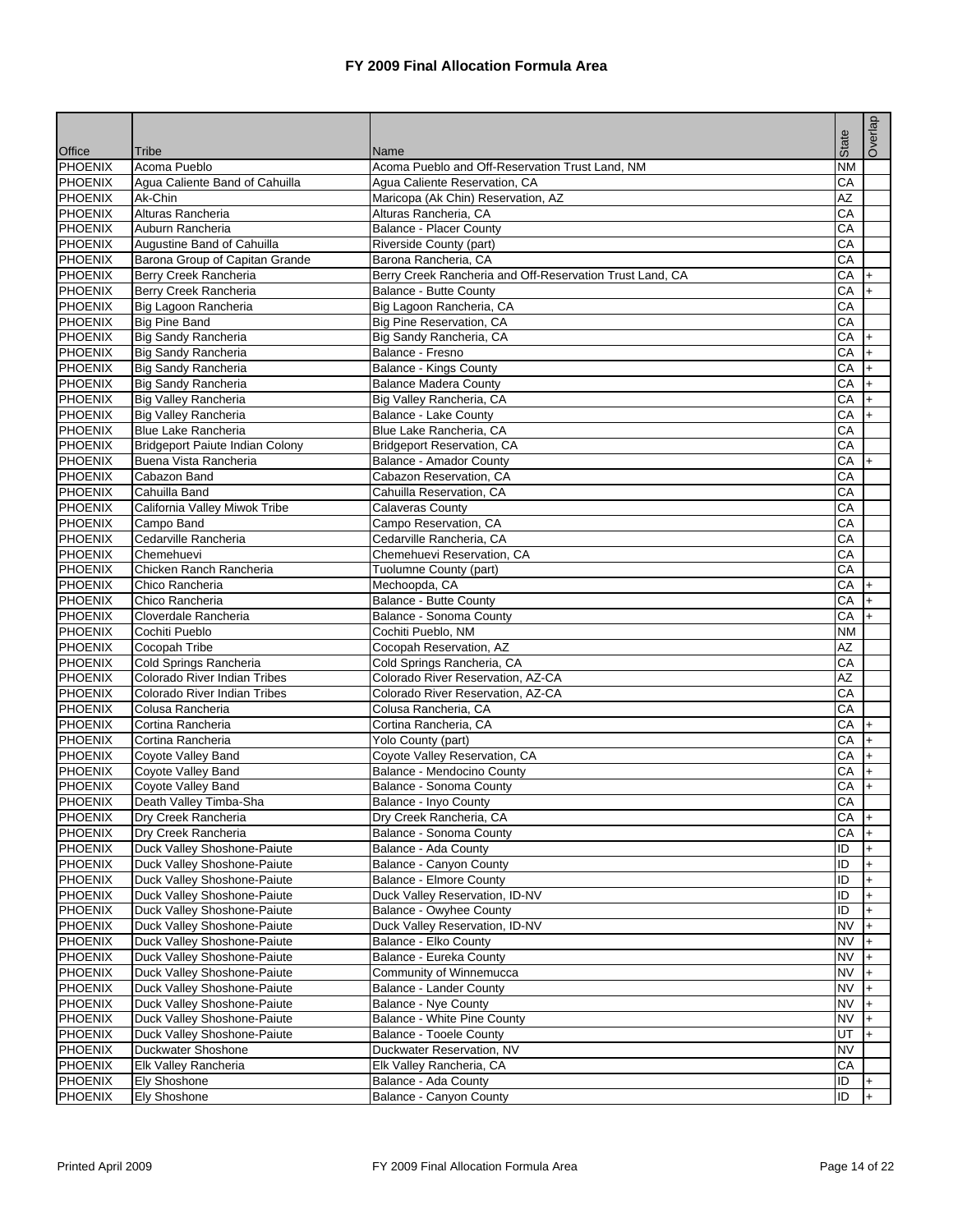|                                  |                                                                          |                                                                       |                        | Overlap            |
|----------------------------------|--------------------------------------------------------------------------|-----------------------------------------------------------------------|------------------------|--------------------|
| <b>Office</b>                    | Tribe                                                                    | Name                                                                  | State                  |                    |
| <b>PHOENIX</b>                   | <b>Ely Shoshone</b>                                                      | <b>Balance - Elmore County</b>                                        | ID                     | $+$                |
| <b>PHOENIX</b>                   | Ely Shoshone                                                             | Balance - Owyhee County                                               | ID                     | $\ddot{}$          |
| <b>PHOENIX</b>                   | Elv Shoshone                                                             | Balance - Elko County                                                 | <b>NV</b>              | $+$                |
| <b>PHOENIX</b>                   | <b>Ely Shoshone</b>                                                      | Balance - Eureka County                                               | <b>NV</b>              | l+                 |
| <b>PHOENIX</b>                   | Ely Shoshone                                                             | Community of Winnemucca                                               | <b>NV</b>              | $\ddot{}$          |
| <b>PHOENIX</b>                   | <b>Ely Shoshone</b>                                                      | <b>Balance - Lander County</b>                                        | <b>NV</b>              | $\ddot{}$          |
| <b>PHOENIX</b>                   | <b>Ely Shoshone</b>                                                      | <b>Balance - Nye County</b>                                           | <b>NV</b>              | $+$                |
| <b>PHOENIX</b>                   | Ely Shoshone                                                             | Ely Reservation, NV                                                   | <b>NV</b>              | $+$                |
| <b>PHOENIX</b>                   | Ely Shoshone                                                             | Balance - White Pine County                                           | <b>NV</b>              | $\ddot{}$          |
| <b>PHOENIX</b>                   | <b>Ely Shoshone</b>                                                      | <b>Balance - Tooele County</b>                                        | UT                     | $+$                |
| <b>PHOENIX</b>                   | Enterprise Rancheria                                                     | Enterprise Rancheria, CA                                              | CA                     | $+$                |
| <b>PHOENIX</b>                   | Enterprise Rancheria                                                     | Balance - Butte County                                                | CA                     | $\ddot{}$          |
| <b>PHOENIX</b>                   | Ewiiaapaayp Band of Kumeyaay                                             | San Diego County (part)                                               | CA                     |                    |
| <b>PHOENIX</b>                   | Fallon Paiute-Shoshone                                                   | Fallon Paiute-Shoshone Colony, NV                                     | <b>NV</b>              |                    |
| <b>PHOENIX</b>                   | Fallon Paiute-Shoshone                                                   | Fallon Paiute-Shoshone Reservation and Off-Reservation Trust Land, NV | <b>NV</b>              |                    |
| <b>PHOENIX</b>                   | Fort Bidwell                                                             | Fort Bidwell Reservation, CA                                          | CA                     | $+$                |
| <b>PHOENIX</b>                   | <b>Fort Bidwell</b>                                                      | Balance - Modoc County                                                | CA                     | $+$                |
| <b>PHOENIX</b>                   | Fort Independence                                                        | Fort Independence Reservation, CA                                     | CA                     |                    |
| <b>PHOENIX</b>                   | Fort McDermitt Paiute and Shoshone                                       | <b>Balance - Churchill County</b>                                     | <b>NV</b>              | $+$                |
| <b>PHOENIX</b>                   | Fort McDermitt Paiute and Shoshone                                       | <b>Balance - Clark County</b>                                         | <b>NV</b>              | $+$                |
| <b>PHOENIX</b>                   | Fort McDermitt Paiute and Shoshone                                       | <b>Balance - Douglas County</b>                                       | <b>NV</b>              | $+$                |
| <b>PHOENIX</b>                   | Fort McDermitt Paiute and Shoshone<br>Fort McDermitt Paiute and Shoshone | Balance - Esmeralda County<br>Fort McDermitt Reservation, NV-OR       | <b>NV</b>              | $+$                |
| <b>PHOENIX</b><br><b>PHOENIX</b> | Fort McDermitt Paiute and Shoshone                                       |                                                                       | <b>NV</b><br><b>NV</b> | $+$                |
|                                  |                                                                          | Balance - Humboldt County                                             |                        | $\ddot{}$          |
| <b>PHOENIX</b><br><b>PHOENIX</b> | Fort McDermitt Paiute and Shoshone<br>Fort McDermitt Paiute and Shoshone | Balance - Lyon County<br><b>Balance - Mineral County</b>              | <b>NV</b><br><b>NV</b> | $+$<br>$+$         |
| <b>PHOENIX</b>                   | Fort McDermitt Paiute and Shoshone                                       | <b>Balance - Nye County</b>                                           | <b>NV</b>              |                    |
| <b>PHOENIX</b>                   | Fort McDermitt Paiute and Shoshone                                       | <b>Balance - Pershing County</b>                                      | <b>NV</b>              | $\ddot{}$          |
| <b>PHOENIX</b>                   | Fort McDermitt Paiute and Shoshone                                       | <b>Balance - Storey County</b>                                        | <b>NV</b>              | $+$<br>$+$         |
| <b>PHOENIX</b>                   | Fort McDermitt Paiute and Shoshone                                       | Balance - Washoe County                                               | <b>NV</b>              | $\ddot{}$          |
| <b>PHOENIX</b>                   | Fort McDermitt Paiute and Shoshone                                       | Balance - Carson City                                                 | <b>NV</b>              | $\ddot{}$          |
| <b>PHOENIX</b>                   | Fort McDermitt Paiute and Shoshone                                       | Fort McDermitt Reservation, NV-OR                                     | <b>OR</b>              | $+$                |
| <b>PHOENIX</b>                   | Fort McDowell Yavapai Nation                                             | Fort McDowell Reservation, AZ                                         | AZ                     |                    |
| <b>PHOENIX</b>                   | Fort Mojave Tribe                                                        | Fort Mojave Reservation and Off-Reservation Trust Land, AZ-CA-NV      | <b>AZ</b>              |                    |
| <b>PHOENIX</b>                   | Fort Mojave Tribe                                                        | Fort Mojave Reservation and Off-Reservation Trust Land, AZ-CA-NV      | CA                     |                    |
| <b>PHOENIX</b>                   | Fort Mojave Tribe                                                        | Fort Mojave Reservation and Off-Reservation Trust Land, AZ-CA-NV      | <b>NV</b>              |                    |
| <b>PHOENIX</b>                   | Gila River                                                               | Gila River Reservation, AZ                                            | AZ                     |                    |
| <b>PHOENIX</b>                   | Graton Rancheria                                                         | <b>Balance - Marin County</b>                                         | CA                     | $+$                |
| <b>PHOENIX</b>                   | Graton Rancheria                                                         | Balance - Sonoma County                                               | СA                     | $+$                |
| <b>PHOENIX</b>                   | Greenville Rancheria                                                     | Greenville Rancheria. CA                                              | CA                     | $+$                |
| PHOENIX                          | Greenville Rancheria                                                     | <b>Balance - Plumas County</b>                                        | CA                     | $+$                |
| <b>PHOENIX</b>                   | Greenville Rancheria                                                     | <b>Balance - Sutter County</b>                                        | CA                     | $\left  + \right $ |
| <b>PHOENIX</b>                   | Greenville Rancheria                                                     | Balance - Tehama County                                               | CA                     | $ +$               |
| <b>PHOENIX</b>                   | Greenville Rancheria                                                     | Balance - Yuba County                                                 | CA                     | $+$                |
| <b>PHOENIX</b>                   | Grindstone Rancheria                                                     | Grindstone Rancheria, CA                                              | СA                     |                    |
| <b>PHOENIX</b>                   | Grindstone Rancheria                                                     | Balance - Glenn County                                                | CA                     |                    |
| <b>PHOENIX</b>                   | Guidiville Rancheria                                                     | Guidiville Rancheria & Balance-Mendocino                              | CA                     |                    |
| <b>PHOENIX</b>                   | Havasupai                                                                | Havasupai Reservation, AZ                                             | AZ                     |                    |
| <b>PHOENIX</b>                   | Hoopa Valley                                                             | Hoopa Valley Reservation, CA                                          | CA                     |                    |
| <b>PHOENIX</b>                   | Hopi                                                                     | Hopi Reservation and Off-Reservation Trust Land, AZ                   | AZ                     |                    |
| PHOENIX                          | <b>Hopland Rancheria</b>                                                 | Hopland Rancheria & Bal-Mendocino, CA                                 | CA                     |                    |
| <b>PHOENIX</b>                   | <b>Hopland Rancheria</b>                                                 | Balance - Sonoma Co                                                   | CA                     |                    |
| <b>PHOENIX</b>                   | Hualapai                                                                 | Hualapai Reservation and Trust Lands, AZ                              | AZ                     |                    |
| PHOENIX                          | Inaja Band                                                               | San Diego County (part)                                               | СA                     |                    |
| PHOENIX                          | Ione Band of Miwok Indians                                               | <b>Balance - Amador County</b>                                        | CA                     |                    |
| <b>PHOENIX</b>                   | <b>Isleta Pueblo</b>                                                     | Isleta Pueblo, NM                                                     | <b>NM</b>              |                    |
| <b>PHOENIX</b>                   | Jackson Rancheria                                                        | Amador County (part)                                                  | CA                     |                    |
| <b>PHOENIX</b>                   | Jamul Indian Village                                                     | Jamul Indian Village, CA                                              | CA                     |                    |
| <b>PHOENIX</b>                   | Jemez Pueblo                                                             | Jemez Pueblo, NM                                                      | <b>NM</b>              |                    |
| <b>PHOENIX</b>                   | Jicarilla Reservation                                                    | Jicarilla Apache Reservation, NM                                      | ΝM                     |                    |
| <b>PHOENIX</b>                   | Kaibab Band of Paiute                                                    | Kaibab Reservation, AZ                                                | AZ                     |                    |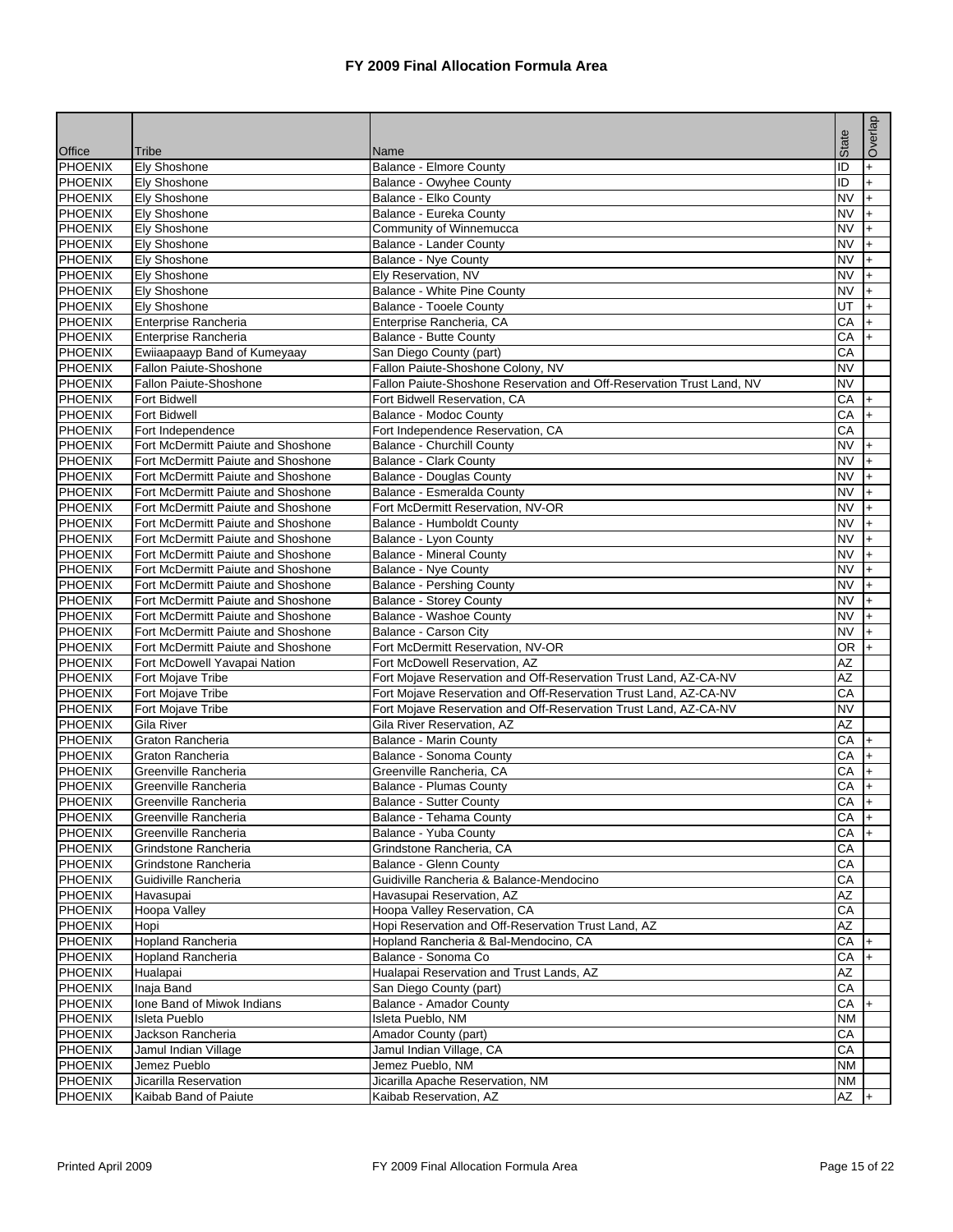|                                  |                                                |                                                                                             |                        | Overlap          |
|----------------------------------|------------------------------------------------|---------------------------------------------------------------------------------------------|------------------------|------------------|
|                                  |                                                |                                                                                             | State                  |                  |
| <b>Office</b>                    | Tribe                                          | Name                                                                                        |                        |                  |
| <b>PHOENIX</b><br><b>PHOENIX</b> | Kaibab Band of Paiute<br>Kaibab Band of Paiute | Fredonia                                                                                    | $\overline{AZ}$<br>UT  | $+$<br>$\ddot{}$ |
| <b>PHOENIX</b>                   | Kaibab Band of Paiute                          | Cedar City<br>Kanab                                                                         | UT                     | $+$              |
| <b>PHOENIX</b>                   | Kaibab Band of Paiute                          | St. George                                                                                  | UT                     | $+$              |
| <b>PHOENIX</b>                   | Karuk                                          | Karuk Reservation and Off-Reservation Trust Land, CA                                        | CA                     | $\ddot{}$        |
| <b>PHOENIX</b>                   | Karuk                                          | <b>Balance - Humbolt County</b>                                                             | CA                     | $+$              |
| <b>PHOENIX</b>                   | Karuk                                          | Balance - Siskiyou County                                                                   | CA                     | $+$              |
| <b>PHOENIX</b>                   | La Jolla Band                                  | La Jolla Reservation, CA                                                                    | CA                     |                  |
| <b>PHOENIX</b>                   | La Posta Band                                  | La Posta Reservation, CA                                                                    | CA                     |                  |
| <b>PHOENIX</b>                   | Laguna Pueblo                                  | Laguna Pueblo and Off-Reservation Trust Land, NM                                            | <b>NM</b>              |                  |
| <b>PHOENIX</b>                   | Las Vegas Colony                               | Las Vegas Colony, NV                                                                        | $\overline{\text{NV}}$ |                  |
| <b>PHOENIX</b>                   | Laytonville Rancheria                          | Laytonville Rancheria, CA                                                                   | CA                     | $\ddot{}$        |
| <b>PHOENIX</b>                   | Laytonville Rancheria                          | Balance - Mendocino County                                                                  | CA                     | $+$              |
| <b>PHOENIX</b>                   | Lone Pine Paiute-Shoshone                      | Lone Pine Reservation, CA                                                                   | CA                     |                  |
| <b>PHOENIX</b>                   | Lone Pine Paiute-Shoshone                      | Balance - Mono County                                                                       | CA                     |                  |
| <b>PHOENIX</b>                   | Los Coyotes Band of Cahuilla                   | Los Coyotes Reservation, CA                                                                 | CA                     |                  |
| <b>PHOENIX</b>                   | Lovelock Colony                                | Lovelock Colony, NV                                                                         | <b>NV</b>              |                  |
| <b>PHOENIX</b>                   | Lower Lake Rancheria                           | Balance - Sonoma County                                                                     | CA                     | +                |
| <b>PHOENIX</b>                   | Lytton Rancheria of California                 | Balance - Sonoma County                                                                     | CA                     | $\ddot{}$        |
| <b>PHOENIX</b>                   | Manchester Point Arena Rancheria               | Manchester Point Rancheria                                                                  | СA                     | $+$              |
| <b>PHOENIX</b>                   | Manchester Point Arena Rancheria               | Balance - Mendocino County                                                                  | CA                     | $+$              |
| <b>PHOENIX</b>                   | Manzanita Band                                 | Manzanita Reservation, CA                                                                   | CA                     |                  |
| <b>PHOENIX</b>                   | Mesa Grande Band                               | Mesa Grande Reservation, CA                                                                 | CA                     |                  |
| <b>PHOENIX</b>                   | <b>Mescalero Reservation</b>                   | Mescalero Reservation, NM                                                                   | <b>NM</b>              |                  |
| <b>PHOENIX</b>                   | Middletown Rancheria                           | Middletown Rancheria, CA                                                                    | CA                     | $\ddot{}$        |
| <b>PHOENIX</b>                   | Middletown Rancheria                           | Balance - Lake County                                                                       | CA                     | $+$              |
| <b>PHOENIX</b>                   | Moapa Band of Paiute                           | Moapa River Reservation, NV                                                                 | <b>NV</b>              |                  |
| <b>PHOENIX</b>                   | Mooretown Rancheria                            | Mooretown Rancheria, CA                                                                     | CA                     | $\ddot{}$        |
| <b>PHOENIX</b>                   | Mooretown Rancheria                            | <b>Balance - Butte County</b>                                                               | CA                     | $+$              |
| <b>PHOENIX</b>                   | Morongo Band of Cahuilla                       | Morongo Reservation, CA                                                                     | CA                     |                  |
| <b>PHOENIX</b>                   | Nambe Pueblo                                   | Nambe Pueblo and Off-Reservation Trust Land, NM                                             | <b>NM</b>              |                  |
| <b>PHOENIX</b>                   | Navajo Nation                                  | Navajo Nation Reservation and Off-Reservation Trust Land, NM-AZ-UT                          | AZ                     |                  |
| <b>PHOENIX</b>                   | Navajo Nation                                  | Navajo Nation Reservation and Off-Reservation Trust Land, NM-AZ-UT                          | <b>NM</b>              |                  |
| <b>PHOENIX</b><br><b>PHOENIX</b> | Navajo Nation<br>North Fork Rancheria          | Navajo Nation Reservation and Off-Reservation Trust Land, NM-AZ-UT<br><b>Balance Fresno</b> | UT<br>СA               |                  |
| <b>PHOENIX</b>                   | North Fork Rancheria                           | North Fork Rancheria, CA                                                                    | CA                     | $+$<br>$\ddot{}$ |
| <b>PHOENIX</b>                   | North Fork Rancheria                           | <b>Balance Madera County</b>                                                                | CA                     | $+$              |
| <b>PHOENIX</b>                   | North Fork Rancheria                           | <b>Balance Mariposa</b>                                                                     | СA                     | $+$              |
| <b>PHOENIX</b>                   | Ohkay Owingeh (was San Juan Pueblo)            | San Juan Pueblo, NM                                                                         | <b>NM</b>              |                  |
| <b>PHOENIX</b>                   | Ohkay Owingeh (was San Juan Pueblo)            | Balance - Rio Arriba County                                                                 | <b>NM</b>              |                  |
| PHOENIX                          | Paiute-Shoshone of Bishop Colony               | Bishop Rancheria, CA                                                                        | CA                     |                  |
| PHOENIX                          | Pala Bank                                      | Pala Reservation, CA                                                                        | CA                     |                  |
| <b>PHOENIX</b>                   | Pascua Yaqui Tribe                             | Guadalupe Town                                                                              | AZ                     |                  |
| <b>PHOENIX</b>                   | Pascua Yaqui Tribe                             | Pascua Yaqui Reservation, AZ                                                                | AZ                     |                  |
| <b>PHOENIX</b>                   | Paskenta Band of Nomlaki Indian                | Balance - Tehama County                                                                     | CA                     | $+$              |
| <b>PHOENIX</b>                   | Pauma Band                                     | Pauma and Yuima Reservation, CA                                                             | CA                     |                  |
| <b>PHOENIX</b>                   | Pechanga Band                                  | Pechanga Reservation, CA                                                                    | CA                     |                  |
| <b>PHOENIX</b>                   | Picayune Rancheria                             | Balance - Fresno County                                                                     | CA                     | l+               |
| <b>PHOENIX</b>                   | Picayune Rancheria                             | Picayune Rancheria, CA                                                                      | CA                     | $+$              |
| <b>PHOENIX</b>                   | Picayune Rancheria                             | Balance - Madera County                                                                     | CA                     | $+$              |
| <b>PHOENIX</b>                   | Picayune Rancheria                             | Balance - Mariposa County                                                                   | CA                     | l+               |
| <b>PHOENIX</b>                   | Picuris Pueblo                                 | Picuris Pueblo, NM                                                                          | <b>NM</b>              |                  |
| <b>PHOENIX</b>                   | Pinoleville Rancheria                          | Pinoleville Rancheria, CA                                                                   | CA                     | $\ddot{}$        |
| <b>PHOENIX</b>                   | Pinoleville Rancheria                          | Balance - Mendocino County                                                                  | CA                     | l+               |
| <b>PHOENIX</b>                   | <b>Pit River Tribe</b>                         | Likely Rancheria, CA                                                                        | CA                     | $+$              |
| <b>PHOENIX</b>                   | Pit River Tribe                                | Lookout Rancheria, CA                                                                       | CA                     | $+$              |
| <b>PHOENIX</b>                   | Pit River Tribe                                | XL Ranch, CA                                                                                | CA                     | $+$              |
| <b>PHOENIX</b>                   | <b>Pit River Tribe</b>                         | Balance - Modoc County                                                                      | CA                     | $+$              |
| <b>PHOENIX</b>                   | Pit River Tribe                                | Big Bend Rancheria, CA                                                                      | CA                     | $+$              |
| <b>PHOENIX</b>                   | Pit River Tribe                                | Montgomery Creek Rancheria, CA                                                              | CA                     | $ + $            |
| <b>PHOENIX</b>                   | Pit River Tribe                                | Pit River Trust Lands, CA                                                                   | CA                     |                  |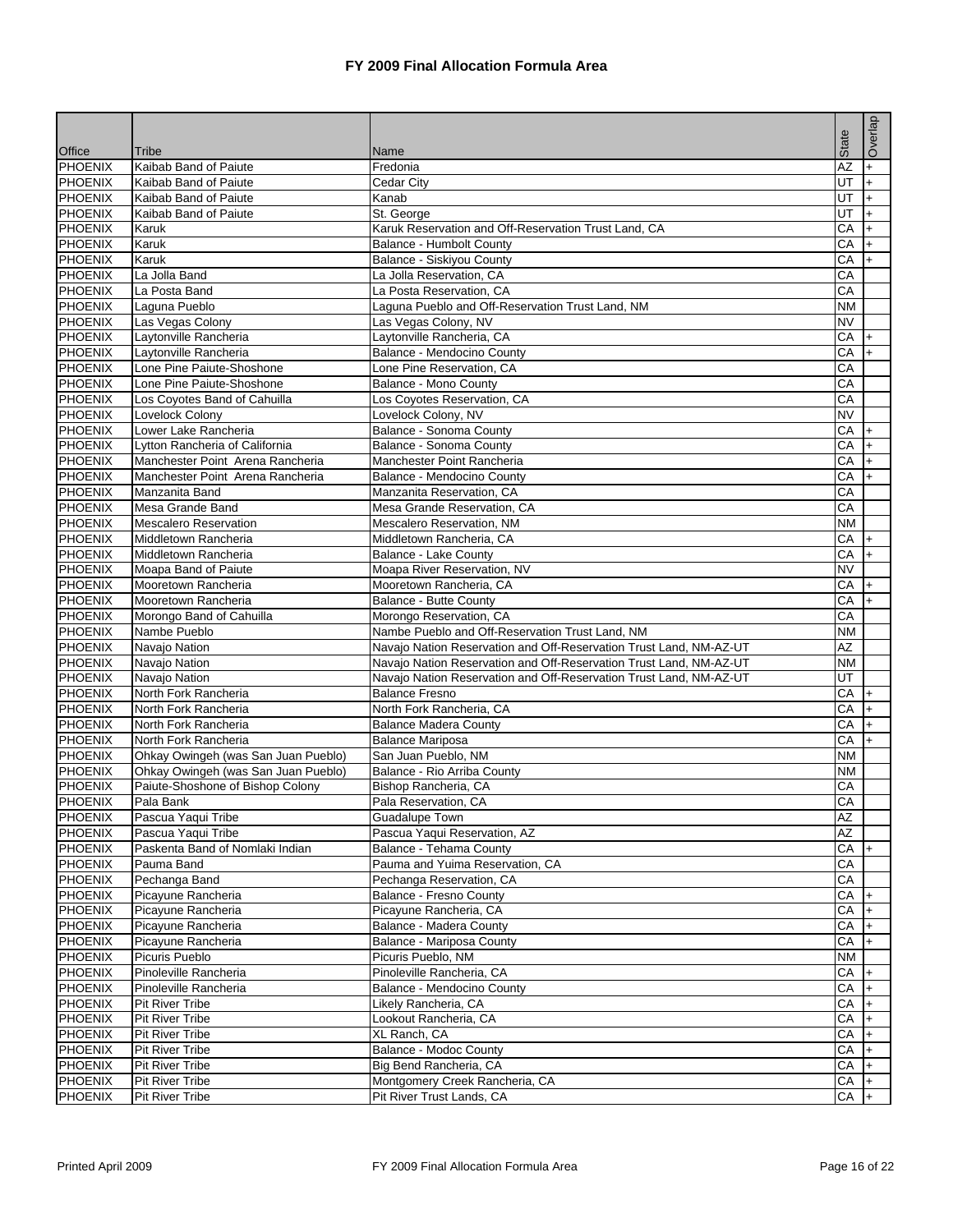|                           |                                                         |                                                                    | State                  | Overlap          |
|---------------------------|---------------------------------------------------------|--------------------------------------------------------------------|------------------------|------------------|
| <b>Office</b>             | <b>Tribe</b>                                            | Name                                                               |                        |                  |
| <b>PHOENIX</b>            | Pit River Tribe                                         | Roaring Creek Rancheria, CA                                        | CA                     | $+$              |
| <b>PHOENIX</b>            | <b>Pit River Tribe</b>                                  | Balance - Shasta County                                            | CA                     | $\ddot{}$        |
| <b>PHOENIX</b>            | Pojoaque Pueblo                                         | Pojoaque Pueblo, NM                                                | <b>NM</b>              |                  |
| <b>PHOENIX</b>            | Potter Valley Rancheria                                 | Balance - Mendocino County<br>Pyramid Lake Reservation, NV         | CA                     | $\ddot{}$        |
| <b>PHOENIX</b><br>PHOENIX | Pyramid Lake Paiute<br><b>Quartz Valley Reservation</b> | Quartz Valley Reservation, CA                                      | <b>NV</b><br>CA        |                  |
| <b>PHOENIX</b>            | <b>Quartz Valley Reservation</b>                        | Balance - Siskiyou County                                          | СA                     | $\ddot{}$<br>$+$ |
| <b>PHOENIX</b>            | Quechan Tribe                                           | Fort Yuma Reservation, AZ-CA                                       | AZ                     |                  |
| <b>PHOENIX</b>            | Quechan Tribe                                           | Cities of Gadsen, Roll, San Luis, Somerton, Tacna, Yuma and Welton | AZ                     |                  |
| <b>PHOENIX</b>            | Quechan Tribe                                           | Fort Yuma Reservation, AZ-CA                                       | CA                     |                  |
| <b>PHOENIX</b>            | Ramona Band                                             | Riverside County (part)                                            | CA                     |                  |
| <b>PHOENIX</b>            | Redding Rancheria                                       | Redding Rancheria, CA                                              | CA                     | $\ddot{}$        |
| <b>PHOENIX</b>            | Redding Rancheria                                       | Balance - Shasta County                                            | CA                     | $+$              |
| <b>PHOENIX</b>            | Redwood Valley Rancheria                                | Redwood Valley Rancheria, CA                                       | CA                     | $+$              |
| <b>PHOENIX</b>            | Redwood Valley Rancheria                                | Balance - Mendocino County                                         | CA                     | $+$              |
| <b>PHOENIX</b>            | Redwood Valley Rancheria                                | Balance - Sonoma Co                                                | CA                     | $+$              |
| <b>PHOENIX</b>            | Reno-Sparks Colony                                      | Reno-Sparks Colony, NV                                             | <b>NV</b>              |                  |
| <b>PHOENIX</b>            | Resighini Rancheria                                     | Resighini Rancheria, CA                                            | CA                     |                  |
| PHOENIX                   | <b>Rincon Reservation</b>                               | Rincon Reservation, CA                                             | CA                     |                  |
| <b>PHOENIX</b>            | Robinson Rancheria                                      | Robinson Rancheria and Off-Reservation Trust Land, CA              | CA                     | $\ddot{}$        |
| <b>PHOENIX</b>            | Robinson Rancheria                                      | Balance - Lake County                                              | CA                     | $\ddot{}$        |
| <b>PHOENIX</b>            | Rohnerville Rancheria (Bear River Bd)                   | Rohnerville Rancheria, CA                                          | CA                     |                  |
| <b>PHOENIX</b>            | Round Valley Reservation                                | Round Valley Reservation and Off-Reservation Trust Land, CA        | CA                     | $\ddot{}$        |
| <b>PHOENIX</b>            | Round Valley Reservation                                | Balance - Mendocino County                                         | CA                     | $\ddot{}$        |
| <b>PHOENIX</b>            | Round Valley Reservation                                | Balance - Sonoma County                                            | CA                     | $+$              |
| <b>PHOENIX</b>            | Rumsey Rancheria                                        | Rumsey Rancheria, CA                                               | CA                     | $\ddot{}$        |
| <b>PHOENIX</b>            | Rumsey Rancheria                                        | Balance - Yolo County                                              | CA                     | $\ddot{}$        |
| <b>PHOENIX</b>            | Salt River PIma-Maricopa                                | Salt River Reservation, AZ                                         | AZ                     |                  |
| <b>PHOENIX</b>            | San Carlos Apache                                       | San Carlos Reservation, AZ                                         | <b>AZ</b>              |                  |
| <b>PHOENIX</b>            | San Carlos Apache                                       | Cities of Hayden, Winkleman, Globe and Miami                       | AZ                     |                  |
| <b>PHOENIX</b>            | San Carlos Apache                                       | Cities of Eden, Thatcher, Pima, Safford and Fort Thomas            | $\overline{AZ}$        |                  |
| <b>PHOENIX</b>            | San Carlos Apache                                       | City of Showlow                                                    | $\overline{AZ}$        |                  |
| <b>PHOENIX</b>            | San Carlos Apache                                       | City of Superior                                                   | AZ                     |                  |
| PHOENIX                   | San Felipe Pueblo                                       | San Felipe Pueblo, NM                                              | <b>NM</b>              |                  |
| <b>PHOENIX</b>            | San Ildefonso Pueblo                                    | San Ildefonso Pueblo, NM                                           | <b>NM</b>              |                  |
| <b>PHOENIX</b>            | San Juan Southern Paiute Tribe                          | <b>Balance - Coconino County</b>                                   | AZ                     |                  |
| <b>PHOENIX</b>            | San Manuel Band                                         | San Manuel Reservation, CA                                         | CA                     |                  |
| <b>PHOENIX</b>            | San Pasqual Band                                        | San Pasqual Reservation, CA                                        | CA                     |                  |
| <b>PHOENIX</b>            | San Rosa Band of Cahuilla                               | Santa Rosa Reservation, CA                                         | СA                     |                  |
| <b>PHOENIX</b>            | Sandia Pueblo                                           | Sandia Pueblo, NM                                                  | <b>NM</b>              |                  |
| <b>PHOENIX</b>            | Santa Ana Pueblo                                        | Santa Ana Pueblo, NM                                               | <b>NM</b>              |                  |
| <b>PHOENIX</b>            | Santa Clara Pueblo                                      | Santa Clara Pueblo, NM                                             | <b>NM</b>              |                  |
| <b>PHOENIX</b>            | Santa Rosa Rancheria                                    | Santa Rosa Rancheria, CA                                           | CA                     |                  |
| <b>PHOENIX</b>            | Santa Ynez Band of Chumash                              | Santa Ynez Reservation, CA                                         | CA                     |                  |
| <b>PHOENIX</b>            | Santa Ysabel Reservation                                | Santa Ysabel Reservation, CA                                       | CA                     |                  |
| PHOENIX                   | Santo Domingo Pueblo                                    | Santo Domingo Pueblo, NM                                           | $\mathsf{N}\mathsf{M}$ |                  |
| <b>PHOENIX</b>            | Scotts Valley (Pomo)                                    | Balance - Contra Costa County                                      | CA                     | $+$              |
| <b>PHOENIX</b>            | Scotts Valley (Pomo)                                    | Balance - Lake County                                              | CA                     | $+$              |
| <b>PHOENIX</b>            | Scotts Valley (Pomo)                                    | Balance - Mendocino County                                         | CA                     | $+$              |
| <b>PHOENIX</b>            | Scotts Valley (Pomo)                                    | Balance - Sonoma County                                            | CA                     | $+$              |
| <b>PHOENIX</b>            | Sherwood Valley Rancheria                               | Balance - Lake Co                                                  | CA                     | $+$              |
| <b>PHOENIX</b>            | Sherwood Valley Rancheria                               | Sherwood Valley Rancheria, CA                                      | CA                     | $+$              |
| <b>PHOENIX</b>            | Sherwood Valley Rancheria                               | Balance - Mendocino County                                         | CA                     | $+$              |
| <b>PHOENIX</b>            | Sherwood Valley Rancheria                               | Balance - Sonoma Co                                                | CA                     | $+$              |
| PHOENIX                   | Shingle Springs Rancheria                               | Shingle Springs Rancheria, CA                                      | CA                     |                  |
| <b>PHOENIX</b>            | Shingle Springs Rancheria                               | Balance - El Dorado County                                         | CA                     |                  |
| <b>PHOENIX</b>            | Smith River Rancheria                                   | Smith River Rancheria, CA                                          | CA                     | $+$              |
| PHOENIX                   | Smith River Rancheria                                   | Balance - Del Norte County                                         | CA                     | $\ddot{}$        |
| <b>PHOENIX</b>            | Smith River Rancheria                                   | Balance - Humboldt County                                          | CA                     | $+$              |
| <b>PHOENIX</b>            | Smith River Rancheria                                   | <b>Balance - Coos County</b>                                       | $OR +$                 |                  |
| <b>PHOENIX</b>            | Smith River Rancheria                                   | Balance - Curry County                                             | CA                     |                  |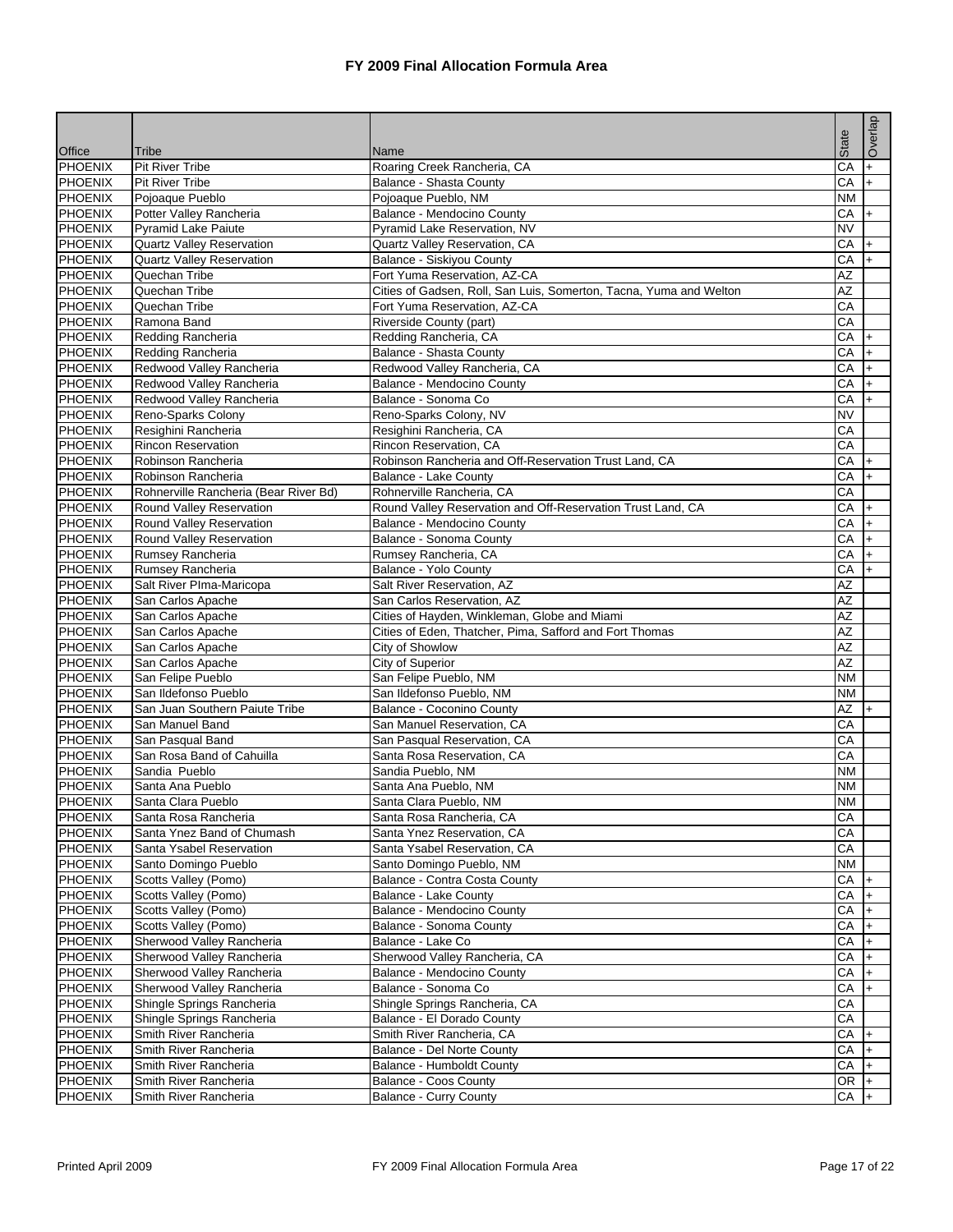|                                  |                                                  |                                                                  | State                  | Overlap   |
|----------------------------------|--------------------------------------------------|------------------------------------------------------------------|------------------------|-----------|
| <b>Office</b><br><b>PHOENIX</b>  | Tribe                                            | Name                                                             | <b>OR</b>              |           |
| <b>PHOENIX</b>                   | Smith River Rancheria<br>Soboba Band             | Balance - Josephine County<br>Soboba Reservation, CA             | CA                     | $\ddot{}$ |
| <b>PHOENIX</b>                   | Stewarts Point Rancheria                         | Stewarts Point Rancheria, CA                                     | CA                     | $+$       |
| <b>PHOENIX</b>                   | <b>Stewarts Point Rancheria</b>                  | Balance - Sonoma County                                          | СA                     | $+$       |
| <b>PHOENIX</b>                   | Sulphur Bank Rancheria                           | Sulphur Bank Rancheria, CA                                       | CA                     | $\ddot{}$ |
| <b>PHOENIX</b>                   | Sulphur Bank Rancheria                           | Balance - Lake County                                            | CA                     | $+$       |
| <b>PHOENIX</b>                   | Summit Lake Paiute Tribe                         | Summit Lake Reservation, NV                                      | <b>NV</b>              |           |
| <b>PHOENIX</b>                   | Susanville Rancheria                             | Susanville Rancheria, CA                                         | CA                     |           |
| <b>PHOENIX</b>                   | Susanville Rancheria                             | Balance - Lassen County                                          | CA                     |           |
| <b>PHOENIX</b>                   | Sycuan Band of Kumeyaay Nation                   | Sycuan Reservation, CA                                           | CA                     |           |
| <b>PHOENIX</b>                   | Table Bluff Rancheria, Wiyot Tribe               | Table Bluff Reservation and Off-Reservation Trust Land, CA       | CA                     |           |
| <b>PHOENIX</b>                   | Table Mountain Rancheria                         | Table Mountain Rancheria, CA                                     | CA                     |           |
| <b>PHOENIX</b>                   | <b>Taos Pueblo</b>                               | Taos Pueblo and Off-Reservation Trust Land, NM                   | <b>NM</b>              |           |
| <b>PHOENIX</b>                   | Te-Moak                                          | Elko Colony, NV                                                  | <b>NV</b>              |           |
| <b>PHOENIX</b>                   | Te-Moak                                          | South Fork Reservation and Off-Reservation Trust Land, NV        | <b>NV</b>              |           |
| <b>PHOENIX</b>                   | Te-Moak                                          | Wells Colony, NV                                                 | <b>NV</b>              |           |
| <b>PHOENIX</b>                   | Te-Moak                                          | Battle Mountain Reservation, NV                                  | <b>NV</b>              |           |
| <b>PHOENIX</b>                   | <b>Tesuque Pueblo</b>                            | Tesuque Pueblo and Off-Reservation Trust Land, NM                | <b>NM</b>              |           |
| <b>PHOENIX</b>                   | Tohono O'Odham Nation                            | Tohono O'odham Reservation and Off-Reservation Trust Land, AZ    | AZ                     |           |
| <b>PHOENIX</b>                   | Tonto Apache of Arizona                          | Payson (Yavapai-Apache) Community, AZ                            | $\overline{AZ}$        |           |
| <b>PHOENIX</b>                   | Torres-Martinez Band of Cahuilla                 | Torres-Martinez Reservation, CA                                  | CA                     |           |
| <b>PHOENIX</b>                   | <b>Trinidad Rancheria</b>                        | Trinidad Rancheria and Off-Reservation Trust Land, CA            | CA                     |           |
| <b>PHOENIX</b>                   | Tule River Indian Tribe                          | Tule River Reservation, CA                                       | CA                     |           |
| <b>PHOENIX</b>                   | Tule River Indian Tribe                          | <b>Balance - Tulare County</b>                                   | CA                     |           |
| <b>PHOENIX</b>                   | Tulomne Rancheria                                | Tuolumne Rancheria and Off-Reservation Trust Land, CA            | CA                     |           |
| <b>PHOENIX</b>                   | Tulomne Rancheria                                | <b>Balance - Tuolumne County</b>                                 | CA                     |           |
| <b>PHOENIX</b>                   | Twenty Nine Palms Band                           | Riverside County (part)                                          | CA                     |           |
| <b>PHOENIX</b>                   | Twenty Nine Palms Band                           | San Bernardino County (part)                                     | CA                     |           |
| <b>PHOENIX</b>                   | Upper Lake Rancheria (Habematolel Pomo           | Upper Lake Rancheria, CA                                         | CA                     | $+$       |
| <b>PHOENIX</b>                   | Upper Lake Rancheria (Habematolel Pomo           | Balance - Lake County                                            | CA                     | $\ddot{}$ |
| <b>PHOENIX</b>                   | Utu Utu Gwaiti Paiute                            | Benton Paiute Reservation, CA                                    | CA                     |           |
| <b>PHOENIX</b>                   | Viejas Group of Capitan Grande                   | Viejas Rancheria, CA                                             | CA                     |           |
| <b>PHOENIX</b>                   | <b>Walker River Paiute Tribe</b>                 | Walker River Reservation, NV                                     | <b>NV</b>              |           |
| <b>PHOENIX</b>                   | <b>Washoe Tribe</b>                              | Woodfords Community, CA                                          | CA                     | $\ddot{}$ |
| <b>PHOENIX</b>                   | Washoe Tribe                                     | <b>Balance - Churchill County</b>                                | <b>NV</b>              | $+$       |
| <b>PHOENIX</b>                   | <b>Washoe Tribe</b>                              | <b>Balance - Clark County</b>                                    | <b>NV</b>              | $+$       |
| <b>PHOENIX</b>                   | <b>Washoe Tribe</b>                              | Dresslerville Colony, NV                                         | <b>NV</b>              | $+$       |
| <b>PHOENIX</b>                   | <b>Washoe Tribe</b>                              | Stewart Community, NV                                            | <b>NV</b>              | $+$       |
| PHOENIX                          | Washoe Tribe                                     | <b>Balance - Douglas County</b>                                  | <b>NV</b>              | $\ddot{}$ |
| <b>PHOENIX</b>                   | <b>Washoe Tribe</b>                              | Balance - Esmeralda County                                       | <b>NV</b>              | $+$       |
| PHOENIX                          | <b>Washoe Tribe</b>                              | <b>Balance - Humboldt County</b>                                 | NV                     | $+$       |
| <b>PHOENIX</b>                   | <b>Washoe Tribe</b>                              | Balance - Lvon County                                            | <b>NV</b>              | $+$       |
| <b>PHOENIX</b>                   | <b>Washoe Tribe</b>                              | <b>Balance - Mineral County</b>                                  | <b>NV</b>              | $+$       |
| <b>PHOENIX</b>                   | <b>Washoe Tribe</b>                              | <b>Balance - Nye County</b>                                      | <b>NV</b>              | I+.       |
| <b>PHOENIX</b>                   | <b>Washoe Tribe</b>                              | <b>Balance - Pershing County</b>                                 | <b>NV</b>              | $+$       |
| <b>PHOENIX</b>                   | <b>Washoe Tribe</b>                              | <b>Balance - Storey County</b>                                   | <b>NV</b>              | $+$       |
| <b>PHOENIX</b>                   | <b>Washoe Tribe</b>                              | Balance - Washoe County                                          | <b>NV</b>              | $+$       |
| <b>PHOENIX</b>                   | <b>Washoe Tribe</b>                              | Carson Colony, NV                                                | <b>NV</b>              | $+$       |
| <b>PHOENIX</b>                   | <b>Washoe Tribe</b>                              | Balance - Carson City                                            | <b>NV</b>              |           |
| <b>PHOENIX</b>                   | White Mountain Apache (Fort Apache)              | Fort Apache Reservation, AZ                                      | AZ                     |           |
| PHOENIX                          | Winnemucca Colony                                | Winnemucca Colony, NV                                            | <b>NV</b>              |           |
| <b>PHOENIX</b>                   | Yavapai-Apache (Camp Verde)                      | Camp Verde Reservation, AZ                                       | AZ<br><b>AZ</b>        |           |
| <b>PHOENIX</b><br><b>PHOENIX</b> | Yavapai-Prescott<br>Yerington Paiute Tribe       | Yavapai Reservation, AZ<br><b>Balance - Churchill County</b>     | <b>NV</b>              |           |
|                                  |                                                  |                                                                  | $\overline{\text{NV}}$ | l+        |
| <b>PHOENIX</b><br><b>PHOENIX</b> | Yerington Paiute Tribe<br>Yerington Paiute Tribe | <b>Balance - Clark County</b><br><b>Balance - Douglas County</b> | <b>NV</b>              | $+$       |
| <b>PHOENIX</b>                   | Yerington Paiute Tribe                           | Balance - Esmeralda County                                       | <b>NV</b>              | $+$       |
| <b>PHOENIX</b>                   | Yerington Paiute Tribe                           | Balance - Humboldt County                                        | <b>NV</b>              | $\ddot{}$ |
| <b>PHOENIX</b>                   | Yerington Paiute Tribe                           | Campbell Ranch, NV                                               | <b>NV</b>              | $+$       |
| <b>PHOENIX</b>                   | Yerington Paiute Tribe                           | Yerington Colony, NV                                             | <b>NV</b>              |           |
| <b>PHOENIX</b>                   | Yerington Paiute Tribe                           | Balance - Lyon County                                            | <b>NV</b>              | $+$       |
|                                  |                                                  |                                                                  |                        |           |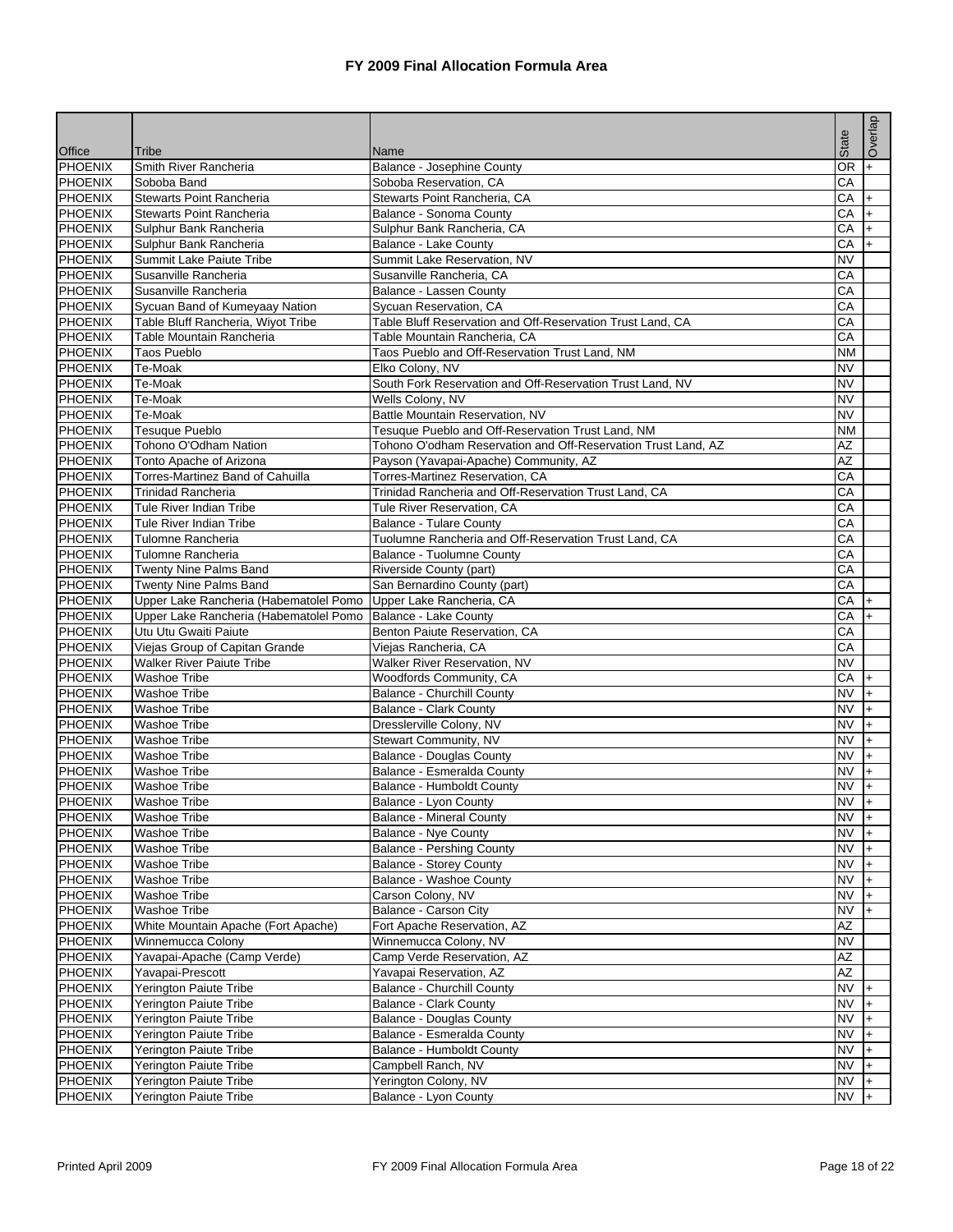|                |                        |                                                          |           | Overlap |
|----------------|------------------------|----------------------------------------------------------|-----------|---------|
| <b>Office</b>  | <b>Tribe</b>           | <b>Name</b>                                              | State     |         |
| <b>PHOENIX</b> | Yerington Paiute Tribe | <b>Balance - Mineral County</b>                          | <b>NV</b> |         |
| <b>PHOENIX</b> | Yerington Paiute Tribe | Balance - Nye County                                     | <b>NV</b> |         |
| <b>PHOENIX</b> | Yerington Paiute Tribe | <b>Balance - Pershing County</b>                         | <b>NV</b> |         |
| <b>PHOENIX</b> | Yerington Paiute Tribe | Balance - Storey County                                  | <b>NV</b> |         |
| <b>PHOENIX</b> | Yerington Paiute Tribe | Balance - Washoe County                                  | <b>NV</b> |         |
| <b>PHOENIX</b> | Yerington Paiute Tribe | Balance - Carson City                                    | <b>NV</b> |         |
| <b>PHOENIX</b> | Yomba Shoshone Tribe   | Yomba Reservation, NV                                    | <b>NV</b> |         |
| <b>PHOENIX</b> | Ysleta Del Sur         | Ysleta Del Sur Pueblo and Off-Reservation Trust Land, TX | <b>TX</b> |         |
| <b>PHOENIX</b> | Ysleta Del Sur         | Balance - El Paso County                                 | <b>TX</b> |         |
| <b>PHOENIX</b> | Ysleta Del Sur         | Balance - Hudspeth County                                | <b>TX</b> |         |
| <b>PHOENIX</b> | Yurok Tribe            | Yurok Reservation, CA                                    | CA        |         |
| <b>PHOENIX</b> | Yurok Tribe            | Balance - Del Norte County                               | CA        |         |
| <b>PHOENIX</b> | Yurok Tribe            | Balance - Humboldt County                                | CA        |         |
| <b>PHOENIX</b> | Zia Pueblo             | Zia Pueblo and Off-Reservation Trust Land, NM            | <b>NM</b> |         |
| <b>PHOENIX</b> | Zuni Tribe             | Zuni Reservation and Off-Reservation Trust Land, AZ-NM   | AZ        |         |
| <b>PHOENIX</b> | Zuni Tribe             | Zuni Reservation and Off-Reservation Trust Land, AZ-NM   | <b>NM</b> |         |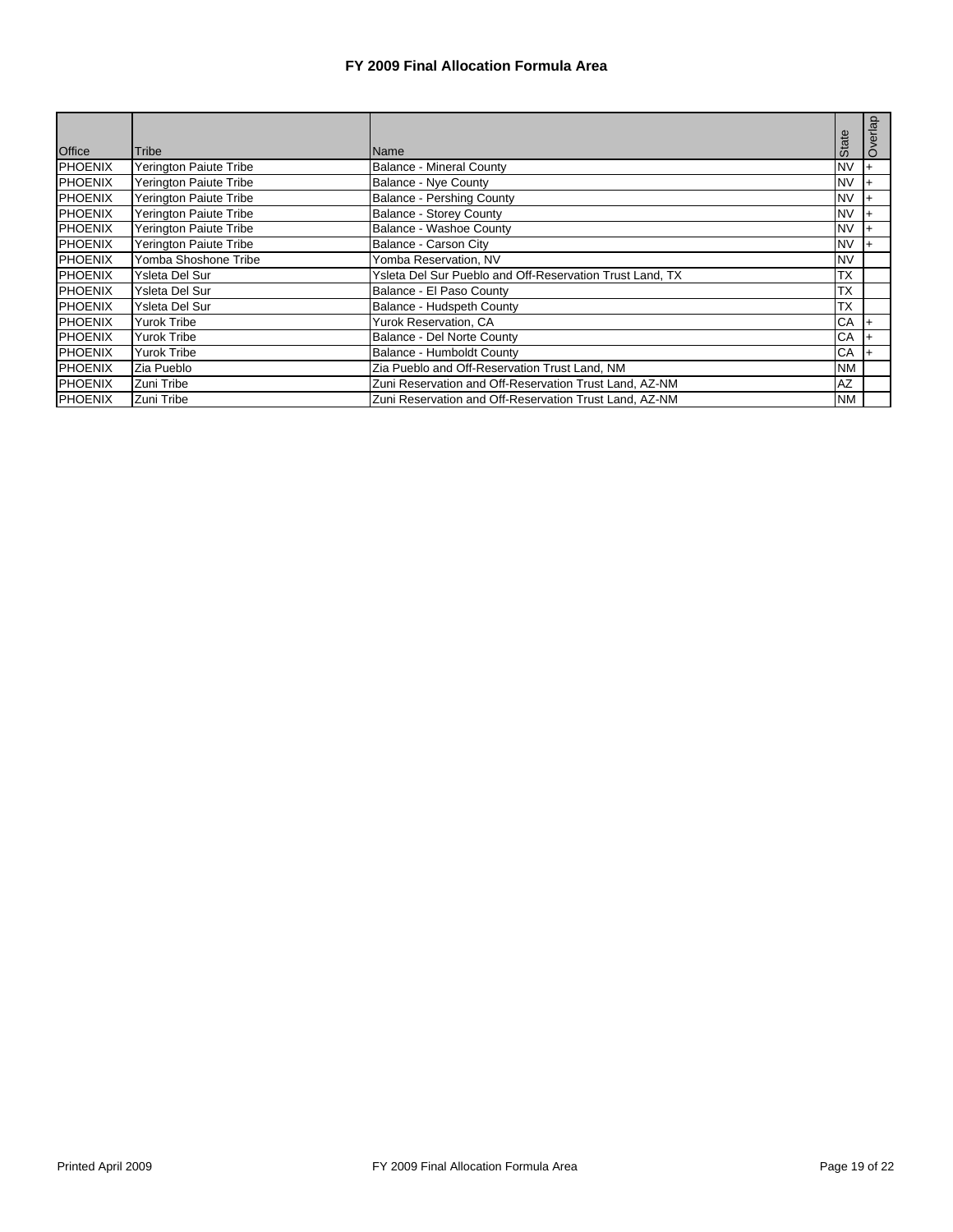| Office                           | Tribe                                                                            | Name                                                                           | State           | Overlap      |
|----------------------------------|----------------------------------------------------------------------------------|--------------------------------------------------------------------------------|-----------------|--------------|
| <b>SEATTLE</b>                   | <b>Burns-Paiute Colony</b>                                                       | Burns Paiute Colony and Off-Reservation Trust Land, OR                         | $\overline{OR}$ |              |
| <b>SEATTLE</b>                   | <b>Burns-Paiute Colony</b>                                                       | <b>Balance - Harney County</b>                                                 | <b>OR</b>       |              |
| <b>SEATTLE</b>                   | <b>Chehalis Confederated Tribes</b>                                              | Chehalis Reservation, WA                                                       | <b>WA</b>       |              |
| <b>SEATTLE</b>                   | Coeur D'Alene Tribe                                                              | Coeur d'Alene Reservation, ID                                                  | ID              |              |
| <b>SEATTLE</b>                   | <b>Colville Confederated Tribes</b>                                              | Colville Reservation and Off-Reservation Trust Land, WA                        | <b>WA</b>       |              |
| <b>SEATTLE</b>                   | <b>Colville Confederated Tribes</b>                                              | <b>Balance - Douglas County</b>                                                | <b>WA</b>       | $+$          |
| <b>SEATTLE</b>                   | <b>Colville Confederated Tribes</b>                                              | Balance - Ferry County                                                         | <b>WA</b>       | I+           |
| <b>SEATTLE</b>                   | <b>Colville Confederated Tribes</b>                                              | <b>Balance - Grant County</b>                                                  | <b>WA</b>       | $+$          |
| <b>SEATTLE</b>                   | <b>Colville Confederated Tribes</b>                                              | Balance - Okanogan County                                                      | <b>WA</b>       | $\ddot{}$    |
| <b>SEATTLE</b>                   | <b>Colville Confederated Tribes</b>                                              | <b>Balance - Stevens County</b>                                                | <b>WA</b>       | $+$          |
| <b>SEATTLE</b>                   | Coos Bay Confederated Tribes                                                     | Coos, Lower Umpqua, and Siuslaw Reservation and Off-Reservation Trust Land, OR | <b>OR</b>       | $+$          |
| <b>SEATTLE</b>                   | Coos Bay Confederated Tribes                                                     | <b>Balance - Coos County</b>                                                   | OR.             | $\ddot{}$    |
| <b>SEATTLE</b>                   | Coos Bay Confederated Tribes                                                     | <b>Balance - Curry County</b>                                                  | CA              | $+$          |
| <b>SEATTLE</b>                   | Coos Bay Confederated Tribes                                                     | <b>Balance - Douglas County</b>                                                | OR <sub>1</sub> | $ + $        |
| <b>SEATTLE</b>                   | Coos Bay Confederated Tribes                                                     | Balance - Lane County                                                          | OR              | $+$          |
| <b>SEATTLE</b>                   | Coos Bay Confederated Tribes                                                     | Balance - Lincoln County                                                       | <b>OR</b>       | l+           |
| <b>SEATTLE</b>                   | Coquille Indian Tribe                                                            | Coquille Reservation and Off-Reservation Trust Land, OR                        | OR <sub>1</sub> | $ + $        |
| <b>SEATTLE</b>                   | Coquille Indian Tribe                                                            | Balance - Coos County                                                          | <b>OR</b>       | $+$          |
| <b>SEATTLE</b>                   | Coquille Indian Tribe                                                            | <b>Balance - Curry County</b>                                                  | <b>OR</b>       | $+$          |
| <b>SEATTLE</b>                   | Coquille Indian Tribe                                                            | Balance - Douglas County                                                       | OR.             | $ + $        |
| <b>SEATTLE</b>                   | Coquille Indian Tribe                                                            | Balance - Jackson County                                                       | <b>OR</b>       | $\ddot{}$    |
| <b>SEATTLE</b>                   | Coquille Indian Tribe                                                            | Balance - Lane County                                                          | OR.             | $ + $        |
| <b>SEATTLE</b>                   | <b>Cow Creek Tribes</b>                                                          | <b>Balance - Coos County</b>                                                   | <b>OR</b>       | $ + $        |
| <b>SEATTLE</b>                   | <b>Cow Creek Tribes</b>                                                          | <b>Balance - Deschutes County</b>                                              | OR <sub>1</sub> | $+$          |
| <b>SEATTLE</b>                   | <b>Cow Creek Tribes</b>                                                          | Cow Creek Reservation, OR                                                      | <b>OR</b>       | l+           |
| <b>SEATTLE</b>                   | <b>Cow Creek Tribes</b>                                                          | <b>Balance - Douglas County</b>                                                | OR <sub>1</sub> | $+$          |
| <b>SEATTLE</b>                   | <b>Cow Creek Tribes</b>                                                          | Balance - Jackson County                                                       | OR.             | $ + $        |
| <b>SEATTLE</b>                   | <b>Cow Creek Tribes</b>                                                          | Balance - Josephine County                                                     | <b>OR</b>       | l+           |
| <b>SEATTLE</b>                   | <b>Cow Creek Tribes</b>                                                          | Balance - Klamath County                                                       | OR.             | $+$          |
| <b>SEATTLE</b>                   | <b>Cow Creek Tribes</b>                                                          | Balance - Lane County                                                          | OR.             | $\ddot{}$    |
| <b>SEATTLE</b>                   | <b>Cowlitz Tribe</b>                                                             | <b>Balance - Clark County</b>                                                  | <b>WA</b>       |              |
| <b>SEATTLE</b>                   | <b>Cowlitz Tribe</b>                                                             | <b>Balance - Cowlitz County</b>                                                | <b>WA</b>       |              |
| <b>SEATTLE</b>                   | <b>Cowlitz Tribe</b>                                                             | <b>Balance - Lewis County</b>                                                  | <b>WA</b>       |              |
| <b>SEATTLE</b>                   | Fort Hall Shoshone-Bannock                                                       | Fort Hall Reservation and Off-Reservation Trust Land, ID                       | ID              |              |
| <b>SEATTLE</b>                   | <b>Grand Ronde Confederated Tribes</b>                                           | <b>Balance - Marion County</b>                                                 | <b>OR</b>       | l+           |
| <b>SEATTLE</b>                   | <b>Grand Ronde Confederated Tribes</b>                                           | Balance - Multnomah County                                                     | OR.             | ŀ+           |
| <b>SEATTLE</b>                   | <b>Grand Ronde Confederated Tribes</b>                                           | Grand Ronde Reservation, OR                                                    | <b>OR</b>       | $+$          |
| <b>SEATTLE</b>                   | <b>Grand Ronde Confederated Tribes</b>                                           | Balance - Polk County                                                          | OR.             | $ + $        |
| <b>SEATTLE</b>                   | <b>Grand Ronde Confederated Tribes</b><br><b>Grand Ronde Confederated Tribes</b> | Balance - Tillamook County<br>Balance - Washington County                      | OR.<br>OR.      | $ + $<br>$+$ |
| <b>SEATTLE</b><br><b>SEATTLE</b> |                                                                                  |                                                                                |                 |              |
| <b>SEATTLE</b>                   | <b>Grand Ronde Confederated Tribes</b><br><b>Hoh Indian Tribe</b>                | Balance - Yamhill County<br>Balance - Clallam County                           | OR<br>$WA$ +    | $+$          |
|                                  |                                                                                  | Balance - Grays Harbor County                                                  | WA +            |              |
| <b>SEATTLE</b><br><b>SEATTLE</b> | Hoh Indian Tribe<br>Hoh Indian Tribe                                             | Hoh Reservation, WA                                                            | $WA +$          |              |
| <b>SEATTLE</b>                   | Jamestown S'Klallam Tribe                                                        | Jamestown S'Klallam Reservation and Off-Reservation Trust Land, WA             | $WA +$          |              |
| <b>SEATTLE</b>                   | Jamestown S'Klallam Tribe                                                        | Balance - Clallam County                                                       | $WA +$          |              |
| <b>SEATTLE</b>                   | Jamestown S'Klallam Tribe                                                        | Balance - Jefferson County                                                     | $WA +$          |              |
| <b>SEATTLE</b>                   | Kalispel Indian Community                                                        | Kalispel Reservation, WA                                                       | WA              |              |
| <b>SEATTLE</b>                   | <b>Klamath Tribes</b>                                                            | Klamath Reservation, OR                                                        | $OR +$          |              |
| <b>SEATTLE</b>                   | <b>Klamath Tribes</b>                                                            | Balance - Klamath County                                                       | $OR +$          |              |
| <b>SEATTLE</b>                   | Kootenai Tribe                                                                   | Kootenai Reservation, ID                                                       | ID              |              |
| <b>SEATTLE</b>                   | Lower Elwha Tribal Community                                                     | Lower Elwha Reservation and Off-Reservation Trust Land, WA                     | WA              | $\ddot{}$    |
| <b>SEATTLE</b>                   | Lower Elwha Tribal Community                                                     | Balance - Clallam County                                                       | $WA +$          |              |
| <b>SEATTLE</b>                   | Lummi Tribe                                                                      | Lummi Reservation, WA                                                          | WA +            |              |
| <b>SEATTLE</b>                   | Lummi Tribe                                                                      | Whatcom County (part)                                                          | WA              |              |
| <b>SEATTLE</b>                   | Makah Indian Tribe                                                               | Makah Reservation, WA                                                          | <b>WA</b>       |              |
| <b>SEATTLE</b>                   | Muckleshoot Indian Tribe                                                         | Muckleshoot Reservation and Off-Reservation Trust Land, WA                     | WA              |              |
| <b>SEATTLE</b>                   | Nez Perce Tribe                                                                  | Nez Perce Reservation, ID                                                      | ID              |              |
| <b>SEATTLE</b>                   | Nisqually Indian Community                                                       | Nisqually Reservation, WA                                                      | $WA +$          |              |
| <b>SEATTLE</b>                   | Nisqually Indian Community                                                       | Pierce County (part)                                                           | WA +            |              |
| <b>SEATTLE</b>                   | Nisqually Indian Community                                                       | Balance - Thurston County                                                      | $WA +$          |              |
|                                  |                                                                                  |                                                                                |                 |              |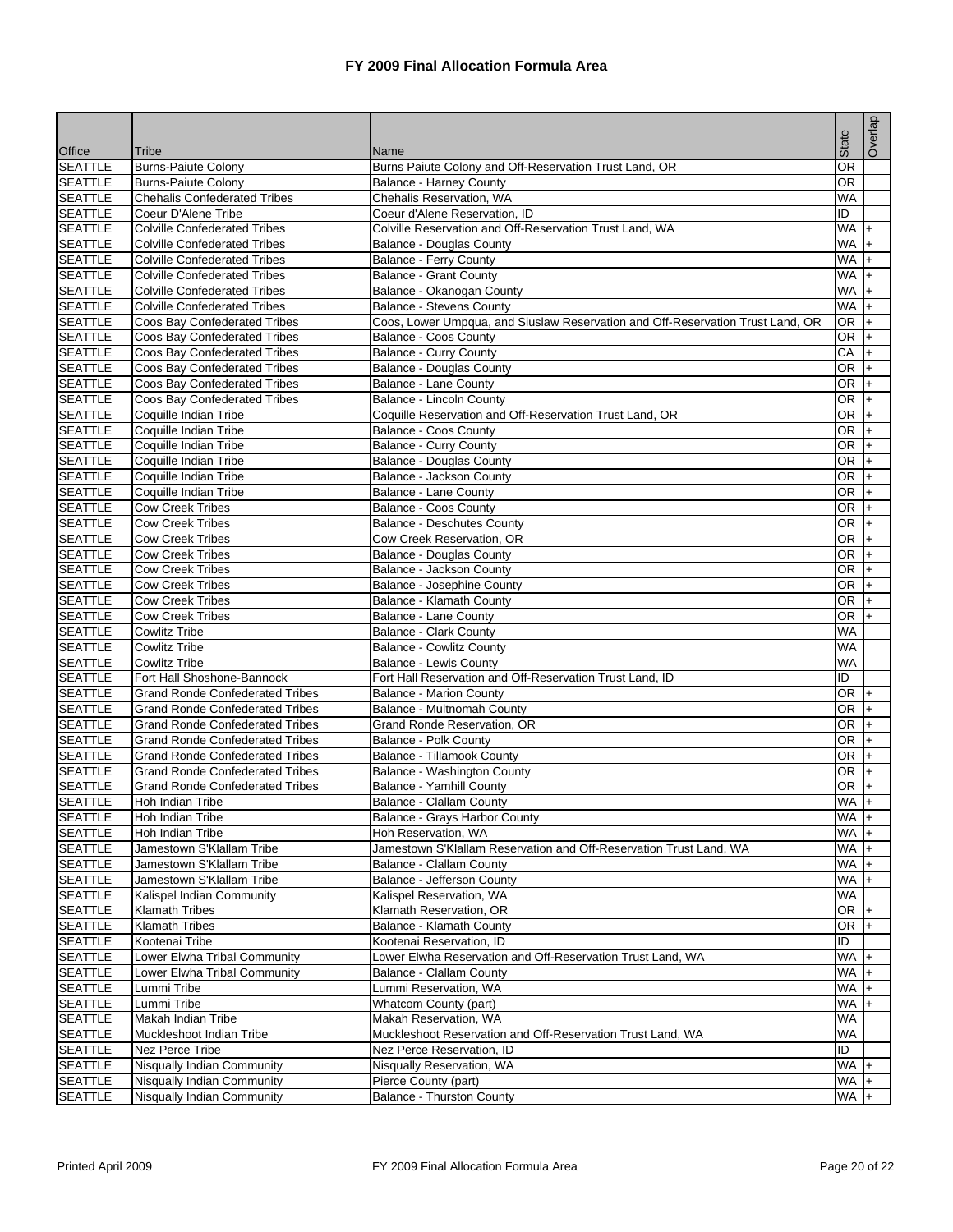|                                  | Tribe                                                                  |                                                                 | State                   | Overlap                  |
|----------------------------------|------------------------------------------------------------------------|-----------------------------------------------------------------|-------------------------|--------------------------|
| Office<br><b>SEATTLE</b>         | Nooksack Tribe                                                         | Name<br>Nooksack Reservation and Off-Reservation Trust Land, WA | <b>WA</b>               | $+$                      |
| <b>SEATTLE</b>                   | Nooksack Tribe                                                         | Balance - Whatcom County                                        | WA                      | $\ddot{}$                |
| <b>SEATTLE</b>                   | Port Gamble Indian Community                                           | Port Gamble Reservation, WA                                     | WA                      | $\ddot{}$                |
| <b>SEATTLE</b>                   | Port Gamble Indian Community                                           | Balance - Kitsap County                                         | $WA +$                  |                          |
| <b>SEATTLE</b>                   | <b>Puyallup Tribe</b>                                                  | Puyallup Reservation and Off-Reservation Trust Land, WA         | WA                      | $\ddot{}$                |
| <b>SEATTLE</b>                   | <b>Puyallup Tribe</b>                                                  | Balance - Pierce County                                         | WA                      | $+$                      |
| <b>SEATTLE</b>                   | Quileute Tribe                                                         | Quileute Reservation, WA                                        | <b>WA</b>               |                          |
| <b>SEATTLE</b>                   | <b>Quinault Tribe</b>                                                  | Quinault Reservation, WA                                        | WA                      | $\overline{+}$           |
| <b>SEATTLE</b>                   | Quinault Tribe                                                         | Balance - Grays Harbor County                                   | WA                      | $+$                      |
| <b>SEATTLE</b>                   | <b>Quinault Tribe</b>                                                  | Balance - Jefferson County                                      | $WA +$                  |                          |
| <b>SEATTLE</b>                   | <b>Samish Nation</b>                                                   | <b>Balance - Island County</b>                                  | WA                      | $\ddot{}$                |
| <b>SEATTLE</b>                   | Samish Nation                                                          | Samish, WA                                                      | WA                      | $+$                      |
| <b>SEATTLE</b>                   | Samish Nation                                                          | Balance - Skagit County                                         | WA                      | $\ddot{}$                |
| <b>SEATTLE</b>                   | Samish Nation                                                          | Balance - Whatcom County                                        | WA                      | $\ddot{}$                |
| <b>SEATTLE</b>                   | Sauk-Suiattle Indian Tribe                                             | Balance - King County                                           | WA                      | $\ddot{}$                |
| <b>SEATTLE</b>                   | Sauk-Suiattle Indian Tribe                                             | Balance - Pierce County                                         | WA                      | $+$                      |
| <b>SEATTLE</b>                   | Sauk-Suiattle Indian Tribe                                             | Sauk-Suiattle Reservation, NM                                   | WA                      | $+$                      |
| <b>SEATTLE</b>                   | Sauk-Suiattle Indian Tribe                                             | Balance - Snohomish County                                      | WA                      | $\ddot{}$                |
| <b>SEATTLE</b>                   | <b>Shoalwater Bay Tribe</b>                                            | Shoalwater Bay Reservation and Off-Reservation Trust Land, WA   | <b>WA</b>               |                          |
| <b>SEATTLE</b>                   | Shoalwater Bay Tribe                                                   | <b>Balance - Pacific County</b>                                 | <b>WA</b>               |                          |
| <b>SEATTLE</b>                   | <b>Siletz Confederated Tribes</b>                                      | Balance - Benton County                                         | $OR +$                  |                          |
| <b>SEATTLE</b>                   | <b>Siletz Confederated Tribes</b>                                      | Balance - Clackamas County                                      | OR +                    |                          |
| <b>SEATTLE</b>                   | <b>Siletz Confederated Tribes</b>                                      | <b>Balance - Lane County</b>                                    | OR                      | l+                       |
| <b>SEATTLE</b>                   | <b>Siletz Confederated Tribes</b>                                      | Siletz Reservation and Off-Reservation Trust Land, OR           | OR                      | $\ddot{}$                |
| <b>SEATTLE</b><br><b>SEATTLE</b> | <b>Siletz Confederated Tribes</b>                                      | Balance - Lincoln County                                        | OR.                     | $\ddot{}$                |
|                                  | <b>Siletz Confederated Tribes</b>                                      | Balance - Linn County                                           | OR                      | $+$                      |
| <b>SEATTLE</b><br><b>SEATTLE</b> | <b>Siletz Confederated Tribes</b>                                      | <b>Balance - Marion County</b><br>Balance - Multnomah County    | OR<br>OR                | l+<br>$\left  + \right $ |
| <b>SEATTLE</b>                   | <b>Siletz Confederated Tribes</b><br><b>Siletz Confederated Tribes</b> | Balance - Polk County                                           | $OR +$                  |                          |
| <b>SEATTLE</b>                   | <b>Siletz Confederated Tribes</b>                                      | Balance - Tillamook County                                      | OR                      | $\ddot{}$                |
| <b>SEATTLE</b>                   | <b>Siletz Confederated Tribes</b>                                      | Balance - Washington County                                     | OR                      | $+$                      |
| <b>SEATTLE</b>                   | <b>Siletz Confederated Tribes</b>                                      | Balance - Yamhill County                                        | OR <sub>1</sub>         | $ +$                     |
| <b>SEATTLE</b>                   | Skokomish Indian Tribe                                                 | Skokomish Reservation, WA                                       | WA                      | l+                       |
| <b>SEATTLE</b>                   | Skokomish Indian Tribe                                                 | Balance - Mason County                                          | WA                      | $\ddot{}$                |
| <b>SEATTLE</b>                   | Snoqualmie                                                             | <b>Balance - King County</b>                                    | WA                      | $\left  + \right $       |
| <b>SEATTLE</b>                   | Snoqualmie                                                             | Balance - Snohomish County                                      | WA                      | $\ddot{}$                |
| <b>SEATTLE</b>                   | Spokane Tribe                                                          | Spokane Reservation, WA                                         | WA                      | $+$                      |
| <b>SEATTLE</b>                   | Spokane Tribe                                                          | Balance - Lincoln County                                        | WA                      | l+                       |
| <b>SEATTLE</b>                   | Spokane Tribe                                                          | Balance - Pend Oreille County                                   | $WA +$                  |                          |
| <b>SEATTLE</b>                   | Spokane Tribe                                                          | Balance - Spokane County                                        | WA                      | $\ddot{}$                |
| <b>SEATTLE</b>                   | Spokane Tribe                                                          | Balance - Stevens County                                        | WA                      | $+$                      |
| <b>SEATTLE</b>                   | Squaxin Island Tribe                                                   | Balance - Grays Harbor County                                   | $WA +$                  |                          |
| <b>SEATTLE</b>                   | Squaxin Island Tribe                                                   | Squaxin Island Reservation and Trust Lands,                     | $WA +$                  |                          |
| <b>SEATTLE</b>                   | Squaxin Island Tribe                                                   | Balance - Mason County                                          | $WA +$                  |                          |
| <b>SEATTLE</b>                   | Squaxin Island Tribe                                                   | <b>Balance - Thurston County</b>                                | $WA +$                  |                          |
| <b>SEATTLE</b>                   | Stillaguamish Tribe                                                    | Stillaquamish Reservation, WA                                   | $WA +$                  |                          |
| <b>SEATTLE</b>                   | Stillaguamish Tribe                                                    | Balance - Snohomish County                                      | $WA +$                  |                          |
| <b>SEATTLE</b>                   | Suquamish Tribal Council                                               | Balance - King County                                           | WA +                    |                          |
| <b>SEATTLE</b>                   | <b>Suquamish Tribal Council</b>                                        | Port Madison Reservation, WA                                    | WA +                    |                          |
| <b>SEATTLE</b>                   | <b>Suquamish Tribal Council</b>                                        | Balance - Kitsap County                                         | $WA +$                  |                          |
| <b>SEATTLE</b>                   | Suquamish Tribal Council                                               | Balance - Mason County                                          | $WA +$                  |                          |
| <b>SEATTLE</b>                   | <b>Suquamish Tribal Council</b>                                        | <b>Balance - Pierce County</b>                                  | WA +                    |                          |
| <b>SEATTLE</b>                   | Suquamish Tribal Council                                               | Balance - Snohomish County                                      | $WA +$                  |                          |
| <b>SEATTLE</b>                   | Suquamish Tribal Council                                               | <b>Balance - Thurston County</b>                                | $WA +$                  |                          |
| <b>SEATTLE</b>                   | Swinomish Indians                                                      | Swinomish Reservation, WA                                       | WA +                    |                          |
| <b>SEATTLE</b>                   | Swinomish Indians                                                      | Balance - Skagit Co                                             | WA +                    |                          |
| <b>SEATTLE</b>                   | <b>Tulalip Tribes</b>                                                  | Tulalip Reservation, WA                                         | $WA +$<br>$WA +$        |                          |
| <b>SEATTLE</b>                   | <b>Tulalip Tribes</b>                                                  | <b>Balance Snohomish</b>                                        |                         |                          |
| <b>SEATTLE</b><br><b>SEATTLE</b> | <b>Umatilla Confederated Tribes</b><br><b>Upper Skagit Tribe</b>       | Umatilla Reservation, OR                                        | OR<br>$W\overline{A}$ + |                          |
| <b>SEATTLE</b>                   | <b>Upper Skagit Tribe</b>                                              | Upper Skagit Reservation, WA<br>Balance - Skagit County         | $WA +$                  |                          |
|                                  |                                                                        |                                                                 |                         |                          |